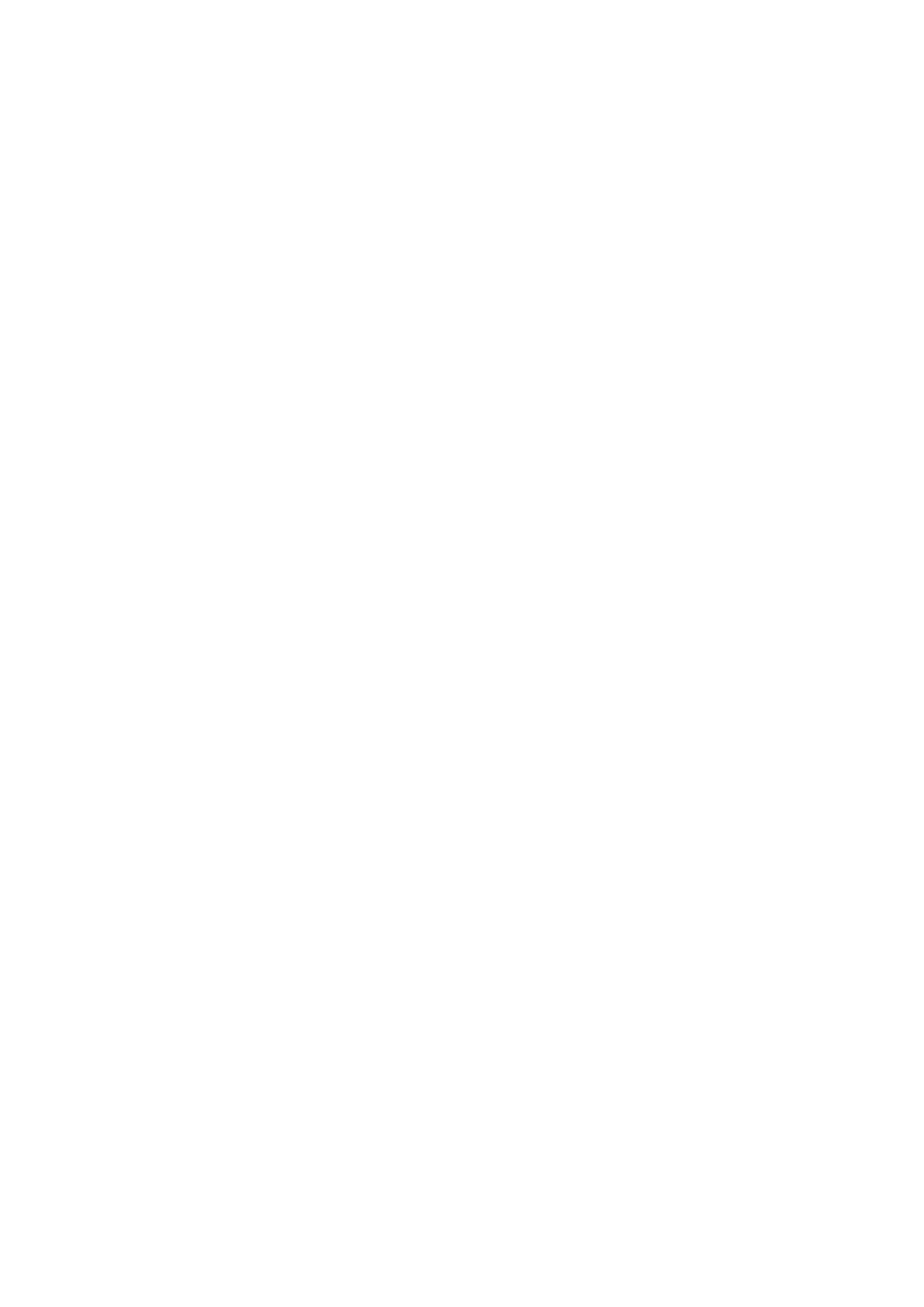## **Contents**

| Medium-induced gluon radiation beyond the eikonal approximation $\dots \dots \dots \dots$                                                                                                     |                |
|-----------------------------------------------------------------------------------------------------------------------------------------------------------------------------------------------|----------------|
| Dynamical Evolution, Hadronization and Angular De-correlation of Heavy Flavor in Hot<br>and Dense QCD Matter at RHIC and LHC $\ldots \ldots \ldots \ldots \ldots \ldots \ldots \ldots \ldots$ | $\mathbf{1}$   |
|                                                                                                                                                                                               | $\mathbf{1}$   |
| Color Class Condensate from electron-proton DIS to proton-nucleus collisions                                                                                                                  | $\sqrt{2}$     |
|                                                                                                                                                                                               | 3              |
| Double parton scattering in proton-nucleus and nucleus-nucleus collisions at the LHC .                                                                                                        | $\mathfrak{Z}$ |
|                                                                                                                                                                                               | $\overline{4}$ |
| Anisotropic flow of thermal photons as a quark-gluon plasma viscometer                                                                                                                        | $\overline{4}$ |
| Spatially dependent nPDFs and their applications in inclusive pion and prompt photon                                                                                                          | $\overline{4}$ |
| The onset of hydrodynamical flow in high energy heavy ion collisions                                                                                                                          | 5              |
| Measuring the gluon distribution in nuclei at an Electron-Ion Collider                                                                                                                        | 5              |
| Azimuthal Jet Flavor Tomography via CUJET with Running Coupling in 2+1D Viscous QGP                                                                                                           | 6              |
| A hybrid strong/weak coupling approach to jet quenching                                                                                                                                       | 6              |
| From full stopping to transparency in a holographic model of heavy ion collisions                                                                                                             | $\,7$          |
|                                                                                                                                                                                               | $\overline{7}$ |
| JIMWLK evolution for multi-particle production in Langevin form                                                                                                                               | $\,8\,$        |
| Radiative p_T broadening of high energy quarks and gluons in QCD matter                                                                                                                       | 8              |
| Elliptic Flow from Non-equilibrium Initial Condition with a Saturation Scale                                                                                                                  | 8              |
|                                                                                                                                                                                               | 9              |
| Measurements of direct photons in AuAu collisions with PHENIX                                                                                                                                 | 10             |
|                                                                                                                                                                                               | 10             |
|                                                                                                                                                                                               | 10             |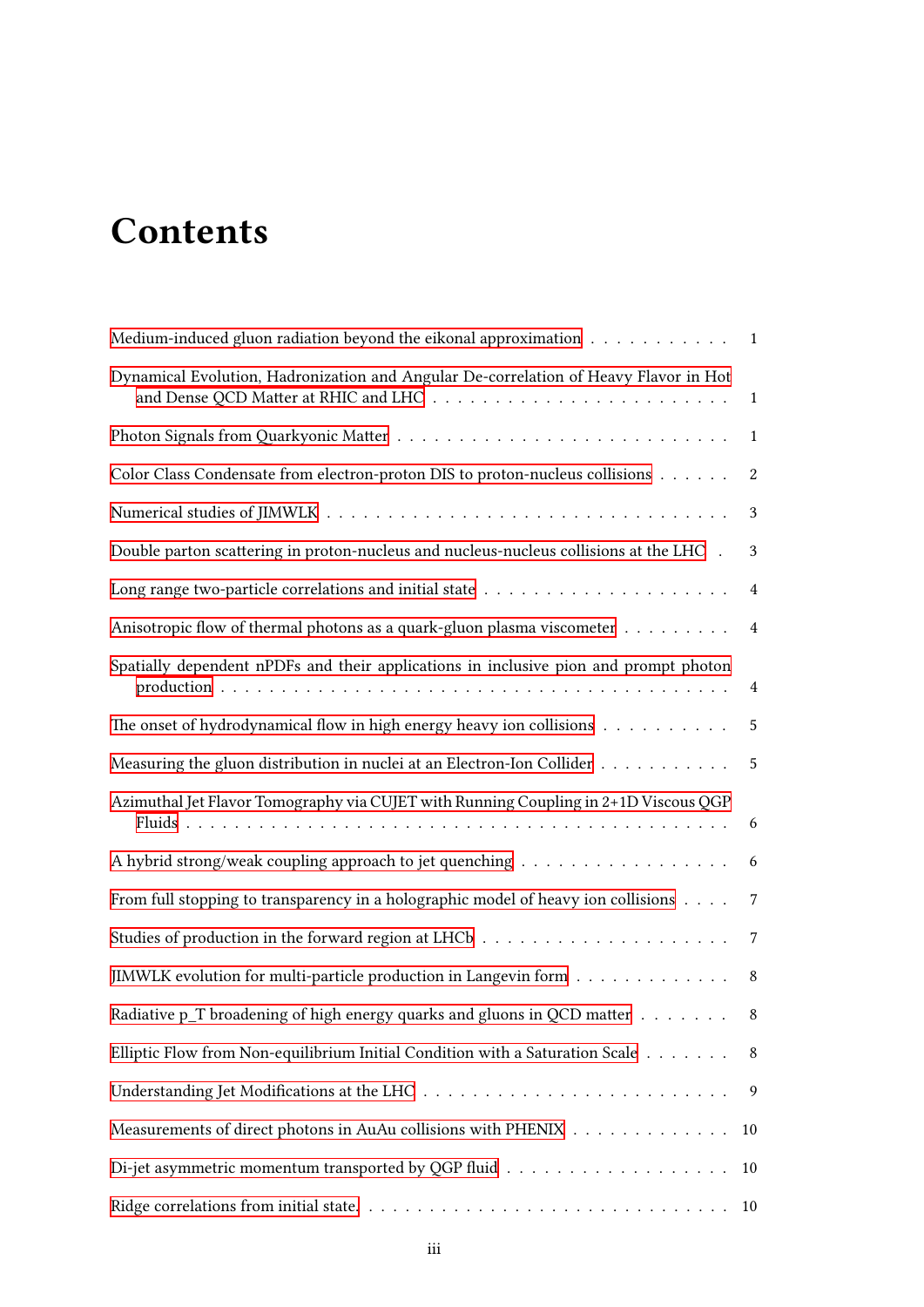| The parton cascade BAMPS with the improved Gunion-Bertsch matrix element 11                                                                                                                                      |    |
|------------------------------------------------------------------------------------------------------------------------------------------------------------------------------------------------------------------|----|
| Shooting string holography of jet quenching at RHIC and LHC                                                                                                                                                      | 11 |
| EIC: New Scientific and Technology Frontiers for Parton Femtoscopy                                                                                                                                               | 12 |
| Dileptons in d+Au Collisions at sqrt(s)=200 GeV measured by PHENIX and its implications                                                                                                                          | 12 |
|                                                                                                                                                                                                                  |    |
| Elastic vs. radiative heavy quark energy loss within a transport model $\dots \dots \dots$                                                                                                                       | 13 |
| Radiation spectrum of a massive quark-gluon antenna in a QCD medium                                                                                                                                              | 13 |
| Multiplicities, p_T spectra and v_2 in A+A collisions at LHC and RHIC from NLO-improved<br>$pQCD + saturation + hydrodynamics model \dots \dots \dots \dots \dots \dots \dots \dots \dots \dots \dots$           |    |
|                                                                                                                                                                                                                  |    |
| Measurement of jet fragmentation functions and shapes in PbPb collisions at sqrt(sNN)=2.76TeV                                                                                                                    |    |
| Study of dijet momentum balance and pseudorapidity distributions in pPb collisions at                                                                                                                            |    |
| Measurement of b-jet fraction and nuclear modification factors in PbPb collisions at sqrt{sNN}=                                                                                                                  |    |
| Isolated photon measurements in pp and PbPb collisions with CMS 16                                                                                                                                               |    |
| Transverse momentum and pseudorapidity dependence of charged particle production and<br>nuclear modification factor in pPb collisions at sqrt(sNN)=5.02 TeV with CMS $\ldots$ .                                  | 17 |
| Production of W and Z bosons in heavy-ion collisions with CMS $\dots \dots \dots \dots \dots$<br>17                                                                                                              |    |
| Bottomonium production in pp, pPb, and PbPb collisions with CMS 17                                                                                                                                               |    |
| Measurements of Open Heavy Flavor Hadrons in STAR Experiment                                                                                                                                                     | 18 |
|                                                                                                                                                                                                                  | 18 |
|                                                                                                                                                                                                                  | 19 |
|                                                                                                                                                                                                                  | 19 |
| Detail study of the medium created in Au+Au collisions with high pT probes by the PHENIX<br>experiment at RHIC $\dots \dots \dots \dots \dots \dots \dots \dots \dots \dots \dots \dots \dots \dots \dots$<br>20 |    |
| Heavy quark quenching and elliptic flow from RHIC to LHC: can the experimental results                                                                                                                           |    |
| Dihadron azimuthal correlations at large pseudo-rapidity difference in multiplicity-selected                                                                                                                     | 21 |
| Heavy-quark azimuthal correlations in heavy-ion collisions<br>22                                                                                                                                                 |    |
| The Initial Flow of Gluon Fields and Its Implications for Heavy Ion Collisions                                                                                                                                   | 22 |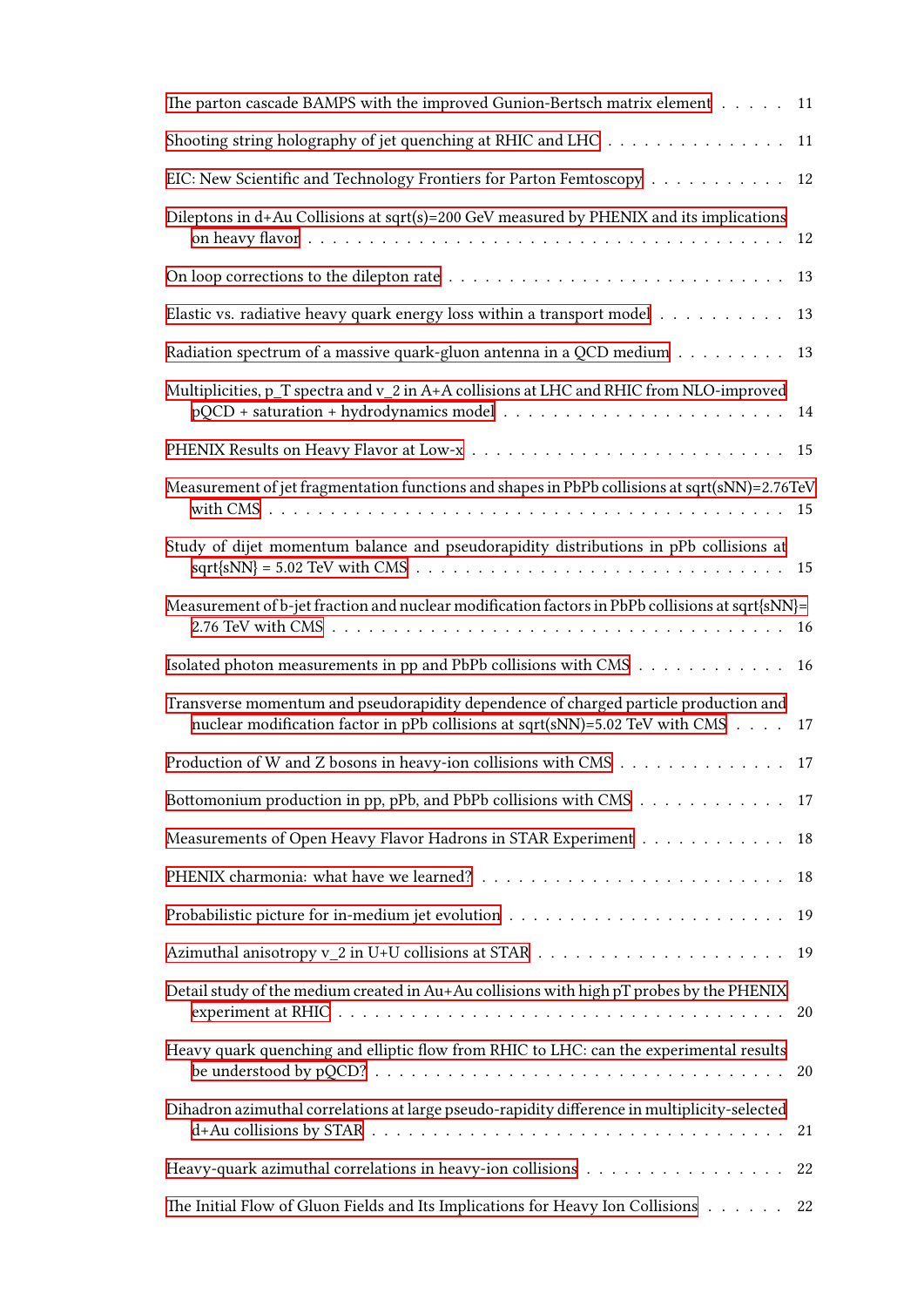|                                                                                                   | 23 |
|---------------------------------------------------------------------------------------------------|----|
| Identified particle production in sqrt(sNN)=2.76 TeV pp and Pb-Pb collisions with ALICE           | 24 |
| Minijet analysis in pA collisions with ALICE Experiment at LHC                                    | 24 |
| Two-particle correlations in pp, p-Pb and Pb-Pb collisions measured in ALICE                      | 25 |
| p-Pb collisions: particle production and centrality determination in ALICE.                       | 25 |
| Medium Modification of $\gamma$ -jets in High-energy Heavy-ion Collisions $\dots \dots \dots$     | 26 |
| Measurement of jet production in central Pb-Pb collisions at $\sqrt{sNN}$ = 2.76 TeV using semi-  |    |
| Measurements of charged particle jet production cross sections and properties in pp colli-        |    |
| Measuring cold nuclear matter effects via di-jets in pPb collisions with ALICE 27                 |    |
| Prospects for heavy-flavour angular correlation measurements in heavy-ion collisions at           |    |
| Perspectives on heavy-flavour measurements with the upgrade of the ALICE detector at              |    |
| Low mass dilepton production in pp, p-Pb and Pb-Pb collisions measured with ALICE at              | 28 |
| Upsilon production measurements with ALICE at the LHC $\ldots \ldots \ldots \ldots \ldots \ldots$ | 29 |
|                                                                                                   | 29 |
| Predictions for p+Pb Collisions at sqrt(s_NN) = 5 TeV: Expectations vs. Data 30                   |    |
| A transport set-up for heavy-flavour observables in nucleus-nucleus collisions at RHIC and        |    |
| Quarkonium production and polarization, from elementary to Pb-Pb collisions                       | 30 |
| A Bayesian approach to identifying D0 mesons produced in pp collisions in ALICE                   | 31 |
|                                                                                                   |    |
| Quarkonium production and polarization in pp collisions with the CMS detector $\dots$ .           | 32 |
| D meson production in Pb-Pb collisions at sqrt{s_{NN}} = 2.76 TeV with ALICE 33                   |    |
| Measurement of W-Boson Production at Forward Rapidity with the ALICE Muon Spectrom-               |    |
|                                                                                                   |    |
| J/Psi and (2S) Production in p-Pb Collisions at sqrt(sNN)=5.02 TeV with the ATLAS Detector.       |    |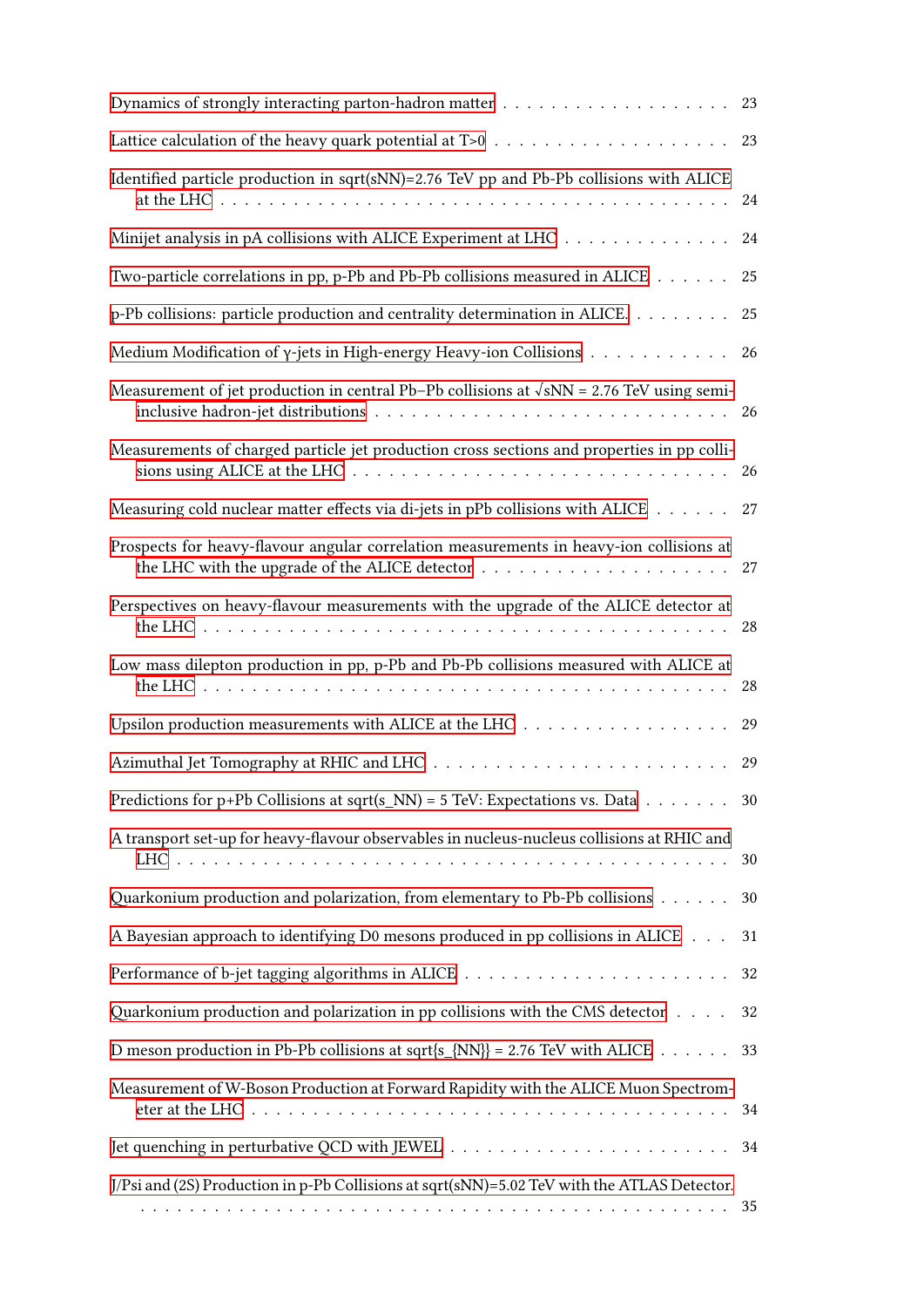| Probing the nuclear wave function with photons in proton-lead collisions with ATLAS.                                                                  | 35 |
|-------------------------------------------------------------------------------------------------------------------------------------------------------|----|
| Jet quenching effects on the elliptic and triangular flow at RHIC                                                                                     | 35 |
| Boson production in lead-lead collisions in the ATLAS experiment                                                                                      | 36 |
| Inclusive jet production in p+Pb collisions at 5.02 TeV with the ATLAS detector at the LHC                                                            | 36 |
| Predictions for the Spatial Distribution of Gluons in the Initial Nuclear State $\dots$                                                               | 37 |
| Applications of JIMWLK Evolution to Exclusive J/Psi Production                                                                                        | 37 |
| Jet propagation within a Linearized Boltzmann Transport Model                                                                                         | 37 |
| Interplay between bulk medium evolution and (D)GLV energy loss                                                                                        | 38 |
| Electromagnetic radiation as a probe of the initial state in relativistic nuclear collisions and                                                      |    |
| Inclusive J/ $\psi$ and $\psi$ (2S) production in p-Pb collisions at $\sqrt{sNN}$ = 5.02 TeV with ALICE at the                                        | 39 |
|                                                                                                                                                       | 39 |
| Jet suppression in Pb+Pb collisions with the ATLAS detector                                                                                           | 40 |
| D-meson production in pp, p-Pb, and Pb-Pb collisions with ALICE at the LHC                                                                            | 40 |
| Measurements of electrons from heavy-flavour decays in pp, p-Pb and Pb-Pb collisions with                                                             |    |
| Nuclear Modification Factor and Elliptic Flow of Muons from Heavy-Flavour Hadron De-<br>cays in Pb-Pb Collisions at sqrt(s_NN)=2.76 TeV with ALICE 41 |    |
| Centrality dependence of charged particle spectra in Proton-Lead collisions at sort(s_NN)                                                             |    |
|                                                                                                                                                       | 42 |
|                                                                                                                                                       | 42 |
| Theory: What Have Hard Probes Taught Us about the Quark-Gluon Plasma?                                                                                 | 42 |
| ALICE: What Have Hard Probes Taught Us about the Quark-Gluon Plasma?                                                                                  | 42 |
| ATLAS: What Have Hard Probes Taught Us about the Quark-Gluon Plasma?                                                                                  | 42 |
| CMS: What Have Hard Probes Taught Us about the Quark-Gluon Plasma?                                                                                    | 43 |
| STAR: What Have Hard Probes Taught Us about the Quark-Gluon Plasma?                                                                                   | 43 |
| PHENIX: What Have Hard Probes Taught Us about the Quark-Gluon Plasma?                                                                                 | 43 |
|                                                                                                                                                       | 43 |
| Fully Reconstructed Charged Jets in Central Au+Au Collisions at sqrt(s_NN)=200 GeV from                                                               |    |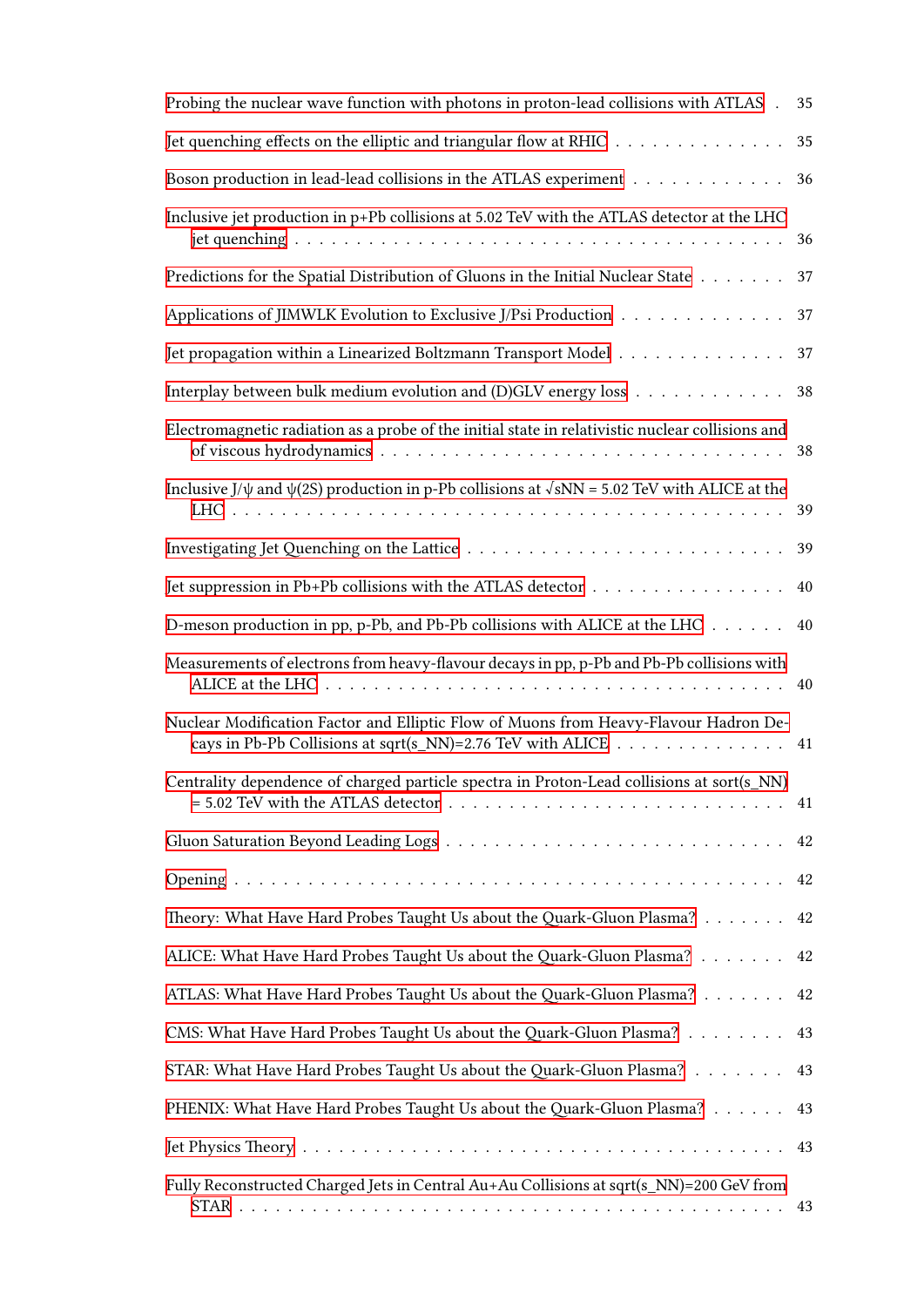| Jet production and structure in pp, p-Pb and Pb-Pb collisions measured by ALICE                     | 43       |
|-----------------------------------------------------------------------------------------------------|----------|
|                                                                                                     | 43       |
| Measurement of jet structure in Pb+Pb collisions using the ATLAS detector                           | 44       |
|                                                                                                     | 44       |
| ALICE results on the production of light-flavor hadrons at the LHC                                  | $\rm 44$ |
|                                                                                                     | $\rm 44$ |
|                                                                                                     | 44       |
| Quark Energy Loss in a Strongly Coupled Fluid Close To and Far From Equilibrium                     | 44       |
|                                                                                                     | 45       |
| Dielectron production in Au+Au collisions at $\sqrt{s_{NN}}$ = 19.6, 27, 39, and 62.4 GeV from STAR | 45       |
| Direct-photon hadron correlations and jets in heavy-ion collisions at PHENIX                        | 45       |
| Next-to-leading order thermal photon production in a weakly coupled quark-gluon plasma              | 45       |
|                                                                                                     | 45       |
| Measurements of long-range angular correlations and anisotropy in d+Au collisions at 200            | 45       |
| Study of the long-range correlation in high multiplicity $p+Pb$ collisions with the ATLAS           | 46       |
|                                                                                                     | 46       |
|                                                                                                     | 46       |
|                                                                                                     | 46       |
|                                                                                                     | 46       |
|                                                                                                     | 46       |
|                                                                                                     | 47       |
|                                                                                                     |          |
|                                                                                                     |          |
|                                                                                                     |          |
|                                                                                                     | 47       |
| Charmonium and bottomonium production in heavy-ion collisions with CMS                              | 47       |
|                                                                                                     |          |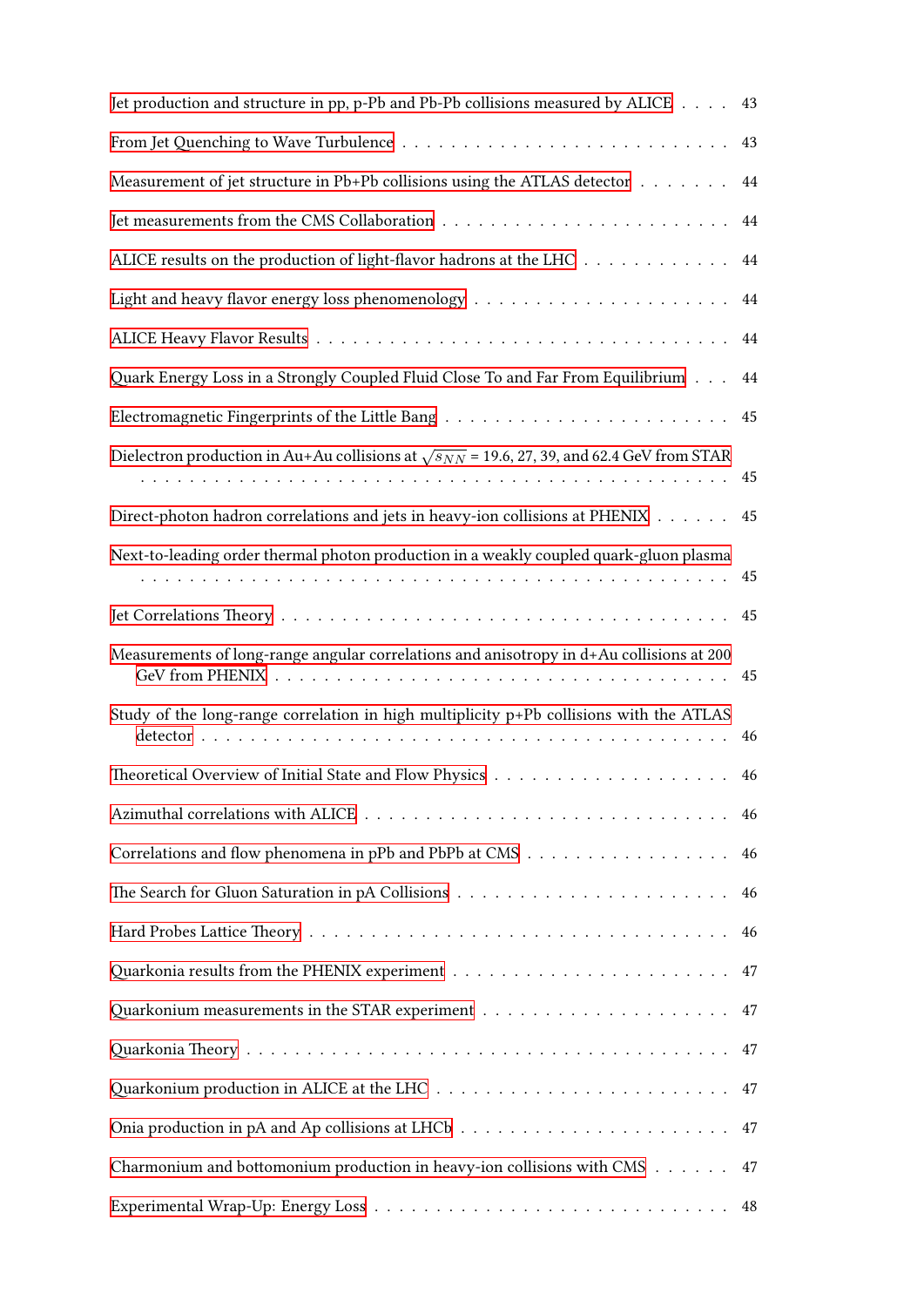| Experimental Wrap-Up: Onia, Thermal and Electroweak Probes 48                                    |  |
|--------------------------------------------------------------------------------------------------|--|
|                                                                                                  |  |
|                                                                                                  |  |
| Andreas: Experimental Wrap-Up: p(d)A - Particle Production and Nuclear Modification              |  |
| Multiplicity dependence of J/psi production in p-Pb collisions with ALICE at the LHC $\ldots$ 49 |  |
|                                                                                                  |  |
|                                                                                                  |  |
|                                                                                                  |  |
|                                                                                                  |  |
|                                                                                                  |  |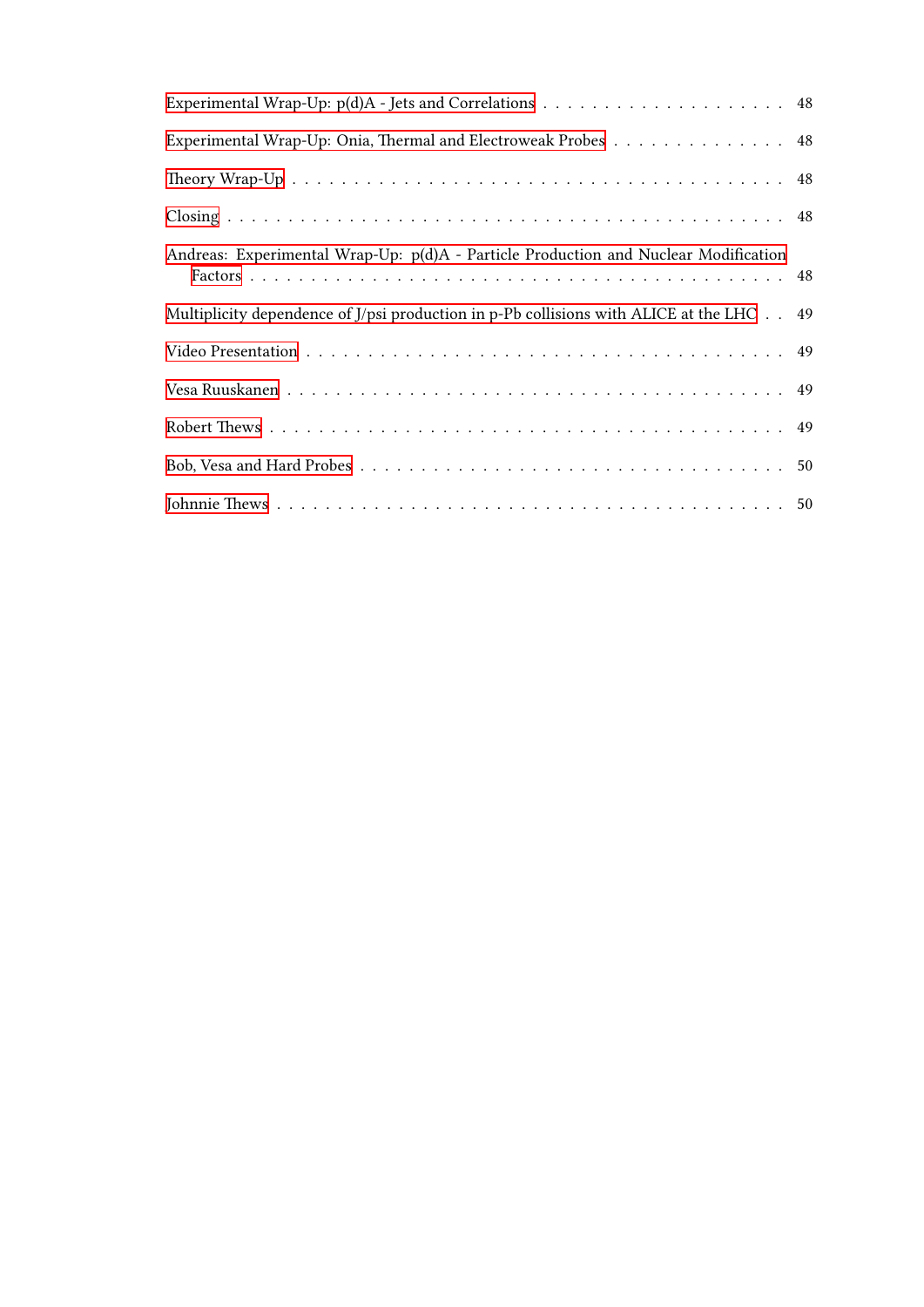#### **High Transverse Momentum Light and Heavy Flavor Hadrons** / **0**

### **Medium-induced gluon radiation beyond the eikonal approximation**

Authors: Carlos Salgado<sup>1</sup>; Guilherme Milhano<sup>2</sup>; Liliana Apolinário<sup>1</sup>; Néstor Armesto<sup>1</sup>

<sup>1</sup> *Universidade de Santiago de Compostela*

<sup>2</sup> *CENTRA-IST and CERN-PH-TH*

#### **Corresponding Author:** lilianamarisa.cunha@usc.es

In this work we improve existing calculations of radiative energy loss by computing corrections that implement energy-momentum conservation, previously only implemented a posteriori, in a rigorous way. Using the path-integral formalism, we compute in-medium splittings allowing transverse motion of all particles in the emission process, thus relaxing the assumption that only the softest particle is permitted such movement. This work constitutes the extension of the computation carried out for  $x \rightarrow 1$  in Phys. Lett. B718 (2012) 160-168, to all values of x, the momentum fraction of the energy of the parent parton carried by the emitted gluon. In order to accomplish a general description of the whole in-medium showering process, in this work we allow for arbitrary formation times for the emitted gluon (the limit of small formation times was previously employed in [J.-P. Blaizot, F. Dominguez, E. Iancu, and Y. Mehtar-Tani, JHEP1301 (2013) 143], for the  $g \rightarrow gg$  splitting). We provide general expressions and their realisation in the path integral formalism within the harmonic oscillator approximation.

<span id="page-8-0"></span>**High Transverse Momentum Light and Heavy Flavor Hadrons** / **2**

### **Dynamical Evolution, Hadronization and Angular De-correlation of Heavy Flavor in Hot and Dense QCD Matter at RHIC and LHC**

 $\mathbf{Authors}\text{:} \ \mathbf{Guang\text{-}You} \ \mathbf{Qin}^1\text{:} \ \mathbf{Shanshan} \ \mathbf{Cao}^2\text{:} \ \mathbf{Steffen} \ \mathbf{Bass}^2$ 

<sup>1</sup> *Central Normal University*

<sup>2</sup> *Duke University*

#### **Corresponding Author:** shanshan.cao@duke.edu

Heavy flavor serves as a valuable probe of the transport properties of the quark-gluon plasma created in relativistic heavy-ion collisions. Within the framework of a Langevin equation coupled to a (2+1)-dimensional viscous hydrodynamic model, we introduce an algorithm that incorporates not only collisional, but also radiative energy loss for heavy quarks by treating the medium-induced gluon radiation as a recoil force term for heavy quarks traversing the QGP matter. The subsequent hadronization process is calculated using a hybrid recombination plus fragmentation model. Within this improved transport framework, our calculation shows significant contributions from gluon radiation to heavy quark energy loss at high energies; the recombination mechanism is found important for heavy flavor meson production at intermediate energies. Our numerical results provide a good description of D meson suppression and flow measured at both RHIC and LHC, as well as predictions for the future measurements of B mesons. In addition, a new observable – the angular correlation function of heavy flavor pairs – is explored in our study and found to be a potential candidate for distinguishing different energy loss mechanisms of heavy quarks inside a QGP.

#### **Keywords**:

<span id="page-8-1"></span>Heavy flavor, Langevin equation, radiative energy loss, hadronization, angular correlation function.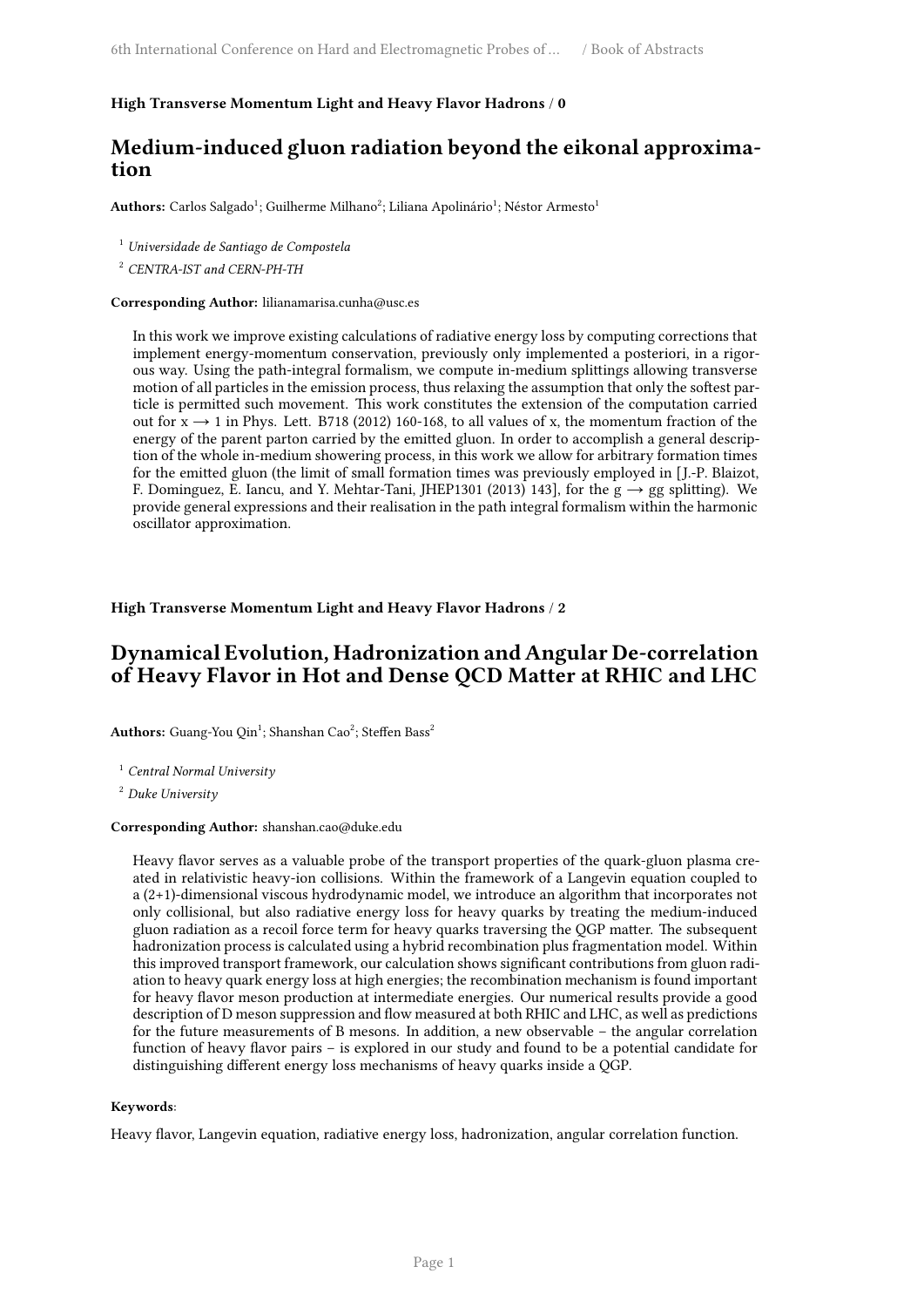#### **Hard and Thermal Electroweak Probes** / **4**

### **Photon Signals from Quarkyonic Matter**

**Author:** Sascha Vogel<sup>1</sup>

1 *Frankfurt Institute for Advanced Studies*

**Corresponding Author:** svogel@th.physik.uni-frankfurt.de

This contribution will present a novel way to experimentally investigate quarkyonic matter. In order to do so we calculate the Bremsstrahlung photon spectrum emitted from dynamically evolving quarkyonic matter, and compare this spectrum with that of a high chemical potential quark-gluon plasma as well as to a hadron gas.

We find that the transverse momentum distribution and the harmonic coefficient is markedly different in the three cases.

The quarkyonic elliptic flow coefficient fluctuates randomly from event to event, and within the same event at different transverse momenta. The latter effect, which can be explained by the shape of quark wavefunctions within quarkyonic matter, might be considered as a quarkyonic matter signature.

The corresponding manuscript has been accepted for publication in PRL and can be found at http://arxiv.org/abs/arXiv:

#### **Keywords**:

quarkyonic matter, photons, heavy ion collisions, elliptic flow, transverse momentum spectrum

#### <span id="page-9-0"></span>**Initial State and Proton-Nucleus Collision Phenomena** / **6**

### **Color Class Condensate from electron-proton DIS to proton-nucleus collisions**

Author: Heikki Mäntysaari<sup>1</sup>

**Co-author:** Tuomas Lappi<sup>1</sup>

<sup>1</sup> *University of Jyväskylä*

#### **Corresponding Author:** heikki.mantysaari@jyu.fi

The Color Class Condensate offers a consistent framework to describe high-energy (small-x) data from various experiments. The non-perturbative input for these calculations, the dipole-target amplitude at initial Bjorken-x, is obtainable from electron-proton deep inelastic scattering processes. Once that is known, one can compute, for example, single and double inclusive particle production in proton-proton and proton-nucleus collisions. Proton-nucleus collisions are especially interesting as the saturation scale is expected to scale as  $A^1/3$ , making saturation phenomena easier to observe in pA than pp collisions.

We discuss how tightly the electron-proton DIS data constrains the initial condition for the dipole amplitude and how the LHC single inclusive spectra can be used to further test the CGC picture. Then using only information from DIS experiments we generalize the dipole amplitude to nuclear targets and compute particle production in proton-nucleus collisions [1]. We present predictions for the nuclear suppression factor R\_pA at forward rapidities and compare with pQCD calculations. We also discuss how the back-to-back structure of the forward dihadron production cross section is modified when moving from proton-proton to proton(deuteron)-nucleus collisions, as naturally understood in the CGC [2].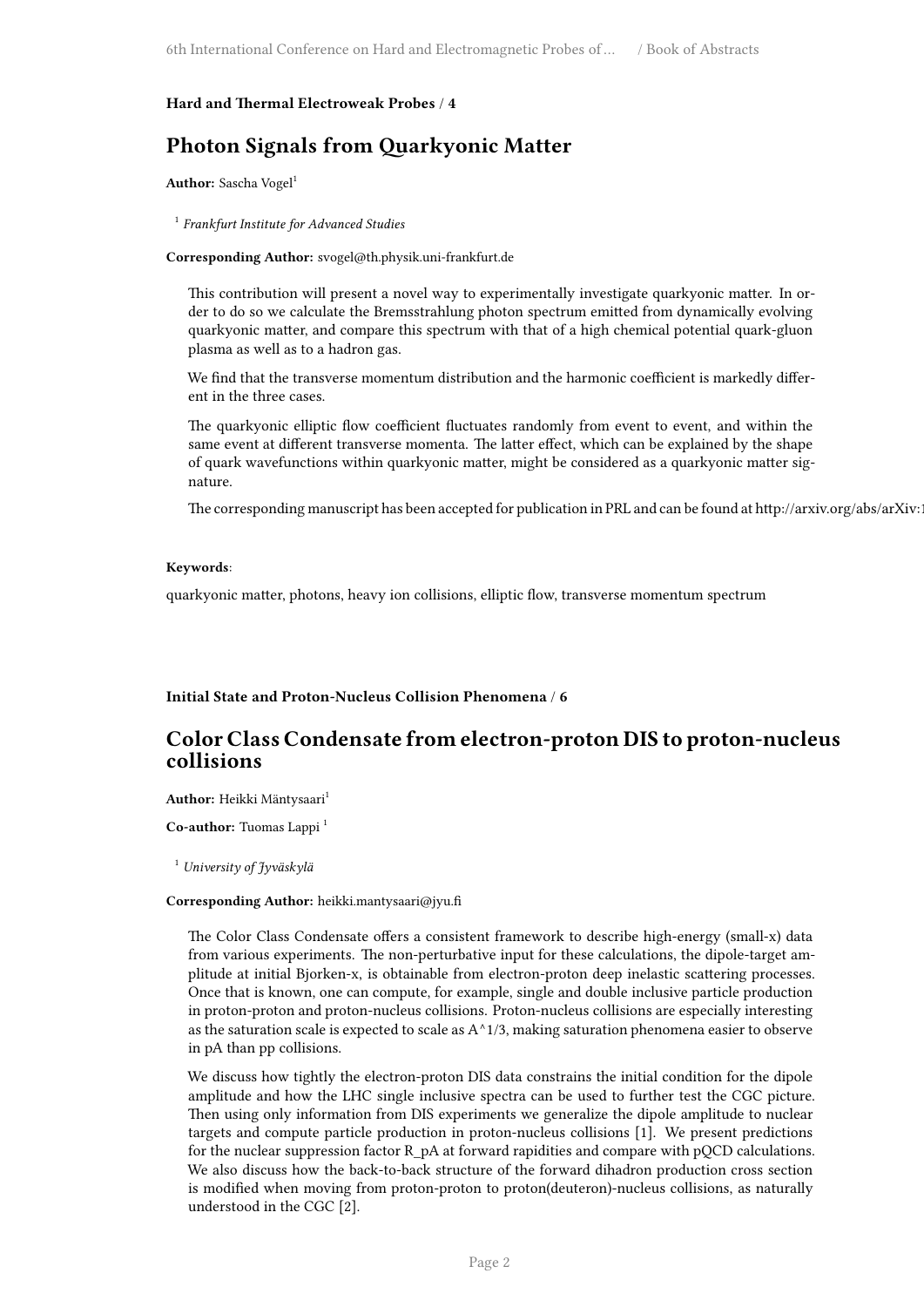References:

[1] T. Lappi, H. Mäntysaari, in progress

[2] T. Lappi, H. Mäntysaari, Nucl. Phys. A908 (2013) 51-72

#### **Keywords**:

cgc, nuclear suppression, dihadron correlations, forward particle production

#### <span id="page-10-0"></span>**Initial State and Proton-Nucleus Collision Phenomena** / **7**

### **Numerical studies of JIMWLK**

**Author:** Tuomas Lappi<sup>1</sup>

<sup>1</sup> *University of Jyväskylä*

#### **Corresponding Author:** tuomas.v.v.lappi@jyu.fi

In the CGC framework the initial stages of a heavy ion collision at high energy are described as "glasma" field configurations. The initial condition for these evolving fields depends, in the CGC effective theory, on a probability distribution for color charges. The energy dependence of this distribution can be calculated from the JIMWLK renormalization group equation.

We discuss recent progress in numerically solving the JIMWLK equation in order to understand properties of the glasma initial state. In particular we discuss work on a practical implementation of the running coupling constant in the Langevin method of solving the JIMWLK equation.

#### **Keywords**:

Small-x, CGC

#### <span id="page-10-1"></span>**Initial State and Proton-Nucleus Collision Phenomena** / **8**

### **Double parton scattering in proton-nucleus and nucleus-nucleus collisions at the LHC**

**Author:** David d'Enterria<sup>1</sup>

**Co-author:** Alexander Snigirev <sup>2</sup>

<sup>1</sup> *CERN* <sup>2</sup> *MSU Moscow*

#### **Corresponding Author:** dde@cern.ch

Multi-parton scatterings are extremely enhanced in interactions involving nuclei at colliders, compared to proton-proton collisions at the same energy. We present the derivation of a simple generic expression to compute double-parton scattering (DPS) cross sections in high-energy proton-nucleus and nucleus-nucleus collisions as a function of the corresponding single-parton hard cross sections and of the event centrality. We apply such DPS formalism to two different final-states at CERN LHC energies: (i) same-sign W-boson pair production in p-Pb [1], and (ii) double-J/psi production in Pb-Pb [2], using NLO predictions with nuclear PDF modifications for the corresponding single-parton scatterings. The first process can help determine the effective sigma\_eff parameter characterising the transverse distribution of partons in the nucleon. The second process provides interesting insights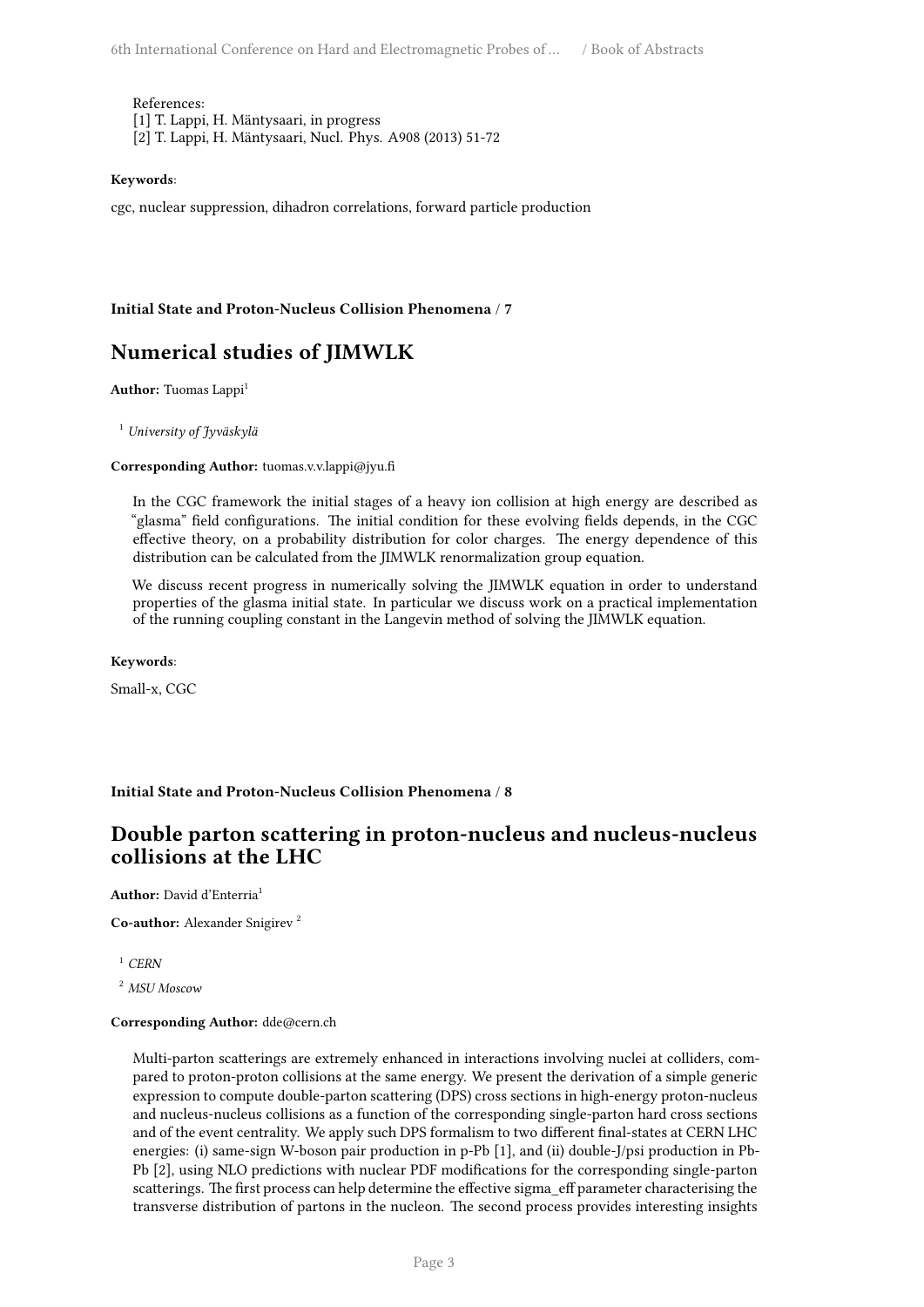on the event-by-event enhancements and/or suppressions observed in prompt-J/psi production in Pb-Pb collisions at the LHC. Both processes are experimentally measurable and the expected event rates, after acceptance and efficiency losses, for the signal and backgrounds will be discussed.

[1] D. d'Enterria and A.M. Snigirev, Phys.Lett. B718 (2013) 1395; arXiv:1211.0197. [2] D. d'Enterria and A.M. Snigirev, arXiv:1301.5845.

#### **Keywords**:

Hard scattering, double-parton scattering, proton-nucleus, nucleus-nucleus, LHC

#### <span id="page-11-0"></span>**Initial State and Proton-Nucleus Collision Phenomena** / **10**

### **Long range two-particle correlations and initial state**

**Author:** Michael Lublinsky<sup>1</sup>

**Co-author:** Alex Kovner <sup>2</sup>

1 *Ben-Gurion University of the Negev*

<sup>2</sup> *University of Connecticut*

**Corresponding Author:** lublinm@bgu.ac.il

We address the relation between the long range two-particle correlations observed at the LHC and the B-Reggeon. The latter is a four-point generalization of the BFKL Pomeron also emerging as a new element of the QCD Reggeon Field Theory.

#### <span id="page-11-1"></span>**Initial State and Proton-Nucleus Collision Phenomena** / **11**

### **Anisotropic flow of thermal photons as a quark-gluon plasma viscometer**

**Author:** Ulrich Heinz<sup>1</sup>

Co-authors: Charles Gale<sup>2</sup>; Chun Shen<sup>1</sup>; Jean-Francois Paquet<sup>2</sup>

<sup>1</sup> *The Ohio State University*

<sup>2</sup> *McGill University*

#### **Corresponding Author:** heinz@mps.ohio-state.edu

<span id="page-11-2"></span>As is well known, photons are a penetrating probe of the dense medium created in heavy-ion collisions. I will present state-of-the-art calculations of viscous photon emission from nuclear collisions at RHIC and LHC. Fluctuating initial density profiles are evolved with event-by-event viscous hydrodynamics. Momentum spectra of thermal photons radiated by these explosively expanding fireballs and their  $p_T$ -differential anisotropic flow coefficients  $v_n(p_T)$  are computed, both with and without accounting for viscous corrections to the standard thermal emission rates at leading logarithmic order. Viscous corrections to the rates are found to have a larger effect on the *v<sup>n</sup>* coefficients than the viscous suppression of hydrodynamic flow anisotropies. Since photons are found to be more sensitive to the quark-gluon plasma (QGP) shear viscosity than hadrons, their anisotropic flow coefficients *v<sup>n</sup>* serve as a sensitive QGP viscometer.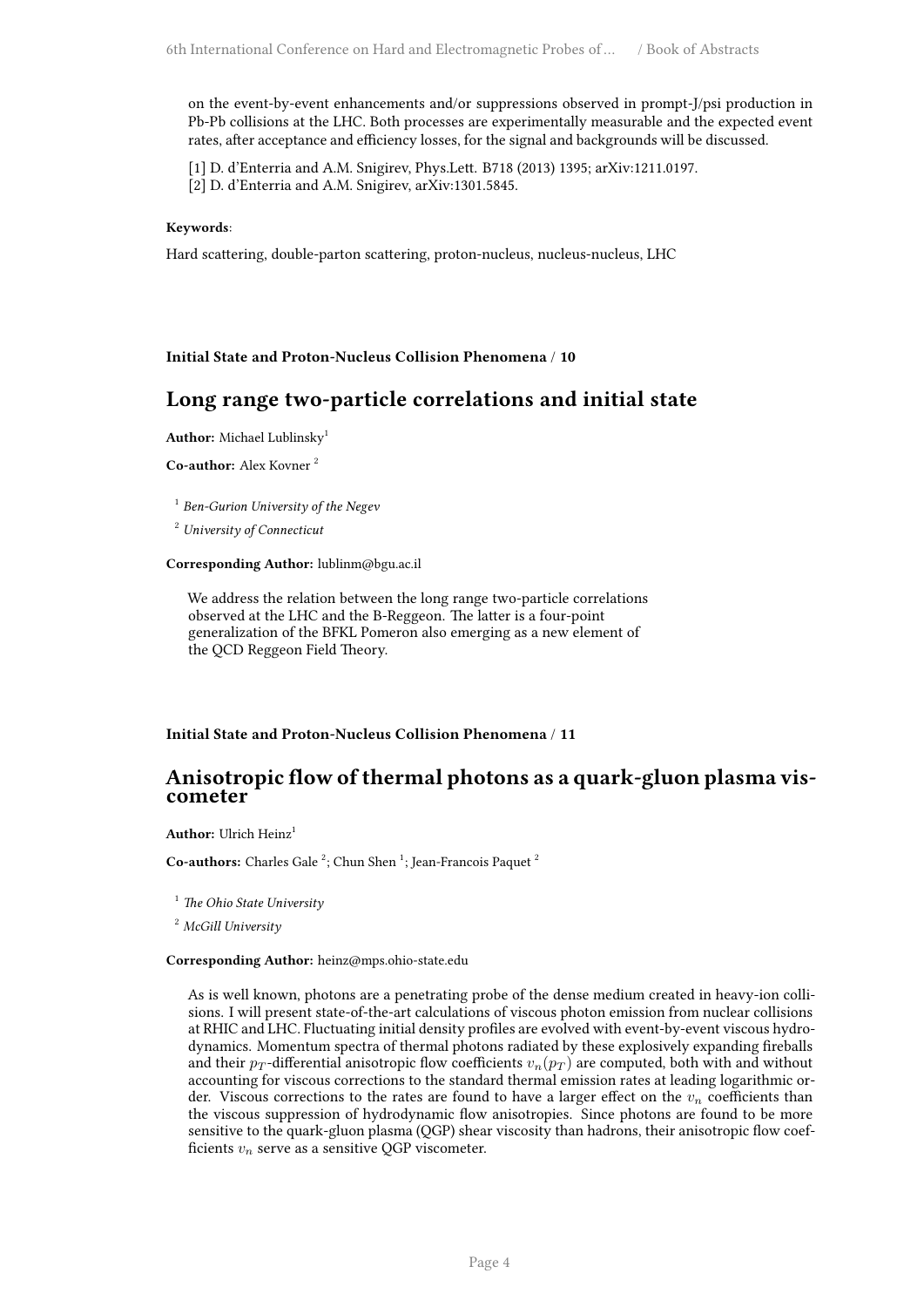#### **Initial State and Proton-Nucleus Collision Phenomena** / **13**

### **Spatially dependent nPDFs and their applications in inclusive pion and prompt photon production**

**Author:** Ilkka Helenius<sup>1</sup>

 $\mathbf C$ o-a**uthors:** Hannu Paukkunen <sup>1</sup>; Kari J. Eskola <sup>1</sup>

<sup>1</sup> *University of Jyväskylä*

#### **Corresponding Author:** ilkka.helenius@jyu.fi

I will focus on the nuclear PDFs (nPDFs) and their applications in high energy A+A and p/d+A collisions. First, I will introduce our recently published spatially dependent nPDF sets, EPS09s and EKS98s, and discuss the centrality dependence of hard-process cross-sections within the collinear factorization framework. More specifically, I will compare our NLO pQCD calculations for the nuclear modification factor of neutral pion and prompt photon production with the data in d+Au and Au+Au collisions at RHIC and for p+Pb and Pb+Pb collisions at the LHC at midrapidity in different centrality classes. These calculations are found to be well in line with the published data. After this, I will discuss the same observables also at forward rapidities and show to what extent these will probe the small-*x* gluon densities in p+Pb collisions at the LHC. In addition, we have implemented the spatially dependent nPDFs into a Monte-Carlo Glauber framework to study whether the centrality dependence turns out to be different (stronger) than with the optical Glauber model used so far.

#### **Keywords**:

nPDF, proton-lead collisions, prompt photons, nuclear modification factor

#### <span id="page-12-0"></span>**Initial State and Proton-Nucleus Collision Phenomena** / **14**

### **The onset of hydrodynamical flow in high energy heavy ion collisions**

#### **Author:** Francois Gelis<sup>1</sup>

**Co-author:** Thomas Epelbaum <sup>1</sup>

1 *IPhT, CEA-Saclay*

**Corresponding Authors:** francois.gelis@cea.fr, thomas.epelbaum@cea.fr

Real time lattice simulations of the early stages of high energy collisions in the Color Glass Condensate framework indicate a rapid isotropization of the pressure tensor. For realistic values of the saturation momentum, nearly ideal hydrodynamics provides a good description of the bulk evolution of the system after a transient regime that lasts about 1 fermi/c.

#### **Keywords**:

<span id="page-12-1"></span>color glass condensate, initial state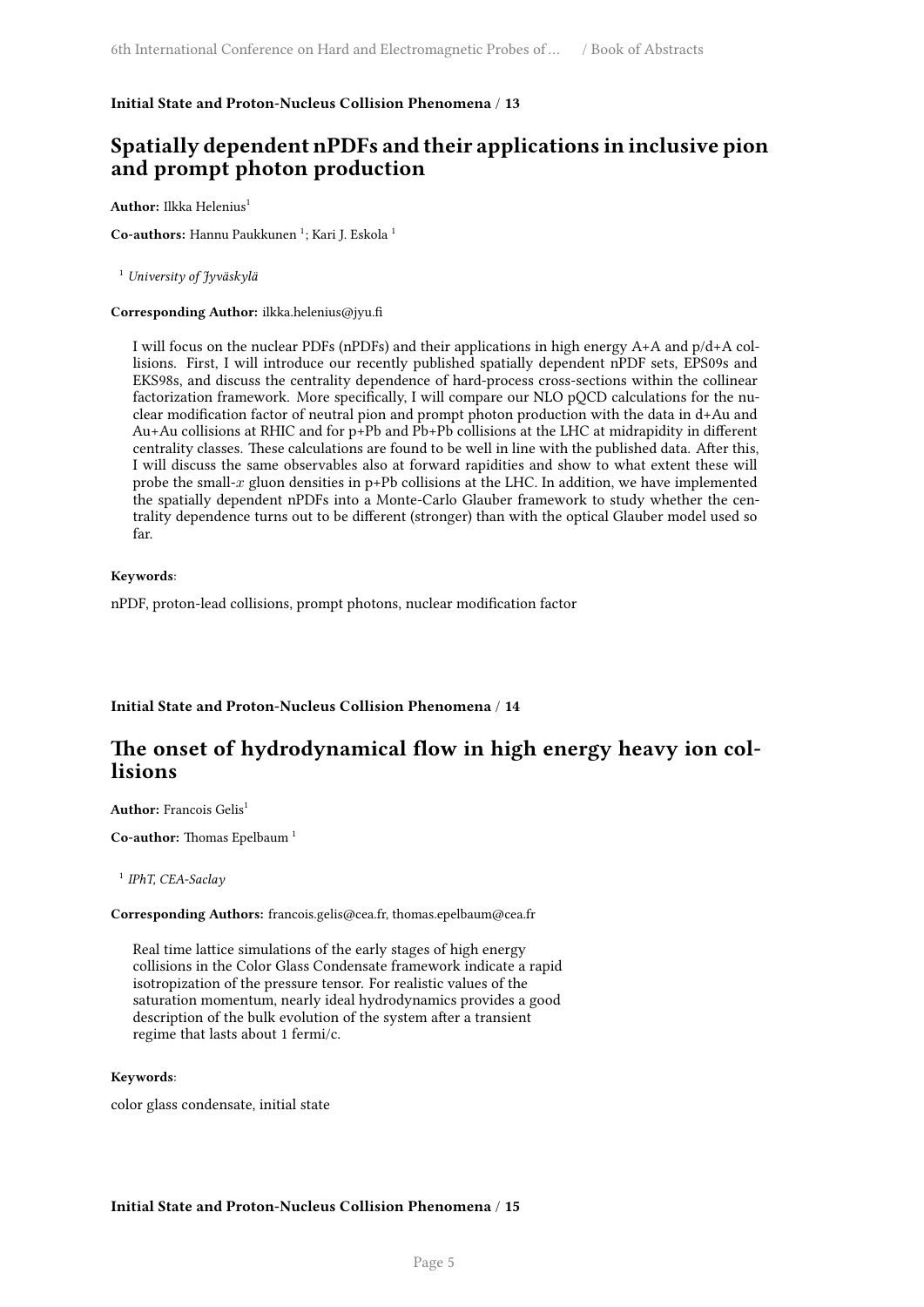### **Measuring the gluon distribution in nuclei at an Electron-Ion Collider**

**Author:** Matthew Lamont<sup>1</sup>

1 *BNL*

**Corresponding Author:** macl@bnl.gov

Despite the successes of the HERA collider, where much information was gained on the structure of the nucleon, data on the structure of the nucleus at moderate-to-small x remains elusive, as only fixed-target high-x data currently exist. The small-x region, however, is of great interest. The nucleon structure in this region is dominated by gluons which show a rapid rise with decreasing x. At low-x, this growth must be tamed and the gluon distribution will be saturated. This saturation phenomena is expected to be universal, appearing in both nucleons and nuclei. A knowledge of this regime is of vital importance to understanding the underlying physics which governs the initial conditions of heavy-ion collisions at both the LHC and RHIC, where particle production is dominated by gluons from this unknown region.

However, only tantalising hints of this have been observed so far. Therefore, the construction of an Electron-Ion Collider (EIC), colliding polarised electrons with polarised protons and also a wide variety of nuclei, will allow an exploration of the region of small-x in great detail (with luminosities 100x that of HERA), answering questions on both the spatial and momentum distributions of gluons and sea quarks in nuclei. In particular, the saturation region is more accessible in nuclei due to the amplification of the saturation scale with nuclear size (Q\_s ~ A^(1/3)).

In this talk I will present the current status of the physics capabilities of e+A collisions at an EIC as outlined in the EIC White paper [1].

[1] A. Deshpande at al, arXiv:1212.1701, (2012)

#### <span id="page-13-0"></span>**Heavy Flavor Production and Quarkonia** / **16**

### **Azimuthal Jet Flavor Tomography via CUJET with Running Coupling in 2+1D Viscous QGP Fluids**

Author: Jiechen Xu<sup>1</sup>

Co-authors: Alessandro Buzzatti<sup>2</sup>; Miklos Gyulassy<sup>1</sup>

<sup>1</sup> *Columbia University*

2 *Lawrence Berkeley National Laboratory*

**Corresponding Author:** xjc@phys.columbia.edu

We present recent progress with the CUJET pQCD jet tomographic model, which couples running coupling dynamic DGLV opacity series with 2+1D viscous hydro  $(T, u^{\mu})$  fields. We test the consistency of this model with recent RHIC and LHC data on the azimuthal and transverse dependence of  $R_{AA\to h}(p_T, \phi, \sqrt{s}, b)$ , the nuclear modification of light and heavy open flavor fragments from quenched jets.

#### **Keywords**:

Jet Flavor Tomography, Viscous Hydro, CUJET

#### <span id="page-13-1"></span>**Jet Quenching and Observables** / **19**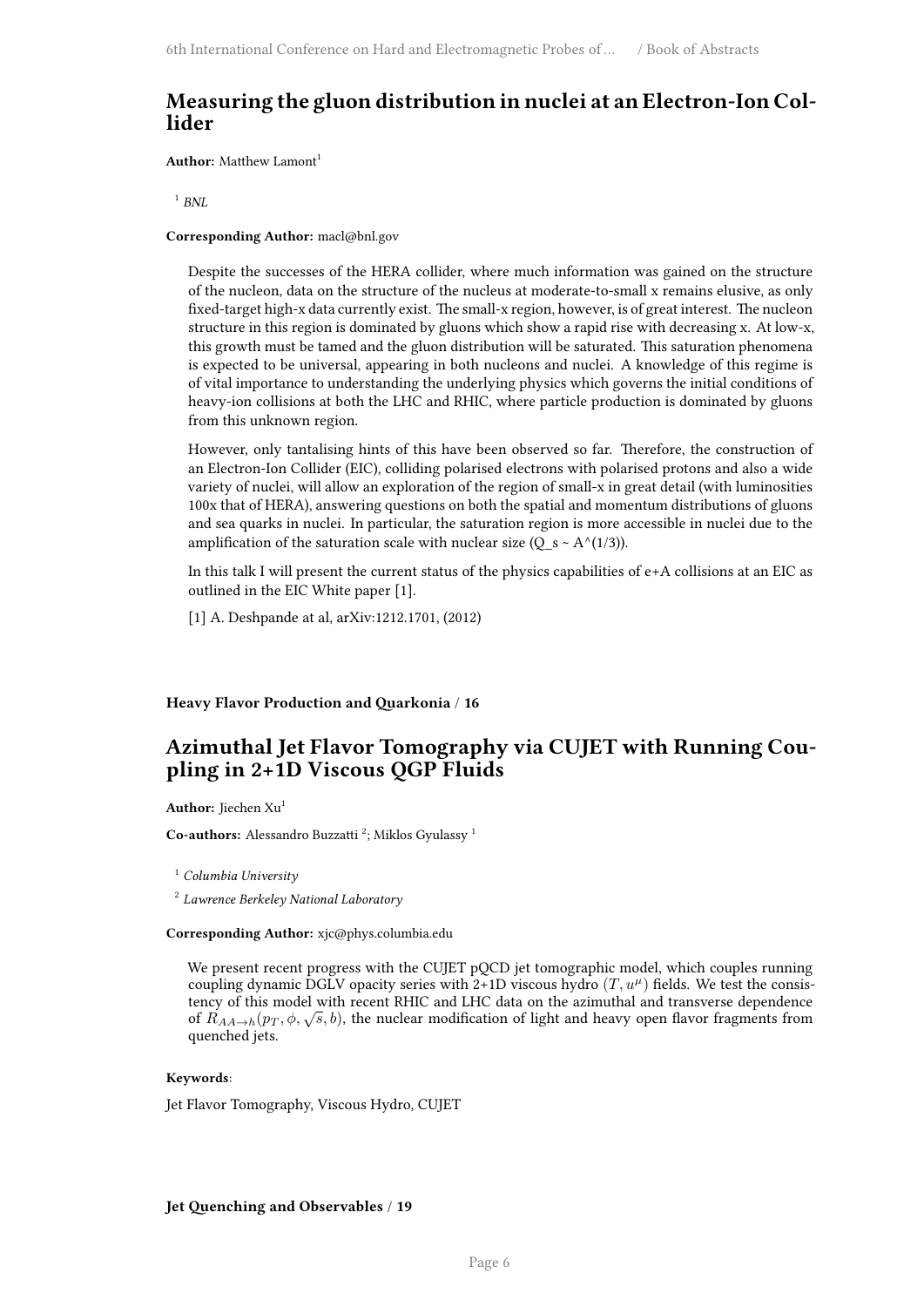### **A hybrid strong/weak coupling approach to jet quenching**

 ${\bf Authors:}$  Daniel Pablos $^1;$  Doga Gulhan $^2;$  Guilherme Milhano $^3;$  Jorge Casalderrey $^1;$  Krishna Rajagopal $^2$ 

- <sup>1</sup> *Universitat de Barcelona*
- <sup>2</sup> *MIT*

<sup>3</sup> *CERN, Universidade de Santiago de Compostela*

#### **Corresponding Author:** dpablos@ecm.ub.es

We study the modification of jet properties in a heavy ion environement by the presence of strongly coupled quark gluon plasma. We explore a hybrid approach, in which the high virtuality splitting processes that dominate the QCD shower proceed as in vacuum while the partons of the shower interact with the system as dictated by strongly coupled computations via the AdS/CFT correspondence. We incorporate this approach into an event Monte Carlo and study multiple jet observables, such as jet suppression, di-jet asymmetry, etc. We show that this approach is in qualitative agreement with the available jet measurements at the LHC, but a quantitative description may require additional sources of energy loss, such as radiative processes.

#### <span id="page-14-0"></span>**Initial State and Proton-Nucleus Collision Phenomena** / **20**

### **From full stopping to transparency in a holographic model of heavy ion collisions**

 $\mathbf{Aut}$ **hors:** David Mateos $^1$ ; Jorge Casalderrey-Solana $^2$ ; Michal Heller $^3$ ; Wilke van der Schee $^4$ 

1 *ICREA & Universitat de Barcelona*

- <sup>2</sup> *Universitat de Barcelona*
- <sup>3</sup> *Universiteit van Amsterdam*
- <sup>4</sup> *Utrecht University*

#### **Corresponding Author:** jorge.casalderrey@ub.edu

We numerically simulate planar shock wave collisions in anti-de Sitter space as a model for heavy ion collisions of large nuclei. We uncover a cross-over between two different dynamical regimes as a function of the collision energy. At low energies the shocks first stop and then explode in a manner approximately described by hydrodynamics, in close similarity with the Landau model. At high energies the receding fragments move outwards at the speed of light, with a region of negative energy density and negative longitudinal pressure trailing behind them. The rapidity distribution of the energy density at late times around mid-rapidity is not approximately boost-invariant but Gaussian, albeit with a width that increases with the collision energy.

#### **Keywords**:

AdS/CFT, Initial state, Thermalization, out-of-equilibrium, hydrodynamic flow

<span id="page-14-1"></span>**Initial State and Proton-Nucleus Collision Phenomena** / **22**

### **Studies of production in the forward region at LHCb**

Authors: Marta Calvi<sup>1</sup>; Mikhail Zavertyaev<sup>2</sup>

<sup>1</sup> *University Milano Bicocca and INFN*

<sup>2</sup> *Max PLank Fuer Kernphysik, Heidelberg*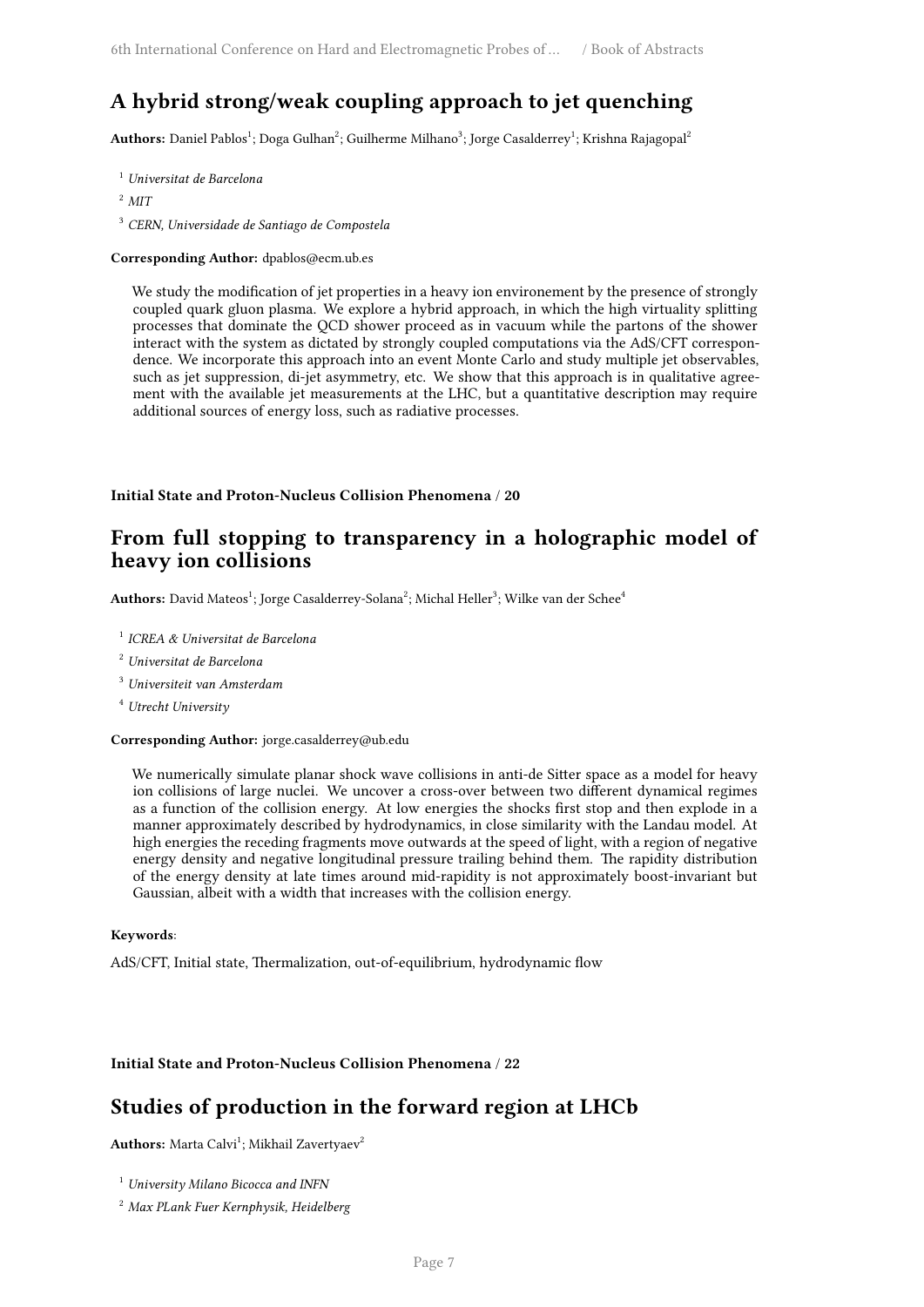**Corresponding Authors:** marta.calvi@mib.infn.it, mikhail.zavertiaev@mpi-hd.mpg.de

LHCb experiment performs multiple studies at 0.9TeV and 7TeV proton-proton interactions. Results on Energy flow, charge particle multiplicities, particle production ratios, charm production studies are presented and discussed. The comparison with the predictions of different models indicates that more efforts are needed for better understanding of physical processes.

<span id="page-15-0"></span>**Initial State and Proton-Nucleus Collision Phenomena** / **24**

### **JIMWLK evolution for multi-particle production in Langevin form**

#### **Author:** DIONYSIS TRIANTAFYLLOPOULOS<sup>1</sup>

#### **Co-author:** EDMOND IANCU <sup>2</sup>

1 *ECT\* and FBK*

2 *IPhT, Saclay, CEA*

#### **Corresponding Authors:** trianta@ectstar.eu, edmond.iancu@cea.fr

We study multi-particle production with rapidity correlations in proton-nucleus collisions at high energy in the Color Glass Condensate framework. The high-energy evolution responsible for such correlations is governed by a generalization of the JIMWLK equation describing the simultaneous evolution of the strong nuclear color fields in the direct amplitude and the complex conjugate amplitude. This functional equation can be used to derive ordinary evolution equations for the crosssections for particle production but the ensuing equations appear to be too complicated to be useful in practice, even at large Nc. We propose an alternative formulation based on a Langevin process, which is better suited for numerical implementations, and we present the stochastic equations appropriate for two gluon production.

#### <span id="page-15-1"></span>**28**

### **Radiative p\_T broadening of high energy quarks and gluons in QCD matter**

 $\mathbf{Authors}\colon \mathbf{Al\; Mueller}^{1}; \mathbf{Bin\;} \mathbf{Wu}^{2}; \mathbf{Tseh\; Liou}^{1}$ 

<sup>1</sup> *Columbia University*

2 *IPhT Saclay*

#### **Corresponding Author:** bin.wu@cea.fr

In this talk I report our results on radiative transverse momentum broadening of high energy quarks passing through hot and cold QCD matter. With L the length of the matter and l\_0 the size of constituents of the matter we find p\_T^2 has both double logarithmic terms,  $\ln^2(2(L/l_0))$ , and single logarithmic terms,  $ln(L/1\ 0)$ , coming from gluon radiation induced by the matter. We also carry out a resummation of the double logarithmic terms. Our results may indicate a double logarithmically enhanced qhat from gluon radiation and energy loss from two gluon radiation.

#### **Keywords**:

<span id="page-15-2"></span>transverse momentum broadening, qhat, QCD matter, double logarithmic resummation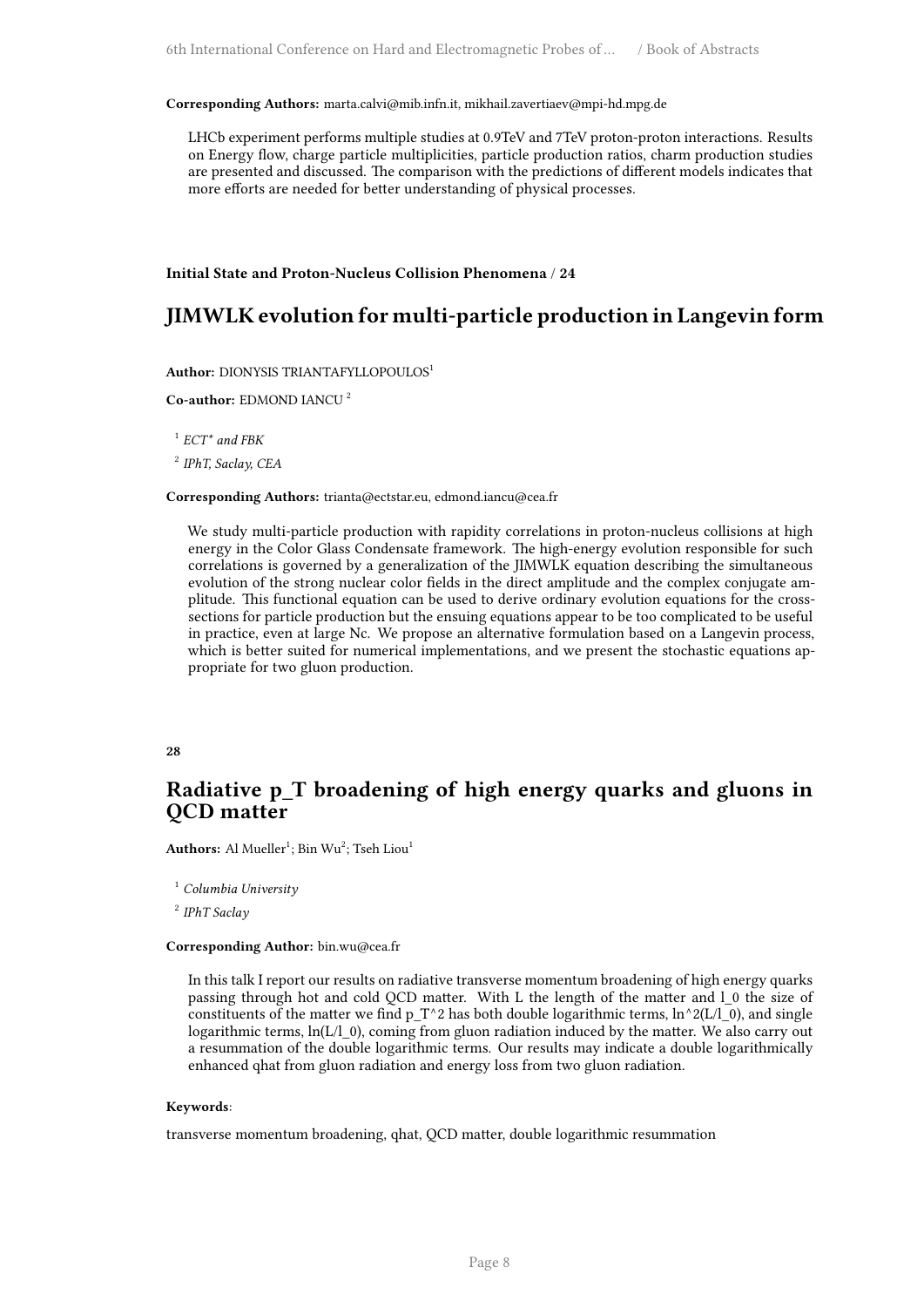#### **Initial State and Proton-Nucleus Collision Phenomena** / **29**

### **Elliptic Flow from Non-equilibrium Initial Condition with a Saturation Scale**

#### **Author:** Francesco Scardina<sup>1</sup>

Co-authors: Marco Ruggieri<sup>2</sup>; Salvatore Plumari<sup>1</sup>; Vincenzo Greco<sup>1</sup>

<sup>1</sup> *University of Catania (INFN-LNS)*

<sup>2</sup> *University of Catania*

#### **Corresponding Author:** scardinaf@lns.infn.it

A current goal of relativistic heavy ion collisions experiments is the search for a Color Glass Condensate (CGC) as the limiting state of QCD matter at very high density. In viscous hydrodynamics simulations, a standard Glauber initial condition leads to estimate 4πη/s ∼ 1, while employing the Kharzeev-Levin-Nardi (KLN) modeling of the glasma leads to at least a factor of 2 larger η/s. Within a kinetic theory approach based on a relativistic Boltzmann-like transport simulation, our main result is that the out-of-equilibrium initial distribution reduces the efficiency in building-up the elliptic flow. At RHIC energy we find the available data on v2 are in agreement with a  $4\pi\eta/s \sim 1$ also for KLN initial conditions. More generally, our study shows that the initial non-equilibrium in p-space can have a significant impact on the build-up of anisotropic flow.

#### **Keywords**:

Heavy ion collisions, Color Glass Condensate, Shear Viscosity, Elliptic Flow, Transport Theory

#### <span id="page-16-0"></span>**Jet Quenching and Observables** / **30**

### **Understanding Jet Modifications at the LHC**

**Author:** Konrad Tywoniuk<sup>1</sup>

**Co-author:** Yacine Mehtar-Tani <sup>2</sup>

<sup>1</sup> *Universitat de Barcelona*

2 *IPTH, CEA Saclay*

#### **Corresponding Author:** konrad.tywoniuk@gmail.com

Jets are collimated QCD multi-particle states that are abundantly produced in heavy-ion collisions at the LHC. Their description in the vacuum is governed by hardest scale of the problem, typically the jet virtuality. In the presence of a background color field, e.g. such as expected in a quark-gluon plasma, one also has to consider a hard scale arising from the medium interactions. It was recently shown that due to the collinear nature of QCD splittings, high-energy jets are typically quite collimated and are not resolved by the medium, i.e. they are only seen as a total charge and lose energy coherently. Assuming this scenario holds for all jets, we show how a factorization of small-angle jet evolution and large-angle medium-induced emissions can be realized and calculate three key observables: the jet RAA, modification of the intra-jet structure and the amount of out-of-cone radiation. Medium-induced radiation is accounted for using the established factorization of multiple branchings leading to the probabilistic rate equation - which we presently improve upon by introducing finite-size effects and a proper regularization prescription in the infrared. This mechanism is particularly important for the transport of energy away from the jet axis up to large angles. For the intra-jet structure, on the other hand, we find the striking importance of so-called "antiangular ordered radiation," resulting from the slight decoherence of the jet during the passage through the medium.

**Keywords**: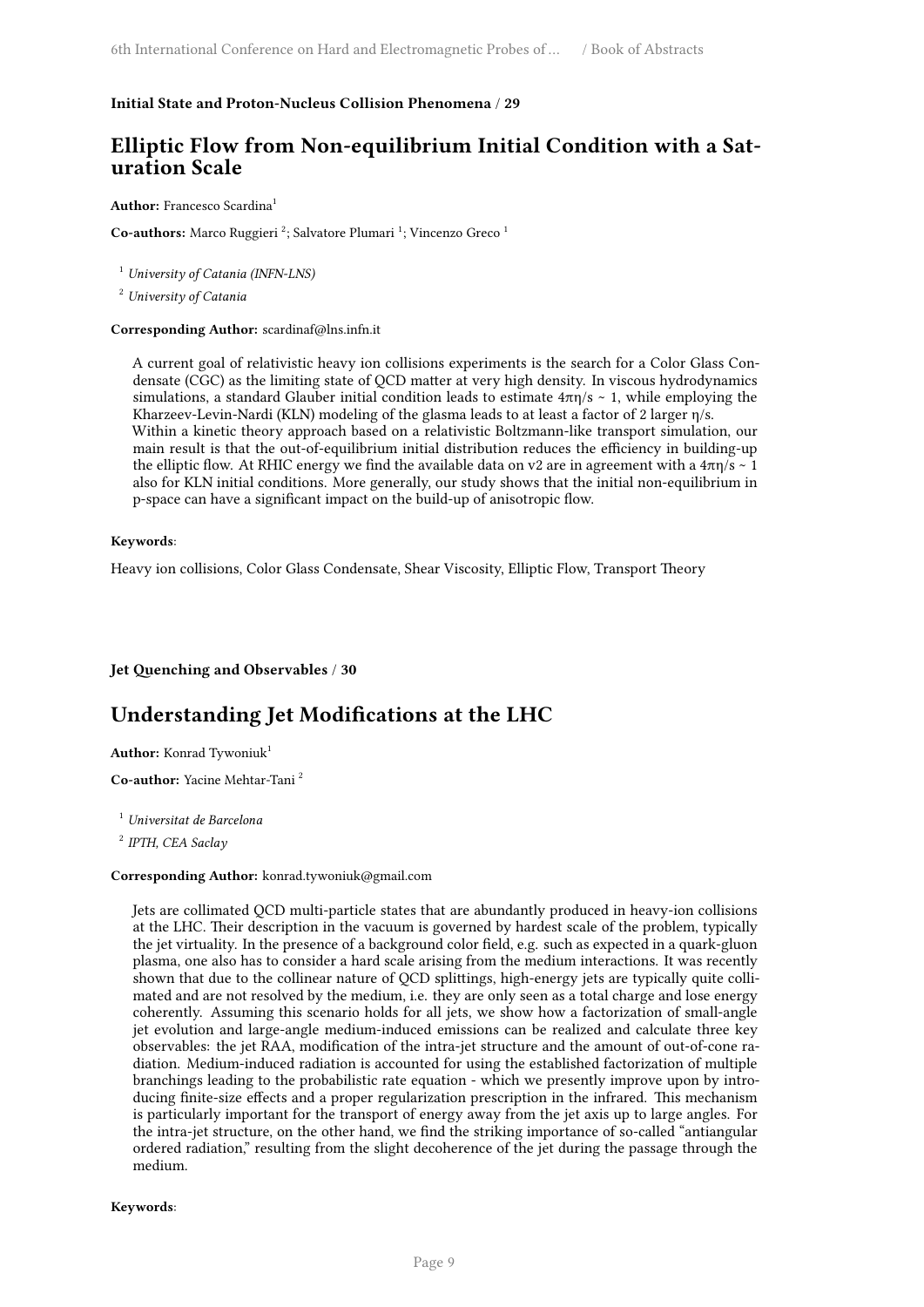jet physics, jet quenching

#### <span id="page-17-0"></span>**Hard and Thermal Electroweak Probes** / **31**

### **Measurements of direct photons in AuAu collisions with PHENIX**

**Author:** Benjamin Bannier<sup>1</sup>

1 *Stony Brook University*

**Corresponding Author:** bbannier@gmail.com

The PHENIX experiment has published direct photon yields and elliptic flow coefficients (v2) from Au+Au collisions at RHIC energies. These results have sparked much theoretical discussion. The measured yields and flow parameters are difficult to reconcile in current model calculations of thermal radiation based on hydrodynamic time evolution of the collision volume. New sources of photons, e.g. initial state emission related to strong magnetic fields, have been proposed as alternatives.

Our latest analyses which use high statistics data from Run-7 and Run-10 allow to determine yields and harmonic coefficients  $(v_n)$  with finer granularity in centrality and photon momentum and down to p\_T as low as 400 MeV/c. In this talk we will summarize the current status and present new results from PHENIX.

#### <span id="page-17-1"></span>**Initial State and Proton-Nucleus Collision Phenomena** / **34**

### **Di-jet asymmetric momentum transported by QGP fluid**

Author: Yasuki Tachibana<sup>1</sup>

**Co-author:** Tetsufumi Hirano <sup>2</sup>

<sup>1</sup> *The University of Tokyo*

2 *Sophia University*

#### **Corresponding Author:** tachibana@nt.phys.s.u-tokyo.ac.jp

High energy partons propagating through the QGP medium are subject to deposit their energy and momentum into the medium. The dynamics of the QGP fluid would be affected by the energymomentum deposition from these energetic partons. We study the collective flow of the QGP fluid induced by the jets using a (3+1)-dimensional QGP-fluid+Jet model. We simulate the propagation of jets together with expansion of the QGP fluid and calculate the transverse momentum distribution of the particles originated from the medium. As a result, a large fraction of the momentum imbalance of the di-jet is compensated by low-pT particles at large angles from the jet axis. This result is consistent with the one observed by the CMS Collaboration [1].

References [1]S. Chatrchyan et al. [CMS Collaboration], Phys. Rev. C 84, 024906 (2011); C. Roland, J. Phys. G 38, 124020 (2011) .

#### **Initial State and Proton-Nucleus Collision Phenomena** / **35**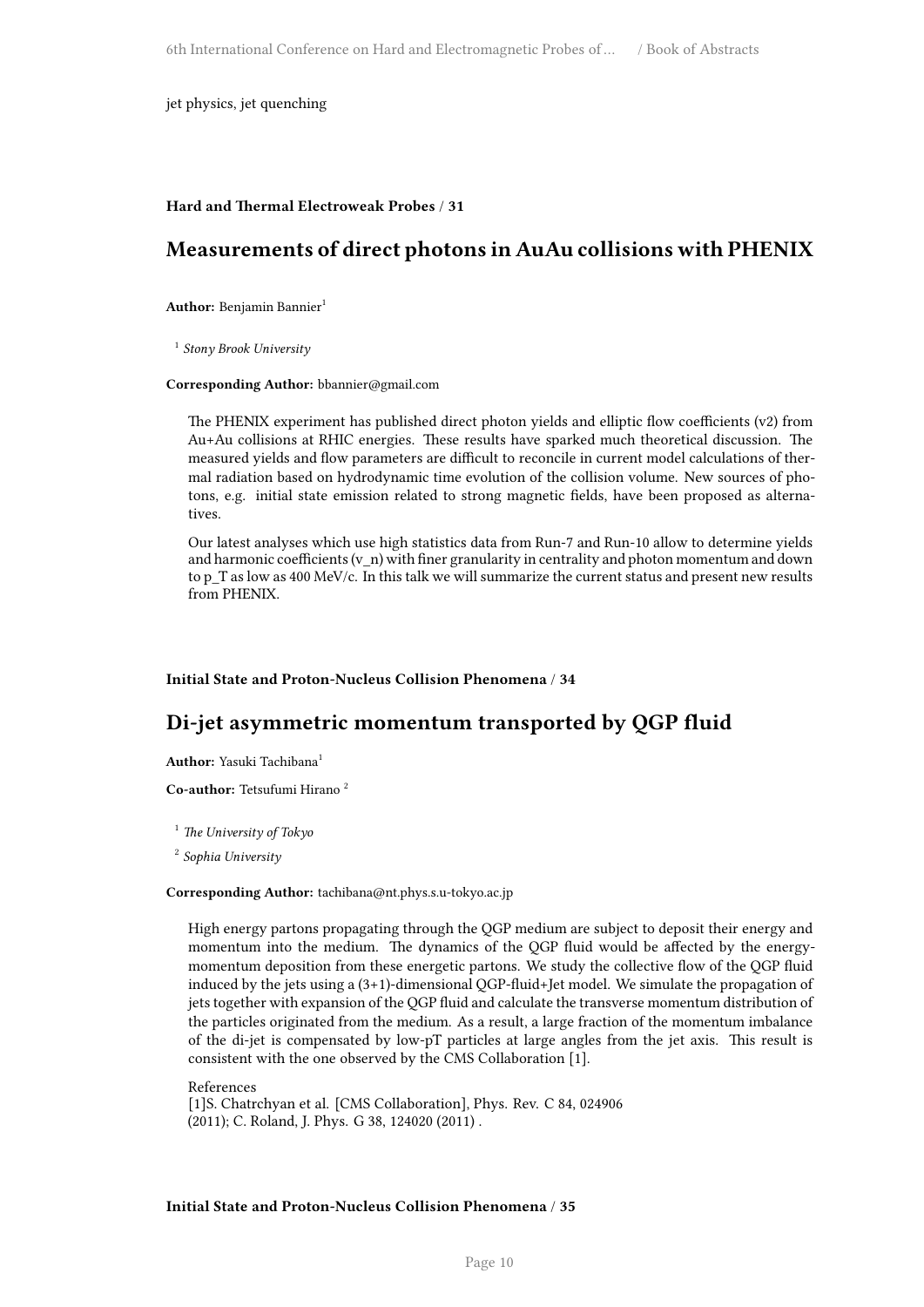### **Ridge correlations from initial state.**

 $\mathbf{Authors}\text{:}~\text{Alexander Kovner}^1\text{:}~\text{Michael Lublinsky}^2$ 

```
1 University of Connecticut
```
2 *BGU*

**Corresponding Author:** kovner@phys.uconn.edu

I describe several mechanisms that lead to ridge like correlations in the produced particle spectrum in p-p and p-A collisions at high energy. The discussion is within the Color Glass Condensate framework, but the physics involved is not directly tied with saturation.

<span id="page-18-0"></span>**High Transverse Momentum Light and Heavy Flavor Hadrons** / **37**

### **The parton cascade BAMPS with the improved Gunion-Bertsch matrix element**

**Author:** Carsten Greiner<sup>1</sup>

<sup>1</sup> *Goethe University Frankfurt*

#### **Corresponding Author:** carsten.greiner@th.physik.uni-frankfurt.de

An updated version of the partonic transport model Boltzmann Approach to MultiParton Scatterings (BAMPS) is presented, which allows interactions among all partons: gluons, light quarks, and heavy quarks with elastic and inelastic collisions. We introduce the improved Gunion-Bertsch matrix element, which cures problems of the original Gunion-Bertsch result in characteristic regions of the phase space. Verified by extensive numerical calculations, the improved matrix element agrees well with the exact calculation. With the new matrix element, important properties of the quark-gluonplasma in heavy-ion collisions such as the thermalization time of the plasma and the shear viscosity over entropy density ratio are calculated within the microscopic transport model BAMPS. Furthermore, we compare our results of the nuclear modification factor and elliptic flow to experimental data at RHIC and LHC.

<span id="page-18-1"></span>**High Transverse Momentum Light and Heavy Flavor Hadrons** / **43**

### **Shooting string holography of jet quenching at RHIC and LHC**

 $\mathbf{Authors}\colon \mathbf{Andrew}^1; \mathbf{Miklos}\: \mathbf{Gyulassy}^1; \mathbf{Steven}\: \mathbf{Gubser}^2$ 

<sup>1</sup> *Columbia University*

2 *Princeton University*

#### **Corresponding Author:** aficnar@phys.columbia.edu

Previous holographic models of jet quenching in AdS/CFT via "falling strings" were found to be incompatible with the recent LHC data in arXiv:1208.0305. A new set of "shooting string" holographic jet initial configurations with finite momentum at string endpoints was proposed in arXiv:1306.6648 that suggests a more natural scheme for determining the instantaneous rate of energy loss of jets in SYM plasmas with longer stopping distances. We apply this framework to predict nuclear modification factors RAA of jets, and compare to recent data at RHIC and LHC. Phenomenological consequences of non-conformal deformations of AdS geometry and Gauss-Bonnet quadratic curvature corrections will be discussed.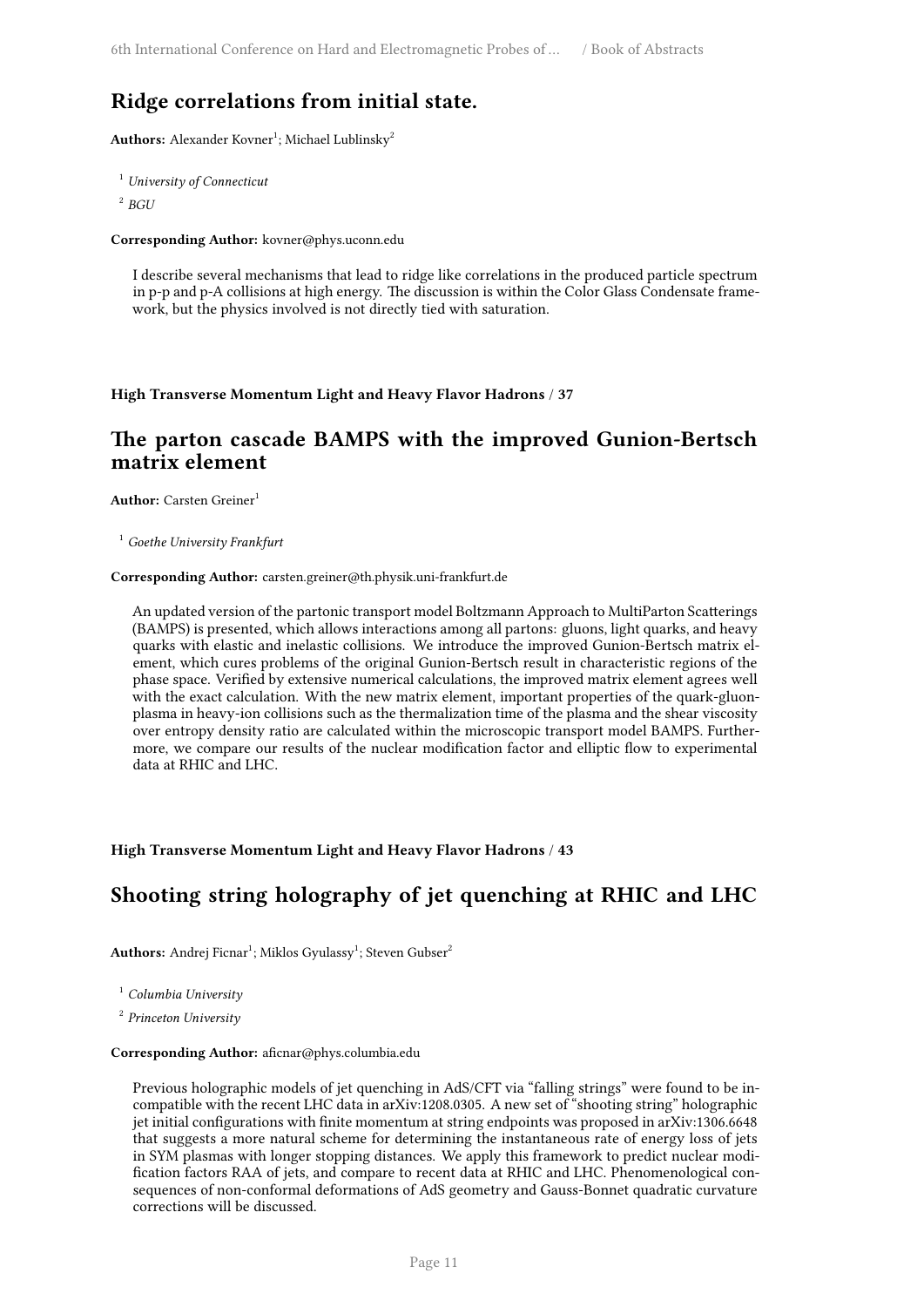#### **Keywords**:

Jet quenching, AdS/CFT correspondence, RAA, light quark energy loss

#### <span id="page-19-0"></span>**Initial State and Proton-Nucleus Collision Phenomena** / **44**

### **EIC: New Scientific and Technology Frontiers for Parton Femtoscopy**

Author: William Brooks<sup>1</sup>

<sup>1</sup> *Universidad Técnica Federico Santa María*

**Corresponding Author:** william.brooks@usm.cl

Our understanding of the structure of nucleons is described by the properties and dynamics of quarks and gluons in the theory of quantum chromodynamics. With advancements in theory and the development of phenomenological tools we are preparing for the next step in subnuclear tomographic imaging at a future electron-ion collider. High center-of-mass energies (up to 150 GeV) in combination with extremely high luminosities (up to  $10^{\circ}34$  /s/cm $^{\circ}2$ ) will provide the precision and a kinematic reach well into the gluon dominated regime of very low parton momenta where a saturation of the gluon density is expected, in particular in collisions of electrons with heavy nuclei. In addition, highly polarized nucleon and electron beams (70% polarization) can probe the parton polarizations in previously unexplored kinematic regions and with unprecedented accuracy, as well as address the role of orbital angular momentum with respect to the nucleon spin. This talk will summarize the theoretical, experimental and technical challenges of such a versatile experimental endeavor as planned for the Electron Ion Collider.

<span id="page-19-1"></span>**Hard and Thermal Electroweak Probes** / **47**

### **Dileptons in d+Au Collisions at sqrt(s)=200 GeV measured by PHENIX and its implications on heavy flavor**

Author: Deepali Sharma<sup>1</sup>

1 *Stony Brook University*

#### **Corresponding Author:** deeps.sharma@gmail.com

The dielectron mass spectrum is a unique probe to directly access the different stages of a heavy-ion collision. The low mass region (m\_ee < 1 GeV/c^2) reflects the Quark Gluon Plasma (QGP) temperature and thermalization phase, while the low vector meson resonances probe chiral symmetry restoration. The intermediate (1< m\_ee<3 GeV/c^2) and high (4<m\_ee<8 GeV/c^2) mass regions are dominated by semi-leptonic decays of open charm and beauty respectively and so provide information about the heavy flavor dynamics.

The PHENIX experiment at RHIC has studied the dielectron mass spectrum in different collision systems, ranging from p+p to d+Au to Cu+Cu to Au+Au at sqrt(s) = 200 GeV. While the mass spectrum in p+p collisions is well understood in terms of expectations from various sources and serves as a baseline for other collision systems, the low mass excess seen in the Au+Au mass spectrum is still a challenge to theory. The d+Au data thus serves as a control experiment to isolate any cold nuclear matter effects coming from the intial state of the collision.

PHENIX collected a large data set of d+Au collisons in 2008, reaching to high mass (m\_ee< 14 GeV/c^2) and high transverse momentum (p\_T< 8 GeV/c). The large range in mass and p\_T covers the phase space dominated by heavy flavor and so can be used to test next-to-leading order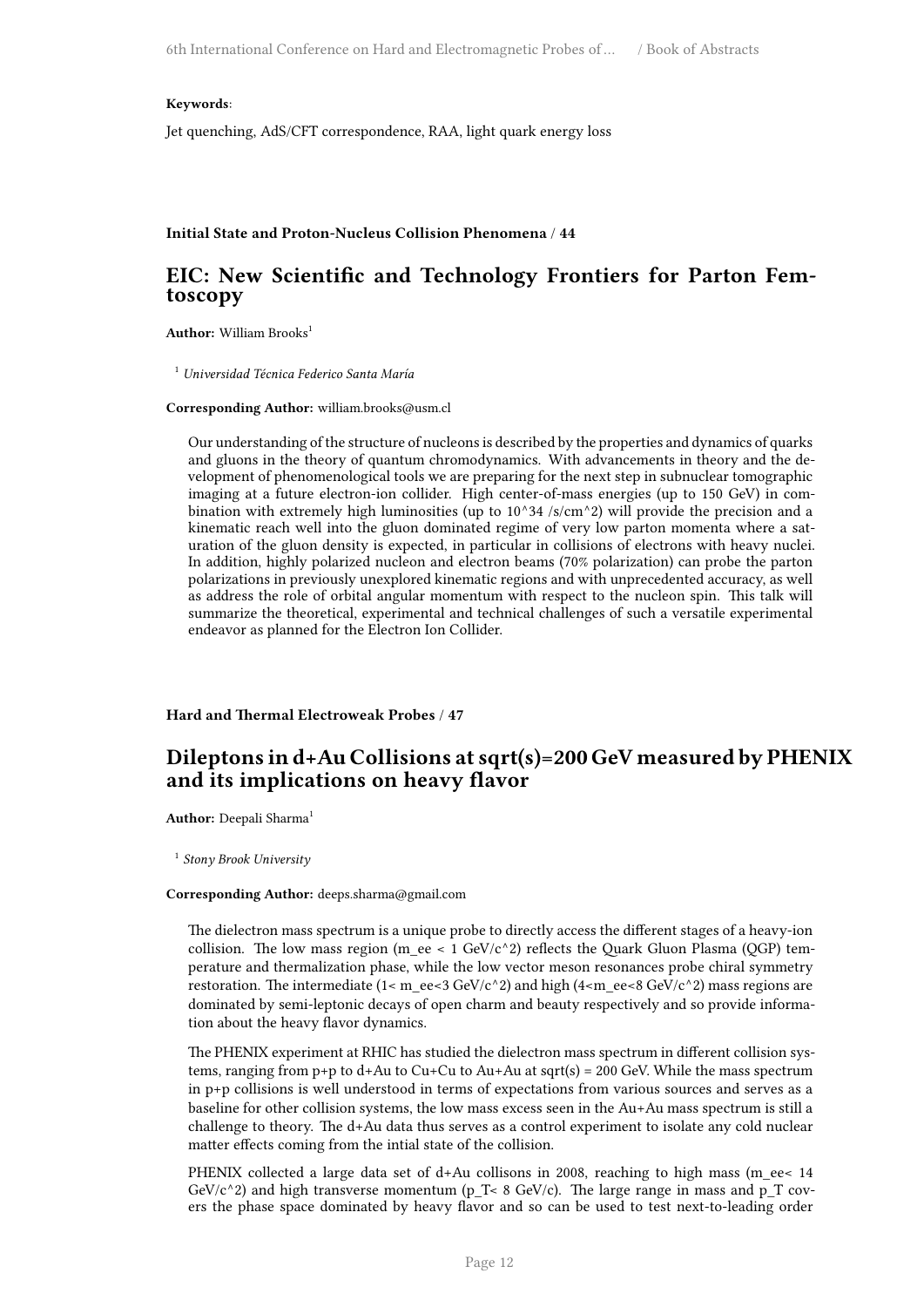pQCD calculations for such processes. This talk will summarize the d+Au dielectron mass spectrum studied as a function of p\_T and centrality. We will also show the charm and beauty cross-section extracted using several models, utilizing a double differential fit in mass and p\_T.

#### <span id="page-20-0"></span>**Hard and Thermal Electroweak Probes** / **49**

### **On loop corrections to the dilepton rate**

**Author:** Mikko Laine<sup>1</sup>

<sup>1</sup> *University of Bern*

**Corresponding Author:** laine@itp.unibe.ch

A novel next-to-leading order analysis of the dilepton production rate from a hot QCD plasma is reported. The photon invariant mass is taken to be in the range  $K^2$  ~ (pi T)^2; subsequently the results are compared with an OPE computation in a hard regime  $K^2 \times (pi T)^2$ , with an LPM resummed computation in a soft regime  $K^2 \times (pi T)^2$ , as well as with recent lattice simulations in the Euclidean domain.

<span id="page-20-1"></span>**High Transverse Momentum Light and Heavy Flavor Hadrons** / **53**

### **Elastic vs. radiative heavy quark energy loss within a transport model**

Author: Jan Uphoff<sup>1</sup>

Co-authors: Carsten Greiner<sup>1</sup>; Oliver Fochler<sup>1</sup>; Zhe Xu<sup>2</sup>

<sup>1</sup> *Goethe University Frankfurt*

2 *Tsinghua University, Beijing*

#### **Corresponding Author:** uphoff@th.physik.uni-frankfurt.de

The full space-time evolution of heavy quarks and light partons in ultra-relativistic heavy-ion collisions is studied within the partonic transport model Boltzmann Approach to MultiParton Scatterings (BAMPS). We discuss in detail for all flavors the influence of elastic and radiative energy loss with a running coupling. Radiative processes, in particular, are implemented through an improved version of the Gunion-Bertsch matrix element, which is derived from comparisons to the exact result. In this calculation the finite heavy quark masses are explicitly taken into account, leading to the dead cone effect. Consequently, we present results of this updated version of BAMPS and compare them to experimental data at RHIC and LHC. In detail, the nuclear modification factor and elliptic flow of charged hadrons, heavy flavor electrons as well as muons, D mesons, and non-prompt J/psi are discussed. The latter two are especially sensitive to the mass difference of charm and bottom quarks. Furthermore, we make predictions where no data is available yet.

<span id="page-20-2"></span>**High Transverse Momentum Light and Heavy Flavor Hadrons** / **54**

### **Radiation spectrum of a massive quark-gluon antenna in a QCD medium**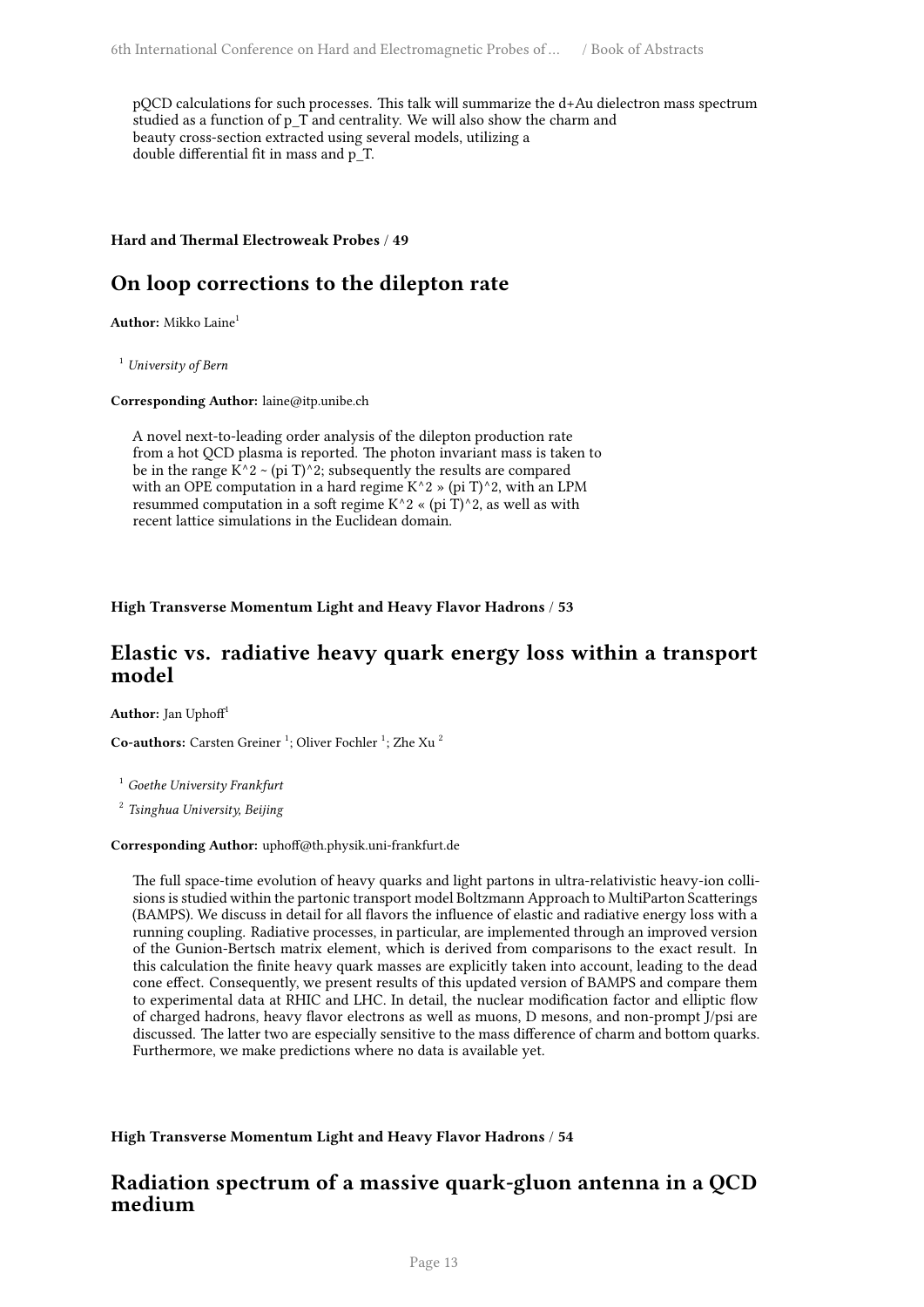A**uthors:** Carlos Alberto Salgado López<sup>1</sup>; Manoel Anxo Rodríguez-Moldes Díaz<sup>1</sup>; Manoel Rodríguez Calvo<sup>2</sup>

<sup>1</sup> *Universidade de Santiago de Compostela*

<sup>2</sup> *Universidade de Santiago de Compostela - IPhT CEA Saclay*

**Corresponding Author:** manoelsirval@gmail.com

We derive the radiation spectrum of a massive quark-gluon antenna in a QCD medium. The calculation is done in the formalism of the classical Yang-Mills (CYM) equations and interactions with the medium are handled in the harmonic oscillator approximation, valid for soft gluon emissions. We discuss the effect produced by the presence of a mass scale and compare the results with the massless case. We put our findings in relation with the energy loss of heavy quarks in heavy ion collisions, one of the phenomenological puzzles of RHIC and LHC data.

<span id="page-21-0"></span>**Initial State and Proton-Nucleus Collision Phenomena** / **56**

### **Multiplicities, p\_T spectra and v\_2 in A+A collisions at LHC and RHIC from NLO-improved pQCD + saturation + hydrodynamics model**

**Author:** Risto Paatelainen<sup>1</sup>

Co-authors: Hannu Holopainen<sup>2</sup>; Harri Niemi<sup>1</sup>; Kari Eskola<sup>1</sup>

<sup>1</sup> *University of Jyväskylä*

2 *Frankfurt Institute for Advanced Studies*

**Corresponding Author:** risto.s.paatelainen@jyu.fi

We report the results from the recent studies [1,2], where we have brought the EKRT framework [3] to next-to-leading order (NLO) in pQCD, and shown the viability of the model in describing the produced initial QGP energy densities at the LHC and RHIC.

Our updated framework [1] combines a rigorous NLO pQCD computation of the minijet transverse energy production with the saturation of gluons and fluid dynamics. Latest knowledge of NLO nuclear parton distributions (nPDFs) is utilized. Identifying the key parameters and charting the uncertainties of the model, we obtain an encouragingly good agreement with the charged-particle multiplicities and identified bulk hadron p\_T spectra measured in 5% most central Au+Au collisions at RHIC and Pb+Pb at the LHC [1].

To obtain the initial QGP energy-density profiles dynamically in non-central collisions [2], we supplement the calculation by a local saturation condition and impact-parameter dependent nPDFs (EPS09s [4]). We address the main uncertainties associated with the obtained initial states. Using viscous fluid dynamics, we show that a good simultaneous description of the centrality dependence of multiplicity, p\_T spectra and elliptic flow is obtained both at the LHC and RHIC.

Ref. [1] R. Paatelainen, K.J. Eskola, H. Holopainen and K. Tuominen Phys. Rev. C87 (2012) 044904.

Ref. [2]

R. Paatelainen, K.J. Eskola, and H. Niemi, work in progress.

Ref. [3] K.J. Eskola, K. Kajantie, P.V. Ruuskanen, K. Tuominen, Nuc. Phys. B570 (2000) 379.

Ref. [4] I. Helenius, K.J. Eskola, H. Honkanen and C.A. Salgado, JHEP 1207 (2012) 073.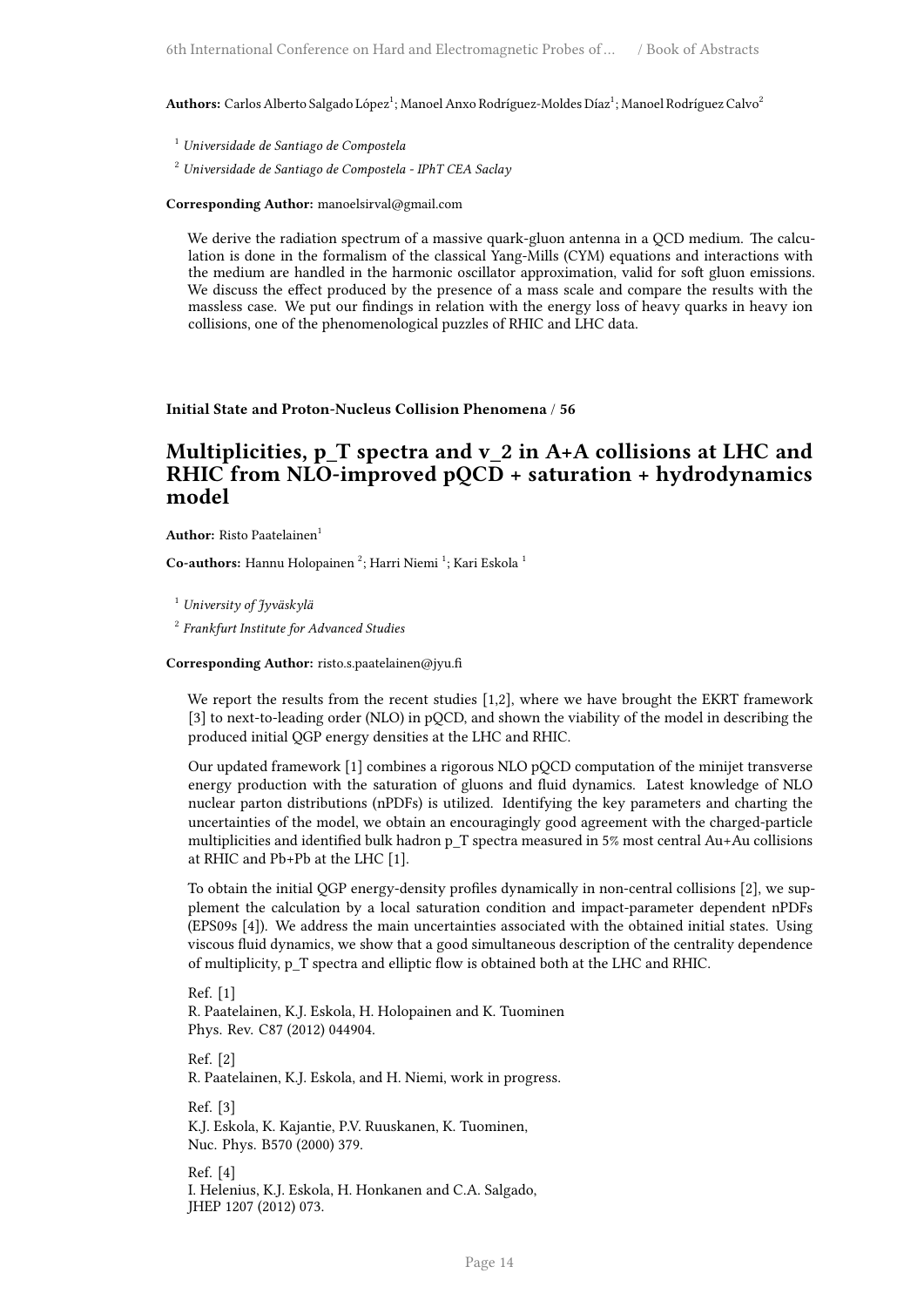**Keywords**:

initial state, QGP

#### <span id="page-22-0"></span>**Initial State and Proton-Nucleus Collision Phenomena** / **64**

### **PHENIX Results on Heavy Flavor at Low-x**

**Author:** J. Matthew Durham<sup>1</sup>

1 *Los Alamos National Lab*

**Corresponding Author:** durham@lanl.gov

It is becoming increasingly clear that initial state effects inherent to collisions of nuclei play an important role in the interpretation of data from heavy ion collisions at RHIC and the LHC. Such effects are more apparent in kinematic regions where the gluon density is expected to be significantly modified in the nucleus. The PHENIX experiment has studied these effects through the production of heavy quarks at backwards, middle, and forward rapidity, where partonic interactions in the nucleus and changes in the gluon structure function influence heavy quark production in different ways. Comparisons between these different rapidities in d+Au collisions offer us a window into the dynamics of particle production and transport in the nucleus. In this talk, new PHENIX results on heavy quark production at low x values will be discussed, in the context of A+A data from RHIC and the LHC.

#### <span id="page-22-1"></span>**Jet Quenching and Observables** / **67**

### **Measurement of jet fragmentation functions and shapes in PbPb collisions at sqrt(sNN)=2.76TeV with CMS**

**Author:** Yaxian MAO<sup>1</sup>

<sup>1</sup> *Vanderbilt University*

#### **Corresponding Author:** yaxian.mao@vanderbilt.edu

We present measurements of the jet fragmentation functions and transverse momentum profiles (shapes) in PbPb collisions at 2.76 TeV per nucleon-pair center of mass energy with the CMS detector. Jets are reconstructed by the anti-kT sequential clustering algorithm with a resolution parameter of 0.3, using particle-flow objects that combine tracking and calorimetric information. In this talk the jet properties of inclusive jets with transverse momentum pT > 100 GeV/c in PbPb collisions are measured for reconstructed charged particles with pT > 1 GeV/c in a cone of radius sqrt( $(\Delta \varphi)^2$ 2 + ( $\Delta$  η)^2)=0.3 around the jet axis. A data sample of PbPb collisions collected in 2011 at a centerof-mass energy of sqrt{sNN}= 2.76 TeV corresponding to an integrated luminosity of 150 µb^-1 is used. The results for PbPb collisions as a function of collision centrality are compared to reference distributions based on the full 2013 pp statistics collected at the same collision energy. Centralitydependent modifications of the fragmentation functions and shapes are revealed.

#### <span id="page-22-2"></span>**Initial State and Proton-Nucleus Collision Phenomena** / **68**

### **Study of dijet momentum balance and pseudorapidity distributions in pPb collisions at sqrt{sNN} = 5.02 TeV with CMS**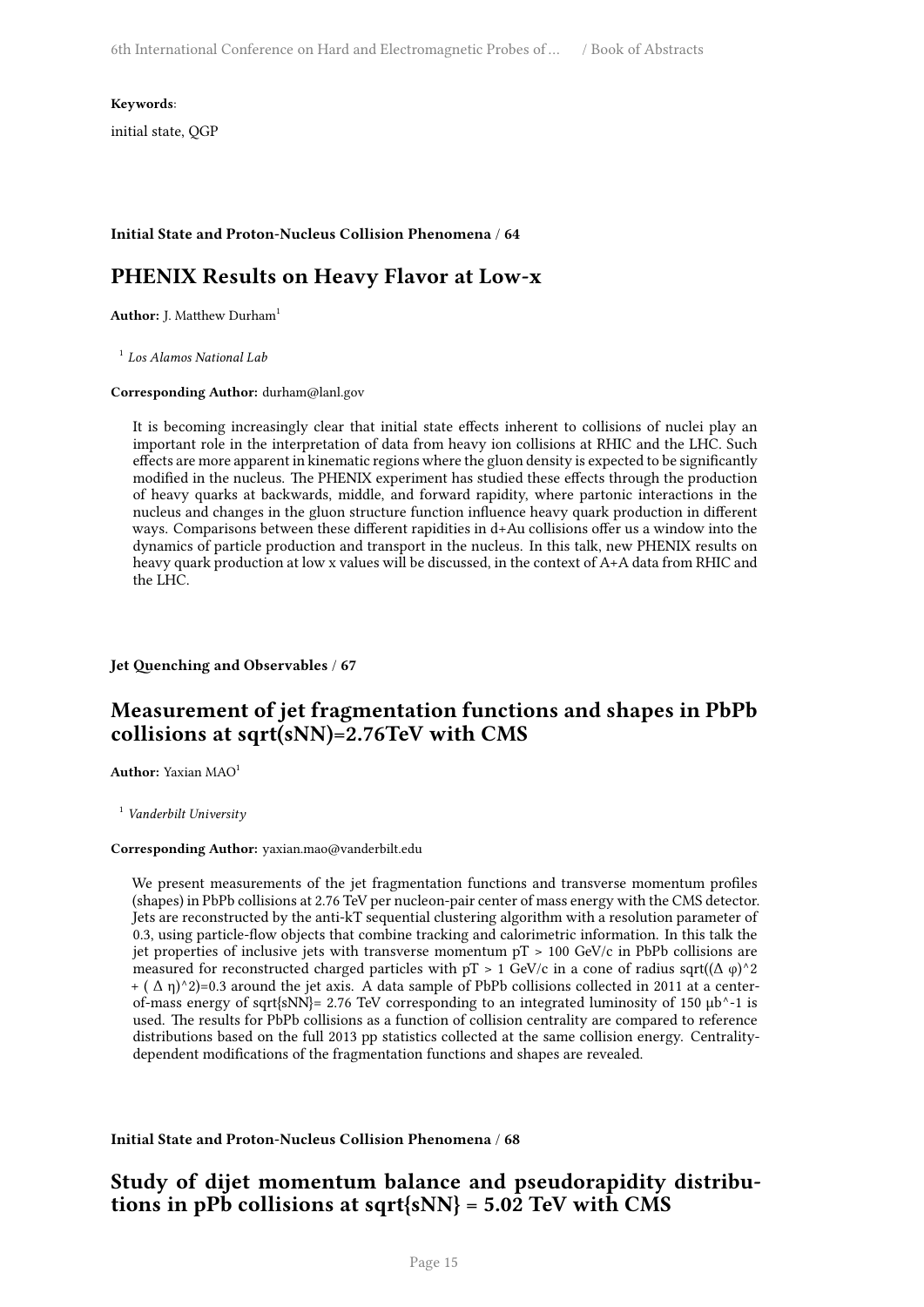Authors: Doga Gulhan<sup>1</sup>; Sergey Petrushanko<sup>2</sup>

<sup>1</sup> *Massachusetts Institute of Technology*

2 *Skobeltsyn Institute of Nuclear Physics, Lomonosov Moscow State University*

**Corresponding Authors:** sergeant@mail.cern.ch, dgulhan@mit.edu

Results on dijet production in pPb collisions at a nucleon-nucleon center-of-mass energy of 5.02 TeV are presented. Jets are reconstructed with the anti-kT algorithm, using combined information from tracking and calorimetry. The dijet momentum balance, azimuthal angle correlations and pseudorapidity distributions are studied as a function of forward calorimeter transverse energy and compared to results from PYTHIA reference calculations representing pp collisions. For pPb collisions, the dijet momentum ratio pT,2/pT,1 and the width of the azimuthal angle difference distribution is remarkably insensitive to the forward activity of the collision, and comparable to the same quantity obtained from the simulated pp reference. The pseudorapidity of the dijet system changes monotonically with increasing forward calorimeter activity.

#### <span id="page-23-0"></span>**High Transverse Momentum Light and Heavy Flavor Hadrons** / **69**

### **Measurement of b-jet fraction and nuclear modification factors in PbPb collisions at sqrt{sNN}= 2.76 TeV with CMS**

**Author:** Kurt Jung<sup>1</sup>

1 *Purdue University*

#### **Corresponding Author:** jung68@purdue.edu

Modification to jets in high-energy heavy-ion collisions is expected to depend on the flavor of the fragmenting parton. To disentangle this flavor dependence, jets from heavy quark fragmentation are identified in heavy ion collisions. Jets are first tagged by their secondary vertices and the contribution from bottom quarks is extracted using template fits to their secondary vertex mass distributions. The bottom quark jet to inclusive jet ratio is measured with the CMS detector from PbPb and pp collisions at a center-of-mass energy of 2.76 TeV per nucleon. In this talk, the inclusive b-jet fraction and nuclear modification functions measured in the range of  $60 < jet$  pT  $< 200$  GeV/c, using full 2011 PbPb and 2013 pp data collected at sqrt{s}=2.76 TeV are presented.

<span id="page-23-1"></span>**Hard and Thermal Electroweak Probes** / **71**

### **Isolated photon measurements in pp and PbPb collisions with CMS**

Authors: Richard Barbieri<sup>1</sup>; Sergey Petrushanko<sup>2</sup>

<sup>1</sup> *Massachusetts Institute of Technology*

2 *Skobeltsyn Institute of Nuclear Physics, Lomonosov Moscow State University*

**Corresponding Authors:** sergeant@mail.cern.ch, luck@mit.edu

We report new measurements using isolated photons based on the high statistics 2.76 TeV pp reference data collected in 2013. The nuclear modification factors of reconstructed isolated photons, obtained by the comparison of heavy ion collisions and pp data, are presented and provide useful constraints to the nuclear parton distribution functions. For events containing an high pT isolated photon with an associated jet, the photon+jet pT imbalance is studied as a function of collision centrality and compared to pp data and model calculations. These measurements allow an unbiased characterization of the in-medium parton energy loss.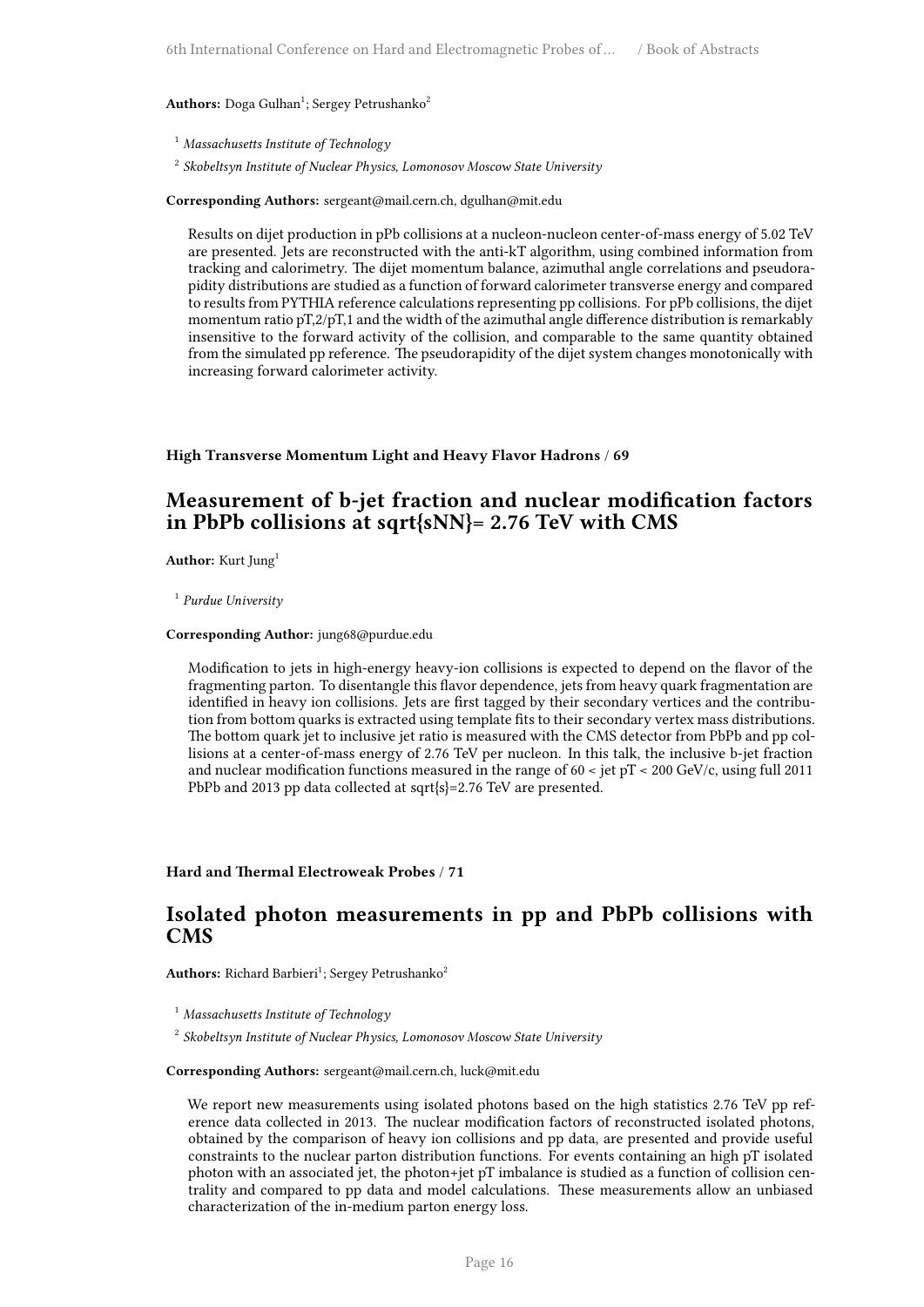#### <span id="page-24-0"></span>**Initial State and Proton-Nucleus Collision Phenomena** / **72**

### **Transverse momentum and pseudorapidity dependence of charged particle production and nuclear modification factor in pPb collisions at sqrt(sNN)=5.02 TeV with CMS**

 $\mathbf{Aut}$ **hors:** Krisztian Krajczar<sup>1</sup>; Sergey Petrushanko<sup>2</sup>

<sup>1</sup> *CERN*

2 *Skobeltsyn Institute of Nuclear Physics, Lomonosov Moscow State University*

**Corresponding Authors:** sergeant@mail.cern.ch, krisztian.krajczar@cern.ch

The charged particle transverse momentum (pT) spectra at midrapidity and forward pseudorapidity ranges up to pT=100 GeV/c are presented for pPb collisions at sqrt(sNN)=5.02 TeV. The nuclear modification factor (RpPb) is measured at midrapidity by dividing the measured pPb spectrum by a pp reference spectrum constructed using interpolation methods. In addition, the asymmetries in the charge particle yields between equivalent positive and negative pseudorapidity ranges in both the laboratory and center-of-mass frames are presented as a function of pT.

<span id="page-24-1"></span>**Hard and Thermal Electroweak Probes** / **74**

### **Production of W and Z bosons in heavy-ion collisions with CMS**

Authors: Alice FLORENT<sup>1</sup>; Sergey Petrushanko<sup>2</sup>

1 *LLR*

2 *Skobeltsyn Institute of Nuclear Physics, Lomonosov Moscow State University*

**Corresponding Authors:** sergeant@mail.cern.ch, alice.florent@cern.ch

The Compact Muon Solenoid (CMS) is fully equipped to measure leptonic decays of electroweak probes in the high multiplicity environment of nucleus-nucleus collisions. Electroweak boson production is an important benchmark process at hadron colliders. Precise measurements of W and Z production in heavy-ion collisions can help to constrain nuclear PDFs as well as serve as a standard candle of the initial state in PbPb collisions at the LHC energies. The inclusive and differential measurements of the Z boson yield in the muon decay channel will be presented, establishing that no modification is observed with respect to next-to-leading order pQCD calculations, scaled by the number of incoherent nucleon-nucleon collisions. Measurements of the yield of W bosons decaying into a muon and an (anti)neutrino as a function of centrality, and the W charge asymmetry as a function of rapidity show no modifications beyond the expected effect of isospin when compared to pp collisions and the status of the corresponding analyses on pPb collisions will be given.

<span id="page-24-2"></span>**Heavy Flavor Production and Quarkonia** / **76**

### **Bottomonium production in pp, pPb, and PbPb collisions with CMS**

Authors: Dong Ho Moon<sup>1</sup>; Sergey Petrushanko<sup>2</sup>

<sup>1</sup> *University of Illinois at Chicago*

2 *Skobeltsyn Institute of Nuclear Physics, Lomonosov Moscow State University*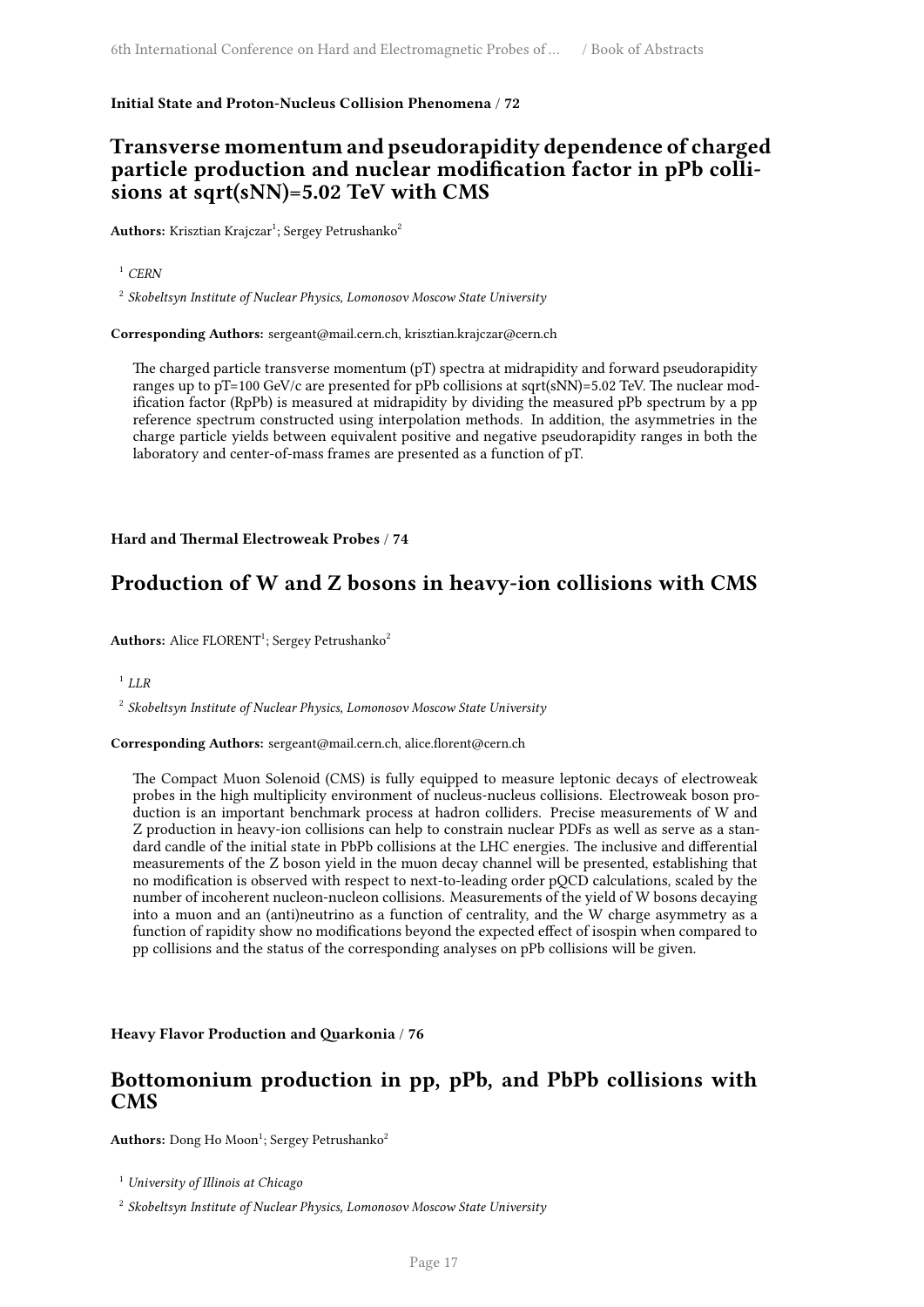**Corresponding Authors:** sergeant@mail.cern.ch, dhmoon@uic.edu

The three Y states (1S, 2S, 3S) were measured separately using the Compact Muon Solenoid (CMS) experimental apparatus via their dimuon decays in pp and pPb collisions, in the rapidity range  $|y|<1.9$ in the centre-of-mass of the collision. The datasets used in the analysis correspond to recorded integrated luminosities of about 31/nb (pPb) and 5.1/pb (pp), collected in 2013 by the CMS experiment at the LHC, at a centre-of-mass energy per nucleon-nucleon pair of 5.02 TeV and 2.76 TeV respectively. Results of the production ratios of the excited states, Y(2S) and Y(3S), with respect to the ground state Y(1S) will be presented in the context of the PbPb results.

<span id="page-25-0"></span>**High Transverse Momentum Light and Heavy Flavor Hadrons** / **80**

### **Measurements of Open Heavy Flavor Hadrons in STAR Experiment**

**Author:** Zhenyu Ye<sup>1</sup>

<sup>1</sup> *University of Illinois at Chicago*

#### **Corresponding Author:** yezhenyu2003@gmail.com

Heavy flavor quarks are dominantly produced in the initial hard interactions in high energy heavy ion collisions at the Relativistic Heavy Ion Collider (RHIC). Their interaction with QCD medium is sensitive to the medium dynamics. Thus heavy flavor quarks are suggested as an ideal probe to study the properties of the hot and dense nuclear matter created at RHIC. In this talk, we will present recent open heavy flavor measurements by the STAR experiment through both hadronic and semileptonic decay channels. We will

discuss results of open charm meson and non-photonic electron production cross section measurements in proton-proton and Au+Au collisions at  $sqrts_NN = 200$  GeV. We will also present measurements of open charm mesons in proton-proton collisions at *sqrts* = 500 GeV and the first result in uranium-uranium collisions at  $sqrt{s_{NN}} = 193$  GeV. Finally we will describe the ongoing Heavy Flavor Tracker and Muon Telescope Detector upgrade projects and their anticipated physics reach in the coming years.

#### **Keywords**:

Heavy Flavor, Open Charm Meson, Non-Photonic Electron, STAR Experiment

#### <span id="page-25-1"></span>**Heavy Flavor Production and Quarkonia** / **81**

### **PHENIX charmonia: what have we learned?**

**Author:** Anthony Frawley<sup>1</sup>

1 *Forida State University*

#### **Corresponding Author:** afrawley@fsu.edu

PHENIX has good quality measurements from Au+Au, Cu+Cu, p+p and d+Au collisions, and the analysis of data from Cu+Au and U+U collisions is nearing completion. The analysis of charmonium data from the 2008 d+Au run has recently been completed, and this talk will focus on what we have learned from the d+Au data about the mechanisms that modify charmonium production in a nucleus.

The d+Au charmonium data from PHENIX consist of 1) J/psi modification versus centrality across the full PHENIX rapidity range, and 2) psi' data at midrapidity only. Both show unexpected features.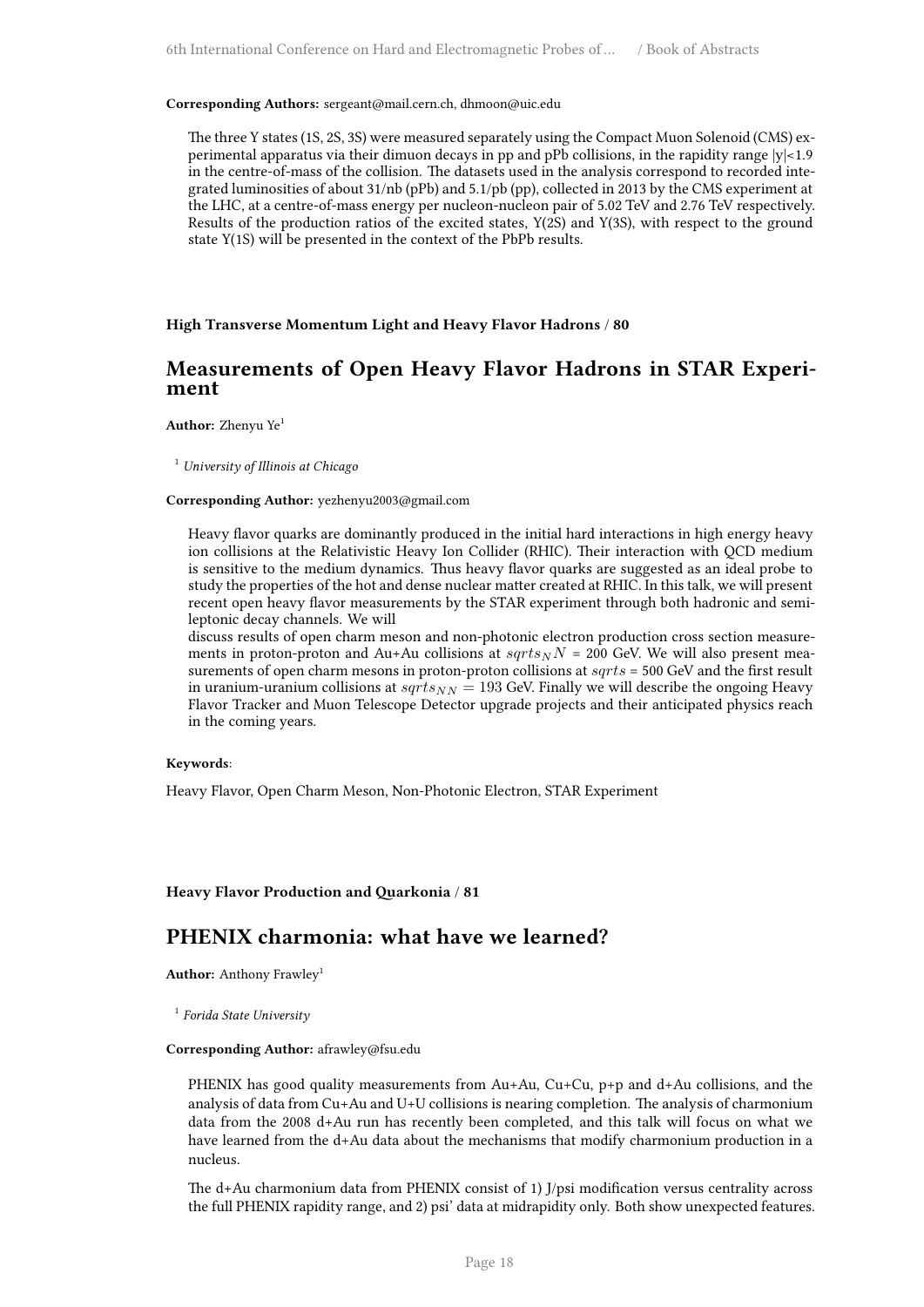The J/psi modification at forward rapidity requires a stronger than linear dependence of suppression on nuclear thickness, while the psi' suppression for central collisions is unexpectedly stronger than that for the J/psi. There will be a discussion of the implications of the rapidity dependence and of the centrality dependence, and also of why we believe that the centrality measurement is reliable.

It has long been assumed that that  $p(d)+A$  data provide the baseline for measuring hot nuclear matter effects in A+A collisions by isolating the "cold nuclear matter" effects. However recent results from p+Pb at the LHC and d+Au at RHIC show correlations of soft particles across large rapidity gaps that are consistent with flow. This raises the possibility that there are hot matter effects in d+Au collisions that may affect charmonium production, and evidence for and against this will be discussed.

<span id="page-26-0"></span>**Jet Quenching and Observables** / **82**

### **Probabilistic picture for in-medium jet evolution**

 $\mathbf{Authors:}\ \mathbf{Edmond}\ \mathbf{I} \text{ancu}^1; \mathbf{F} \text{abio} \ \mathbf{Dominguez}^1; \mathbf{Jean-Paul}\ \mathbf{Blaizot}^1; \mathbf{Y} \text{acine}\ \mathbf{M} \text{ehtar-Tani}^1; \mathbf{Q} \text{deft} \text{ehtar}^1; \mathbf{Q} \text{deft} \text{deft}^1; \mathbf{Q} \text{deft}^2; \mathbf{Q} \text{deft}^1; \mathbf{Q} \text{deft}^2; \mathbf{Q} \text{deft}^3; \mathbf{Q} \text{deft}^3$ 

1 *IPhT Saclay*

#### **Corresponding Author:** yacine.mehtar-tani@cea.fr

We study the evolution of a high energy jet triggered by its interactions with a dense QCD medium. We show that the relatively components of the jet which propagate at large angles can be described as the products of a classical branching process, in which successive branchings proceed independently from each other. This exploits the fact that the in-medium rescattering is very efficient in destroying the color coherence between the soft emitted partons: this coherence is washed out already during the branching process, that is, over time scales which are much shorter than the size L of the medium. This allows us to construct a master equation for the generating functional encoding all the intra-jet multi-parton distributions (that is, the distributions in energies and in angles).

The 'jet quenching parameter'  $\hat{q}$ , which is the only medium-dependent parameter in this description, receives large radiative corrections from a different type of radiation — namely, from hard gluon emissions which are triggered by a single scattering in the medium and occur on time scales much shorter than the typical branching time alluded to above.These radiative corrections, enhanced by a double logarithm  $\alpha_s \log^2(LT)$  with  $T$  the temperature of the medium, are strongly ordered and overlapping in formation time. We show that these coherent branchings can be absorbed into a renormalization of the jet quenching parameter without spoiling the probabilistic picture mentioned above and which involves only incoherent branchings.

arXiv:1209.4585 [hep-ph] JHEP 1301 (2013) 143 arXiv:1307.xxxx [hep-ph] In preparation

#### **Initial State and Proton-Nucleus Collision Phenomena** / **83**

### **Azimuthal anisotropy v\_2 in U+U collisions at STAR**

**Authors:** Hui Wang<sup>1</sup>; Paul Sorensen<sup>2</sup>

1 *Brookhaven National Lab*

2 *BNL*

#### **Corresponding Authors:** wanghui6@bnl.gov, prsorensen@bnl.gov

The azimuthal anisotropy of particle production is commonly used in high-energy nuclear collisions to study the early evolution of the expanding system. The prolate shape of uranium nuclei provides the possibility to study how the initial geometry of the nuclei affects the azimuthal distributions.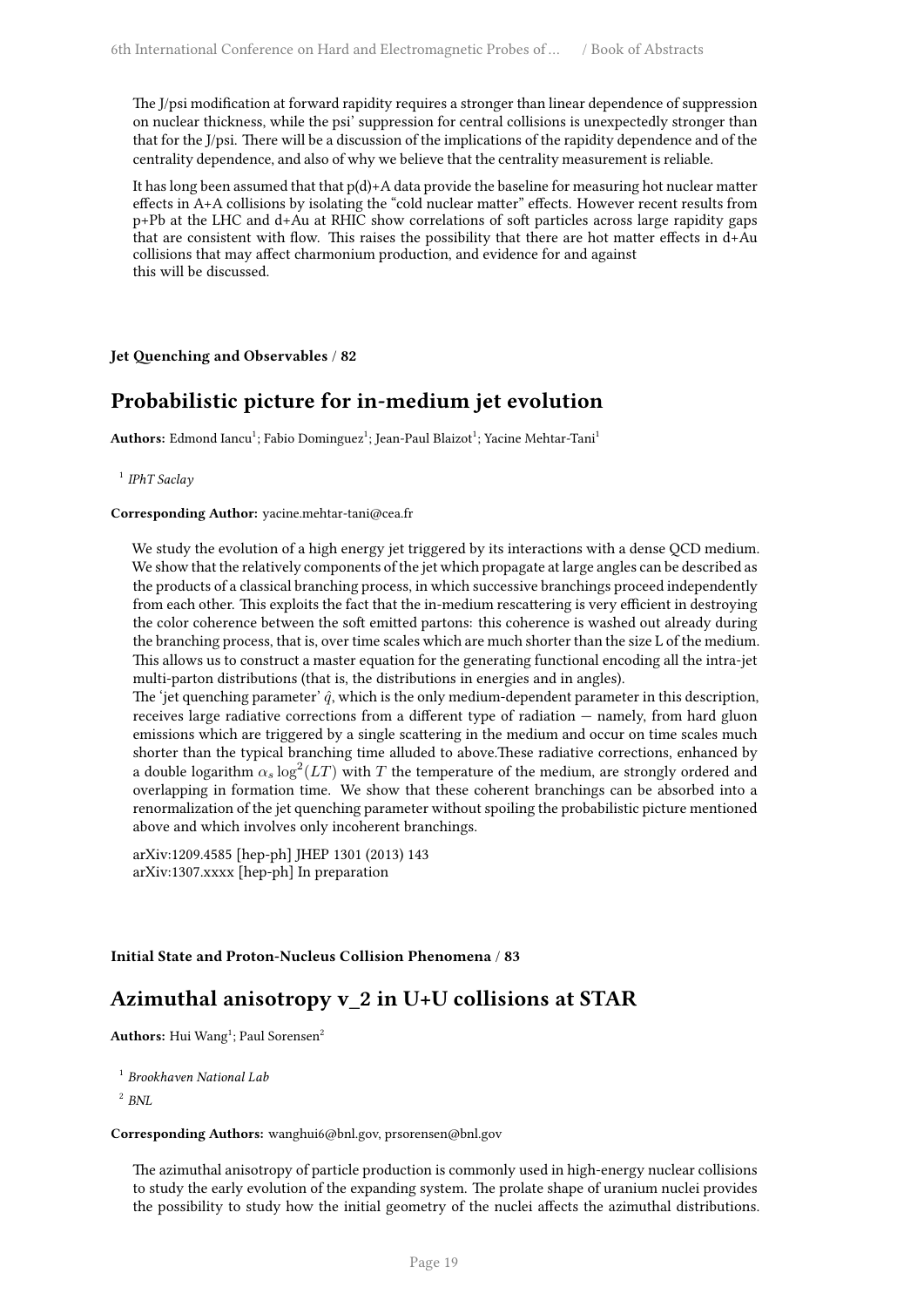It also provides a unique opportunity to understand the initial condition for particle production at mid-rapidity in heavy ion collisions.

In this talk, the two- and four- particle cumulant,  $v_2(v_22$  and  $v_24$ ), from U+U collisions at  $\sqrt{s_{NN}}$  = 193 GeV and Au+Au collisions at  $\sqrt{s_{NN}}$  = 200 GeV for inclusive charged hadrons will be presented. The STAR Zero Degree Calorimeters resolution allows to further separate more central collisions within 0-1% centrality bin. Differences were observed between the multiplicity dependence of  $v_2$ 2 for most central Au+Au and U+U collisions. The observed  $v_2$ 2 slope results were compared to Monte Carlo Glauber model predictions and it was seen that this model cannot explain the present results on the multiplicity dependence of  $v_2$ 2 in central collisions.

<span id="page-27-0"></span>**High Transverse Momentum Light and Heavy Flavor Hadrons** / **84**

### **Detail study of the medium created in Au+Au collisions with high pT probes by the PHENIX experiment at RHIC**

**Author:** Takao Sakaguchi<sup>1</sup>

1 *Brookhaven National Laboratory*

#### **Corresponding Author:** takao@bnl.gov

PHENIX has been measuring high pT identified hadrons such as pi0 or eta since the beginning of the RHIC running. These measurements along with the baseline direct photon measurement led to the discovery of parton energy loss, a final state interaction with a medium, the quark-gluon plasma.

After accumulation of additional statistics in recent RHIC Au+Au runs, we were able to not only reduce uncertainties of golden channel measurements (e.g. pT spectra), but also extend the degree of freedom, such as the yield versus emission angle w.r.t event planes.

Detailed analysis of these measurements provided us deeper insight of the characteristics of the quark-gluon plasma. We have studied the average fractional energy loss (dE/E) of hadrons, as well as the path-length dependence of the energy loss. We have also measured higher order harmonic flows of high pT hadrons that would improve understanding of the medium from hydrodynamic point of view.

In this presentation, the recent high pT hadron results obtained by the PHENIX experiment will be shown, and the physics learned from the results will be discussed in detail.

#### <span id="page-27-1"></span>**High Transverse Momentum Light and Heavy Flavor Hadrons** / **85**

### **Heavy quark quenching and elliptic flow from RHIC to LHC: can the experimental results be understood by pQCD?**

 $\mathbf{Aut} \mathbf{hors}\colon \mathbf{Joerg}$  Aichelin $^1$ ; Pol Gossiaux $^2$ 

Co-authors: Klaus Werner<sup>2</sup>; Marlene Nahrgang<sup>3</sup>

1 *SUBATECH*

2 *subatech*

<sup>3</sup> *Duke University*

#### **Corresponding Author:** aichelin@subatech.in2p3.fr

Recently, we have proposed a microscopic approach for the quenching and thermalisation of heavy quarks (HQ) in URHIC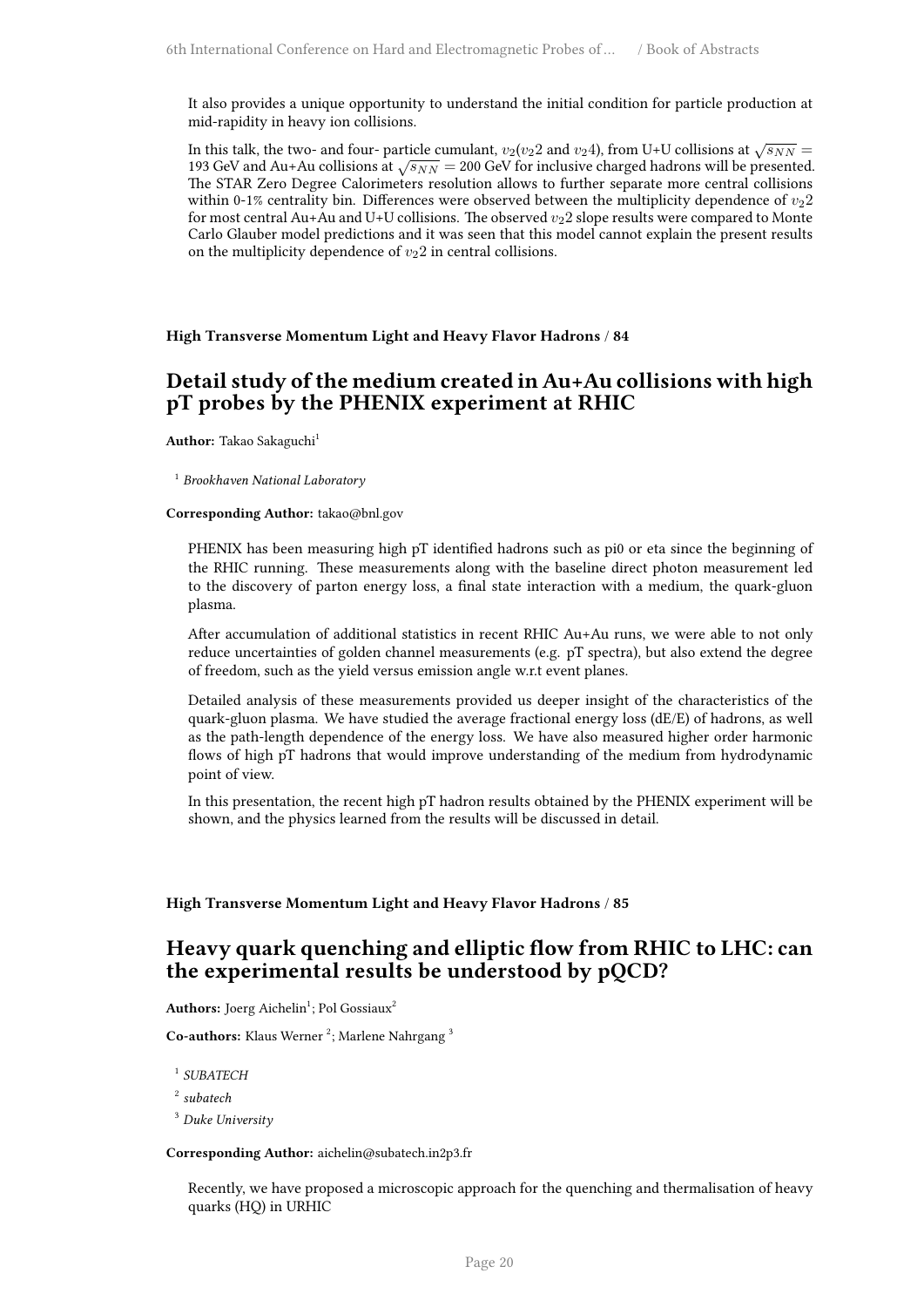\cite{Gossiaux:2008,Gossiaux:2009,Gossiaux:2010,Gossiaux:2011}, assuming that they interact with light partons through both elastic and radiative processes evaluated by resorting to some parameterization of the running coupling constant, while those partons are spatially distributed along the hydrodynamical evolution of the hot medium. This approach is able to

explain successfully several observables measured at RHIC and LHC, such as the nuclear modification factor and the elliptic flow of open heavy flavor mesons and non-photonic single electrons. The diffusion coefficient of heavy quarks in the quark gluon plasma – a fundamental property of this state of matter – can thus be extracted and compared with recent lattice calculations.

In this contribution, we provide a general overview of our MC@HQ event generator which can presently be coupled

to the hydrodynamical evolution of the plasma as realized by the KOLb-Heinz approach or by the EPOS model. We discuss the influence of the different hydrodynamical evolution on the predictions for heavy mesons. We confront the results of our model for D and B mesons as well as for the lepton production in URHIC with experimental results obtained so far by the various collaborations at RHIC and LHC. Perspectives for future observables like correlations will be proposed.

%

\begin{thebibliography}{9}

\bibitem{Gossiaux:2008} P.B. Gossiaux, J. Aichelin, Phys. Rev. C{\bf 78}, 014904 (2008), [hep-ph/0802.2525].

\bibitem{Gossiaux:2009} P.B. Gossiaux, R. Bierkandt, J. Aichelin, Physical Review C{\bf 79} (2009) 044906

\bibitem{Gossiaux:2010} P.B. Gossiaux, V. Guiho, J. Aichelin, J. Phys. G: Nucl. Part. Phys. {\bf 37} (2010) 094019

\bibitem{Gossiaux:2011} P.B. Gossiaux et al., Accepted for publication in Nuclear Physics A [arXiv:1209.0844]

**Keywords**:

Heavy mesons, Raa and V2

<span id="page-28-0"></span>**Initial State and Proton-Nucleus Collision Phenomena** / **86**

### **Dihadron azimuthal correlations at large pseudo-rapidity difference in multiplicity-selected d+Au collisions by STAR**

**Author:** Fuqiang Wang<sup>1</sup>

1 *Purdue University*

#### **Corresponding Author:** fqwang@purdue.edu

A long-range pseudo-rapidity correlation is unexpectedly observed in pp and p+Pb collisions at the LHC after a uniform background subtraction. It is called the "ridge," in analogy to the similar phenomenon in heavy-ion collisions after subtraction of an elliptic-flow-modulated background. The heavy-ion ridge has been attributed primarily to triangular anisotropy, resulting from initial geometry fluctuations and subsequent hydrodynamical evolution. The question arises whether the pp/p+Pb ridge is of similar origin, which would be surprising in the small collision systems of pp and p+Pb. Another physics mechanism, the color glass condensate, is also proposed as an explanation for the correlated production of dihadrons forming the ridge.

PHENIX showed, following the method by ALICE and ATLAS, that the difference of dihadron correlations between central and peripheral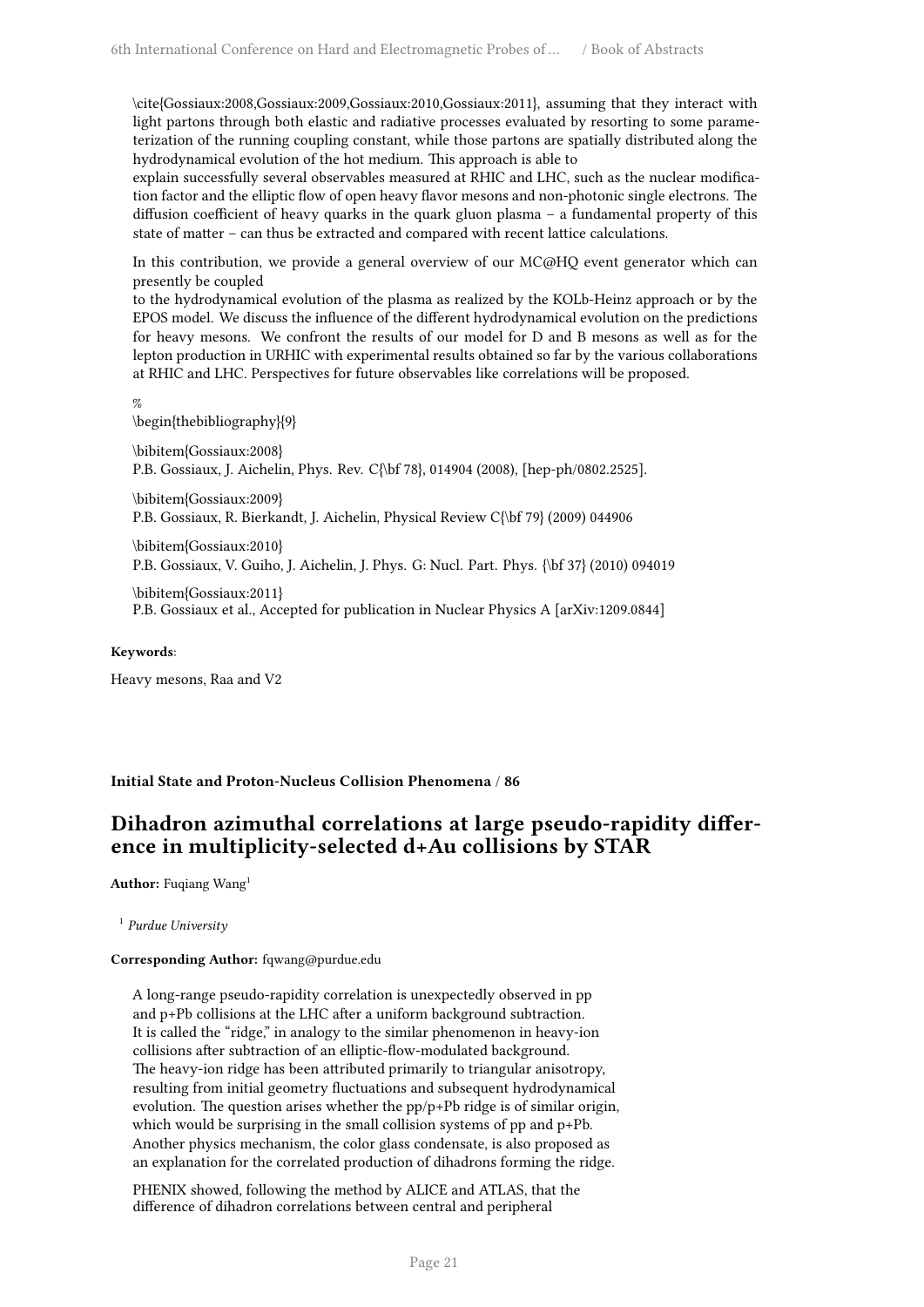collisions can be mostly described by a second harmonic. While it is an open question how much jet contribution remains in the PHENIX result in their limited acceptance, the complementarity between LHC and RHIC can be potentially powerful to distinguish the proposed ridge production mechanisms. In this talk, we present STAR results of dihadron correlations in d+Au collisions as a function of multiplicity, with the large acceptance of |\Delta\eta|<2 by the STAR's Time Projection Chamber (TPC). We also present dihadron correlations using STAR's mid-rapidity TPC and forward TPC, with a |\Delta\eta| coverage of 1.8-4.8. We examine the \Delta\eta dependence of the correlations as well as the difference in the correlations between central and peripheral collisions. We discuss our results in the context of the LHC and PHENIX data.

**High Transverse Momentum Light and Heavy Flavor Hadrons** / **87**

### **Heavy-quark azimuthal correlations in heavy-ion collisions**

**Author:** Marlene Nahrgang<sup>1</sup>

Co-authors: Joerg Aichelin<sup>2</sup>; Klaus Werner<sup>1</sup>; Pol Gossiaux<sup>2</sup>

1 *SUBATECH, Nantes*

2 *SUBATECH*

**Corresponding Authors:** nahrgang@subatech.in2p3.fr, polgossiaux@gmail.com

Besides the traditional heavy-quark observables, like the nuclear modification factor and the elliptic flow, azimuthal correlations of heavy quarks and antiquarks have the potential to give new insight into the interactions with the medium.

Due to the scatterings with the light medium constituents heavy quarks and antiquarks are deflected from their original direction and the initial correlation of the pair is broadened.

We investigate this effect for different transverse momentum classes and find that low-momentum heavy-quark pairs lose their leading order back-to-back initial correlation, while a significant residual correlation survives at large

momenta.

In the study of two different energy loss scenarios, purely collisional and collisional plus radiative corrections, which both describe the nuclear modification factor and the elliptic flow, we observe that the purely collisional energy loss is more efficient in broadening the initial correlations.

This discriminatory feature survives when next-to-leading order production processes are included and offers a fascinating possibility to distinguish the different contributions, collisional and radiative, to the heavy-quark in-medium energy loss once experimental results on azimuthal correlations will be available.

**Initial State and Proton-Nucleus Collision Phenomena** / **88**

### **The Initial Flow of Gluon Fields and Its Implications for Heavy Ion Collisions**

**Author:** Rainer Fries<sup>1</sup>

**Co-author:** Guangyao Chen <sup>1</sup>

1 *Texas A&M University*

**Corresponding Author:** rjfries@comp.tamu.edu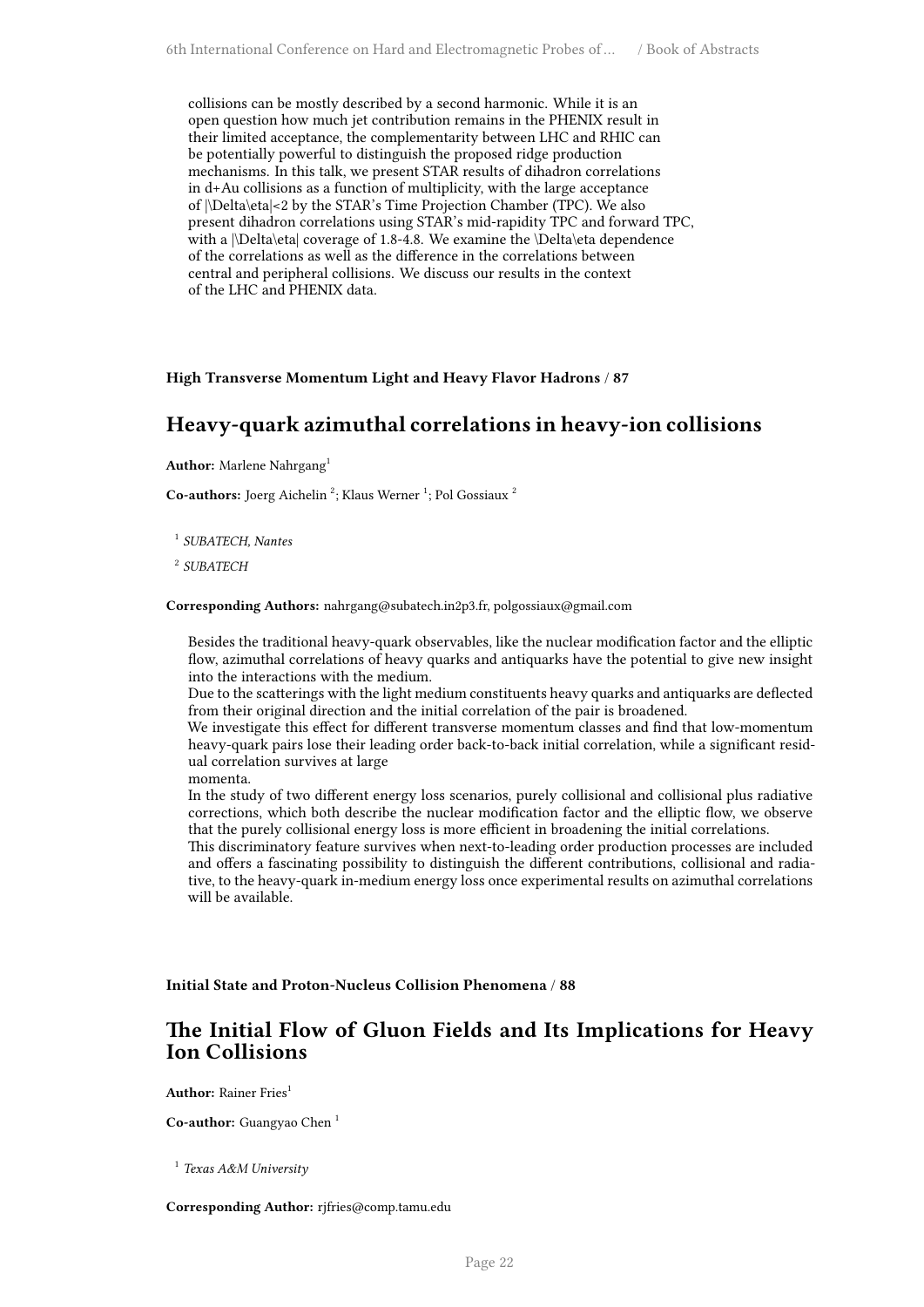We calculate the energy flow of the quasi-classical gluon field at early times in high energy nuclear collisions. We argue that the transverse flow has a rapidity-even component that is similar to collective flow in a fluid and emerges from the QCD analog of Farady's and Ampere's Law, and it has a rapidity-odd component that can be understood from Gauss' Law for gluon fields. While the former leads to the usual radial and elliptic flow phenomena, the rapidity-odd flow term implies directed flow and leads to characteristic flow patterns in asymmetric systems like Cu+Au. A comprehensive study of these unique flow phenomena could lead to novel signatures of color glass. We also discuss a method to calculate initial conditions for a further viscous hydrodynamic evolution from the full energy momentum tensor of the gluon field. This allows us to calculate the phenomenological consequences of the initial gluon field flow. In particular, we show that color glass predicts a rotation of the fireball around the impact vector axis.

#### **Keywords**:

Initial State, Color Glass Condensate, Collective Flow

#### <span id="page-30-0"></span>**Initial State and Proton-Nucleus Collision Phenomena** / **89**

### **Dynamics of strongly interacting parton-hadron matter**

Author: Wolfgang Cassing<sup>1</sup>

<sup>1</sup> *Uni. Giessen*

We study the the non-equilibrium dynamics of heavy-ion collisions from SIS to LHC energies within the Parton-Hadron-String Dynamics (PHSD) transport approach, which incorporates explicit partonic degrees of freedom in terms of strongly interacting quasiparticles (quarks and gluons) in line with an equation of state from lattice QCD as well as the dynamical hadronization and hadronic collision dynamics in the final reaction phase.

We investigate also the equilibrium properties of strongly-interacting infinite parton-hadron matter: the equilibration of different observables on light and strange sector and their fluctuations and also transport coefficients, such as shear and bulk viscosity, electric and heat conductivity are presented.

#### **Heavy Flavor Production and Quarkonia** / **90**

### **Lattice calculation of the heavy quark potential at T>0**

**Author:** Peter Petreczky<sup>1</sup>

**Co-author:** Alexei Bazavov <sup>1</sup>

1 *BNL*

#### **Corresponding Author:** petreczk@bnl.gov

I discuss new results on the extraction of the heavy quark anti-quark potential at non-zero temperature from lattice QCD. Calculations have been performed using Highly Improved Staggered Quark action on lattices with temporal extent Nt=6, 8 and 12. The potential is extracted from the temporal Wilson loops,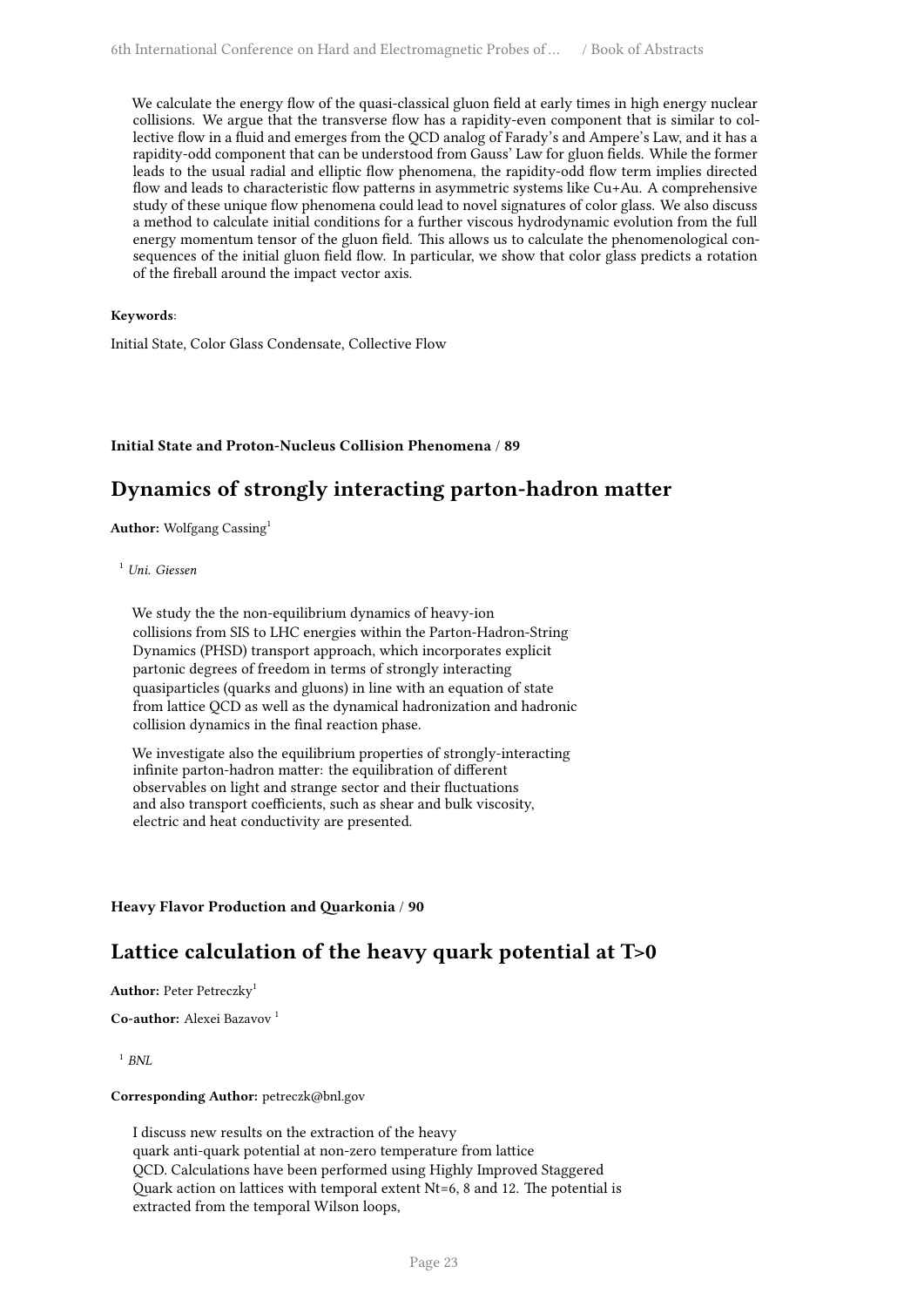largely extending the first preliminary calculations using Nt=6 lattices [1]. Implications of the findings for the quarkonium spectral function will be discussed.

[1] A. Bazavov and P. Petreczky, Nucl. Phys. A904-905 (2013) 599c

#### **Keywords**:

Potential at T>0, quarkonium spectral functions, lattice QCD

<span id="page-31-0"></span>**High Transverse Momentum Light and Heavy Flavor Hadrons** / **93**

### **Identified particle production in sqrt(sNN)=2.76 TeV pp and Pb-Pb collisions with ALICE at the LHC**

**Author:** Antonio Ortiz Velasquez<sup>1</sup>

<sup>1</sup> *Div. of Particle Physics, Lund University, Sweden*

**Corresponding Author:** antonio.ortiz\_velasquez@hep.lu.se

ALICE has unique capabilities among the LHC experiments for particle identification (PID) at midrapidity over a wide range of transverse momentum ( $p_T$ ). For  $p_T$  between  $\sim 100$  MeV/*c* up to 3-4 GeV/*c* (anti)protons, charged pions and kaons can be separated through the measurement of the specific energy loss  $(dE/dx)$  in gas (silicon) with TPC (ITS) and time of flight (TOF). The identification can be extended to higher  $p_T$  by

using a Cherenkov detector (HMPID). For  $3 < p_T < 20$  GeV/*c*, statistical PID is possible thanks to the relativistic rise of the d*E*/d*x* in the TPC.

In this talk results on the transverse momentum distributions ( $\sim 0.3 < p_T < 20$  GeV/ $c$ ) of charged pions, kaons and (anti) protons, measured in pp and Pb−Pb collisions at *√*<sup>*s*<sub>NN</sub></sup> = 2.76 TeV, will be presented. The evolution of the particle ratios and the nuclear modification factor with the collision centrality will be presented. The comparison of the results with recombination and hydrodynamic models will be shown.

<span id="page-31-1"></span>**Initial State and Proton-Nucleus Collision Phenomena** / **95**

### **Minijet analysis in pA collisions with ALICE Experiment at LHC**

Author: Emilia Leogrande<sup>1</sup>

<sup>1</sup> *University of Utrecht*

#### **Corresponding Author:** emilia.leogrande@cern.ch

At LHC energies, several pairs of partons can collide in each pp, p-A or A-A collision. Multiple Parton Interactions (MPI) can affect many physical observables, such as the charged particle multiplicity and the average transverse momentum per event.

In order to include jets down to the lowest energies ("minijets"), a two-particle correlation analysis is performed with the ALICE Experiment. The correlation is expressed as associated yield per trigger particle and allows to extract the number of uncorrelated seed particles which is proportional to the number of MPI.

The quantities are presented for different multiplicity estimators and in different collision systems.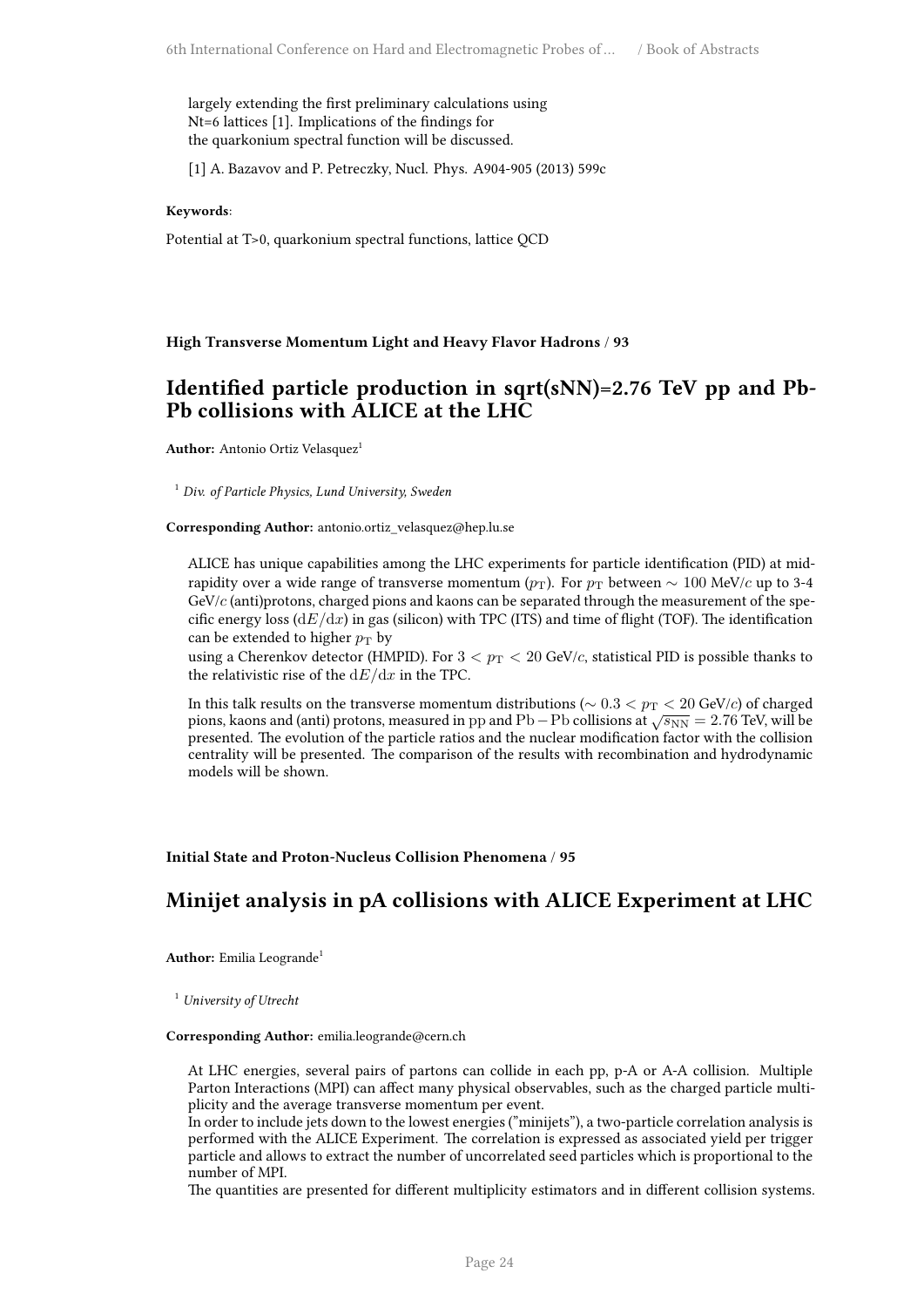**Keywords**:

mini-jets, MPI, correlations, LHC, ALICE

#### <span id="page-32-0"></span>**Initial State and Proton-Nucleus Collision Phenomena** / **96**

### **Two-particle correlations in pp, p-Pb and Pb-Pb collisions measured in ALICE**

**Author:** Tim Schuster<sup>1</sup>

1 *Yale University*

**Corresponding Author:** tim.schuster@cern.ch

Two-particle correlation studies in high-multiplicity pp and p-Pb collisions at LHC energies have revealed unexpected structures. A symmetric double-ridge correlation pattern was found in p-Pb collisions at sqrt(s\_NN)=5.02 TeV that extends to large differences in pseudorapidity. This observation can be attributed to collective behavior in the initial and final state of the collision using saturation and hydrodynamic models.

To further investigate these effects, two-particle azimuthal correlations have been studied for inclusive and identified charged particles in pp collisions at sqrt(s)=7TeV and p-Pb collisions at sqrt(s\_NN)=5.02 TeV. The results are compared to those from Pb-Pb collisions.

Saturation effects in p-Pb are expected to be enhanced in the low-x regime of the nucleus that can be probed at forward rapidities. Potential future measurements in this kinematic region are discussed.

#### **Keywords**:

forward-central, correlations, p-Pb, LHC, ALICE, low-x, saturation

<span id="page-32-1"></span>**Initial State and Proton-Nucleus Collision Phenomena** / **99**

### **p-Pb collisions: particle production and centrality determination in ALICE.**

**Author:** Chiara Oppedisano<sup>1</sup>

1 *INFN, Torino, Italy*

Proton-nucleus collisions are studied to disentangle initial state effects,

already present in cold nuclear matter, from final state effects, expected only

when a dense and hot medium is formed as in A-A collisions.

The collisions can be characterized through the number of binary collisions the nucleons undergo. In p-Pb collisions, the low particle multiplicities

and the large multiplicity fluctuations influence the way collisions are classified into different centrality classes using a particle multiplicity distribution.

ALICE uses different estimators to measure event-by-event the number of

collisions through a Glauber approach.

ALICE results on particle production in p-Pb collisions at sqrt(s\_NN) =  $5.02$  TeV

will be presented, including the pseudo-rapidity and transverse momentum

dependence. The centrality determination will be addressed and its implications will be discussed.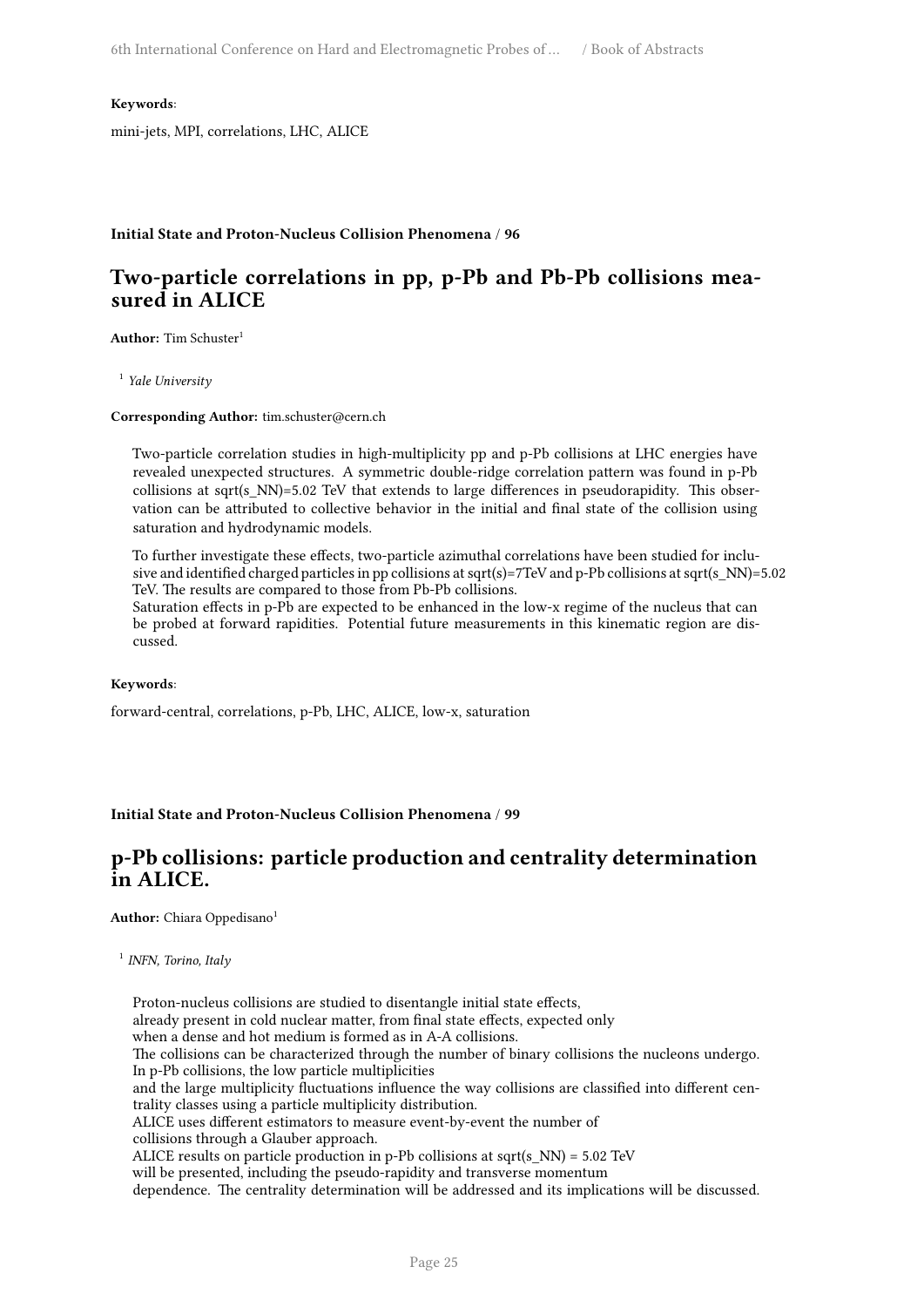#### <span id="page-33-0"></span>**Hard and Thermal Electroweak Probes** / **100**

### **Medium Modification of γ-jets in High-energy Heavy-ion Collisions**

Author: Yan Zhu<sup>1</sup>

**Co-author:** Xin-Nian Wang <sup>2</sup>

<sup>1</sup> *University of Santiago de Compostela*

2 *LBNL*

#### **Corresponding Author:** zhuyiopp@gmail.com

Jet propagation within a strongly coupled medium is described with a Linearized Boltzmann Transport model. In this talk, I will explain two puzzling features in the experimental study of jet quenching in central Pb+Pb collisions at LHC with the LBT model. A γ-tagged jet is found to lose about 15% of its initial energy while its azimuthal angle remains almost unchanged due to rapid cooling of the medium. The reconstructed jet fragmentation function remains almost the same as in vacuum with enhancement at large momentum fraction because of the increased contribution of leading particles to the reconstructed jet energy. A γ-tagged jet fragmentation function is proposed that is more sensitive to jet-medium interaction and jet transport parameter in the medium. Effects of recoiled medium partons on the reconstructed jets are also discussed.

#### <span id="page-33-1"></span>**Jet Quenching and Observables** / **101**

### **Measurement of jet production in central Pb–Pb collisions at √sNN = 2.76 TeV using semi-inclusive hadron-jet distributions**

**Author:** Leticia Cunqueiro<sup>1</sup>

<sup>1</sup> *CERN*

#### **Corresponding Author:** lcunquei@cern.ch

The ALICE collaboration at the LHC presents a measurement of jet production rates recoiling backto-back from a high pT trigger hadron. The observable is the difference between normalized recoil jet spectra for two hadron pT trigger intervals. This approach allows the removal of the large combinatorial jet background in heavy ion events in a model-independent way, while preserving collinear safety and a low infrared cutoff (150 MeV) for the coincidence recoil jet population. The jet recoil yield is measured over a wide pT range for different choices of jet cone radius. The azimuthal distribution of recoil jets is also explored. The measurements are compared to a calculation of the same observable for pp collisions using Next-to-Leading Order perturbative QCD, and to predictions of Monte Carlo models incorporating jet quenching.

#### **Keywords**:

jets, recoil, pQCD, energy loss, Pb-Pb, azimuthal distribution, ALICE, LHC

#### <span id="page-33-2"></span>**102**

### **Measurements of charged particle jet production cross sections and properties in pp collisions using ALICE at the LHC**

**Author:** Sidharth Prasad<sup>1</sup>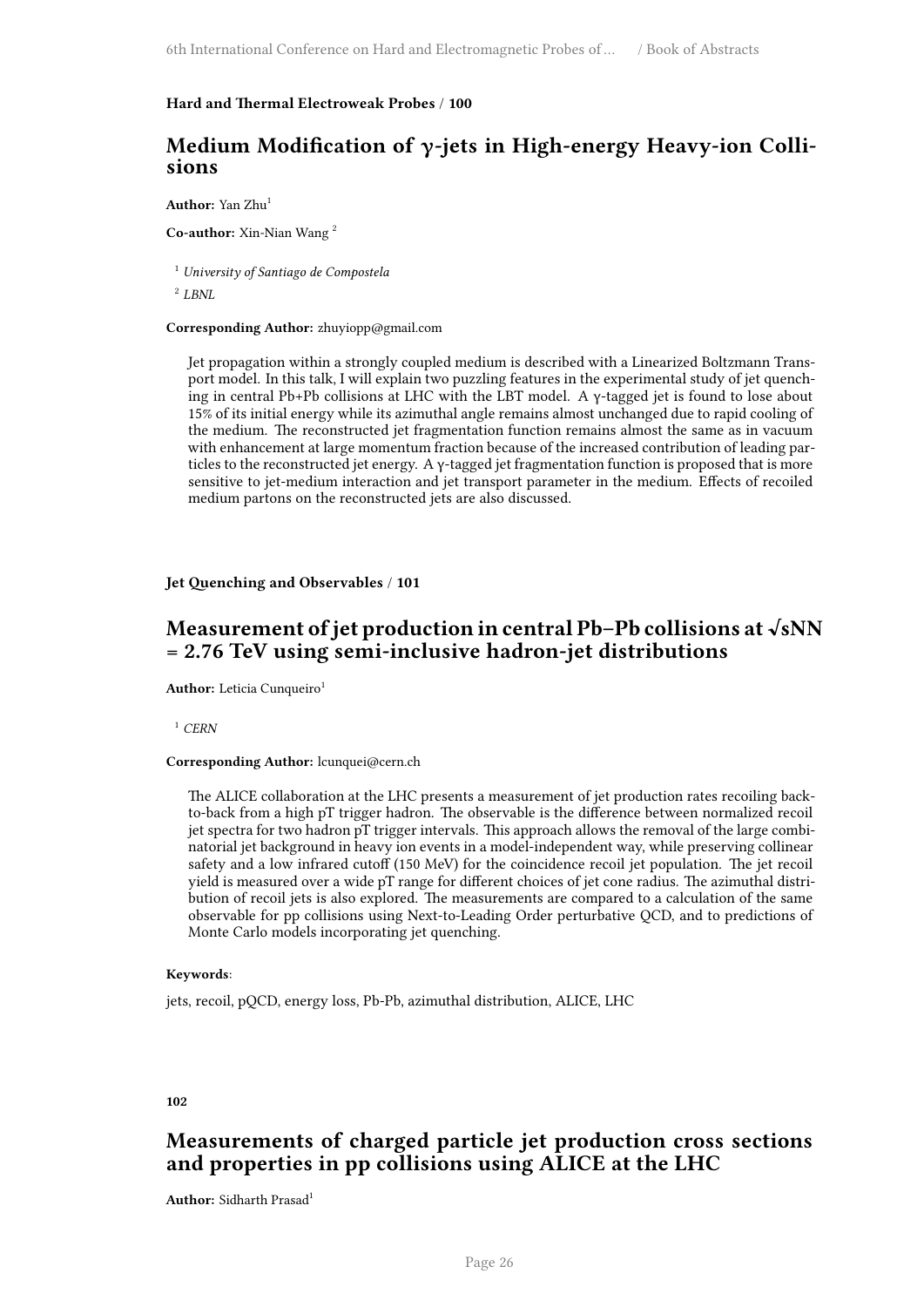<sup>1</sup> *Wayne State University*

We present measurements of charged particle jet production cross sections, jet fragmentation, and transverse jet shapes in minimum bias proton-proton collisions at  $\sqrt{s}$  = 2.76 and 7 TeV with the AL-ICE detector. Jets are reconstructed using charged tracks at mid rapidity with the anti-kT jet finding algorithm from the FastJet package at various resolution parameters. Results are compared to predictions from the PYTHIA (tunes Perugia0, Perugia2010, Perugia2011, AMBT1), PHOJET, and HERWIG Monte Carlo (MC) models at  $\sqrt{s}$  = 7 TeV. None of the models perfectly explains the measured cross sections. PYTHIA Perugia2011 describes the cross sections

at intermediate and high jet transverse momentum (pTjet) whereas HERWIG reproduces best at low pTjet. Transverse jet shapes are reproduced rather well

by MC generators while the fragmentation functions are relatively well described by the generators in the low momentum region. These measurements will also serve as useful references for similar measurements in A–A collisions where jets are expected to be modified by interactions with the partonic medium.

#### **Keywords**:

jets, cross section, fragmentation functions, transverse shapes, pp, PYTHIA, PHOJET, HERWIG, ALICE, LHC

#### **Initial State and Proton-Nucleus Collision Phenomena** / **106**

### **Measuring cold nuclear matter effects via di-jets in pPb collisions with ALICE**

**Author:** Marta Verweij<sup>1</sup>

<sup>1</sup> *Wayne State University*

#### **Corresponding Author:** marta.verweij@cern.ch

We present a measurement of jet correlations in p-Pb collisions at  $\sqrt{s}$ =5.02 TeV. The aim of the measurement is to test whether cold nuclear matter effects and shadowing are present in p-Pb collisions. Jets are measured using the central detectors using the anti-kT jet algorithm. In the analysis the underlying event is subtracted event-by-event. Corrections for the remaining underlying event contribution and the finite detector resolution are applied on an inclusive basis. A measurement of the dijet  $k_{T}$  as function of the transverse momentum of the jet, varying jet resolution parameter, and the event multiplicity will be presented. This observable is a measure of the acoplanarity of dijet production which is potentially modified. In addition the correlation in pseudorapidity of jet pairs which is sensitive to nuclear shadowing will be discussed.

#### **Keywords**:

jets, pPb, cold nuclear matter, ALICE, LHC, kt

#### <span id="page-34-0"></span>**107**

### **Prospects for heavy-flavour angular correlation measurements in heavy-ion collisions at the LHC with the upgrade of the ALICE detector**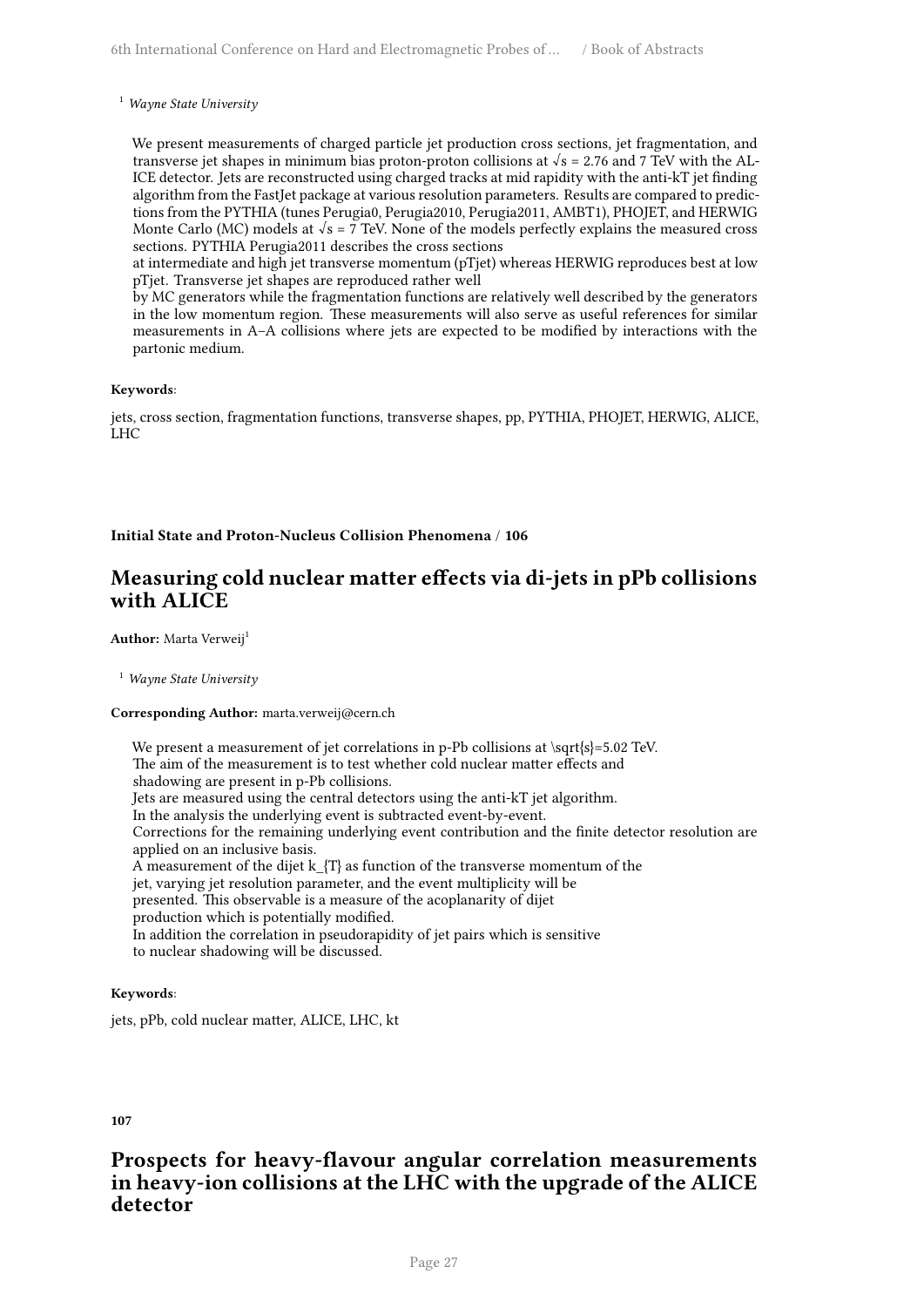#### **Author:** Andrea Rossi<sup>1</sup>

<sup>1</sup> *CERN*

#### **Corresponding Author:** andrea.rossi@cern.ch

A significant suppression of heavy-flavor production in heavy-ion collisions was observed by the AL-ICE apparatus at the LHC via the measurement of the nuclear modification factor of electrons and muons from heavy-flavor hadron decays and of D mesons reconstructed in hadronic decay channels. This suppression can be, at least partially, attributed to the energy lost by charm and beauty quarks in the interaction with the Quark-Gluon Plasma (QGP) formed in such collisions. The analysis of the angular correlations of heavy-flavour particles with charged hadrons, electrons or displaced secondary vertices can provide further insight into the energy loss process and spot a possible modification of the heavy-flavor parton shower and hadronisation in the presence of the medium. Pure and abundant heavy-flavour signals are required to measure the properties of angular correlations with a significant precision in heavy-ion collisions: this demands a high resolution on the track spatial position and the collection of large data samples. The feasibility of heavy-flavor correlation measurements after the upgrade of the ALICE detector will be discussed.

<span id="page-35-0"></span>**108**

### **Perspectives on heavy-flavour measurements with the upgrade of the ALICE detector at the LHC**

**Author:** Rosa Romita<sup>1</sup>

<sup>1</sup> *GSI*

ALICE is the LHC experiment dedicated to the study of the Quark-Gluon Plasma (QGP) in Pb-Pb collisions. Heavy quarks are ideal probes to explore the QGP formation and properties, since they are abundantly produced at the LHC and they experience the entire evolution of the medium.

ALICE measures heavy-quark production both at central and forward rapidity, reconstructing heavyflavour particles, both exclusively, using a selection of hadronic decay channels, and inclusively, using single leptons. Many important results have been obtained analyzing the data taken over the last three years, however there are still several open questions that are beyond the capabilities of the present detector. For example, a precise measurement of the elliptic flow of charm and beauty hadrons would provide insight on the heavy-quark transport parameters of the medium, and a measurement of heavy-flavour baryons would reveal the role of recombination in the heavy-quark sector.

An upgrade of the ALICE detector, including a new Inner Tracking System (ITS), has been recently approved and is scheduled for the second long shutdown of the LHC. A new Muon Forward Tracker (MFT) is also being proposed. The new ALICE apparatus will provide improved tracking precision (by about a factor of 3) and will collect data with higher rate, thanks to the upgrade of the Time Projection Chamber (TPC). These new features will allow one to measure rare probes in Pb-Pb collisions, such as heavy-flavour baryons and beauty decays and to improve the accuracy of the present measurements, such as elliptic flow and nuclear modification factor for the D mesons. We present the expected performance of the new detector and the perspectives for the new or improved measurements with the upgraded ITS and MFT.

#### <span id="page-35-1"></span>**Hard and Thermal Electroweak Probes** / **112**

### **Low mass dilepton production in pp, p-Pb and Pb-Pb collisions measured with ALICE at the LHC**

**Author:** Antonio Uras<sup>1</sup>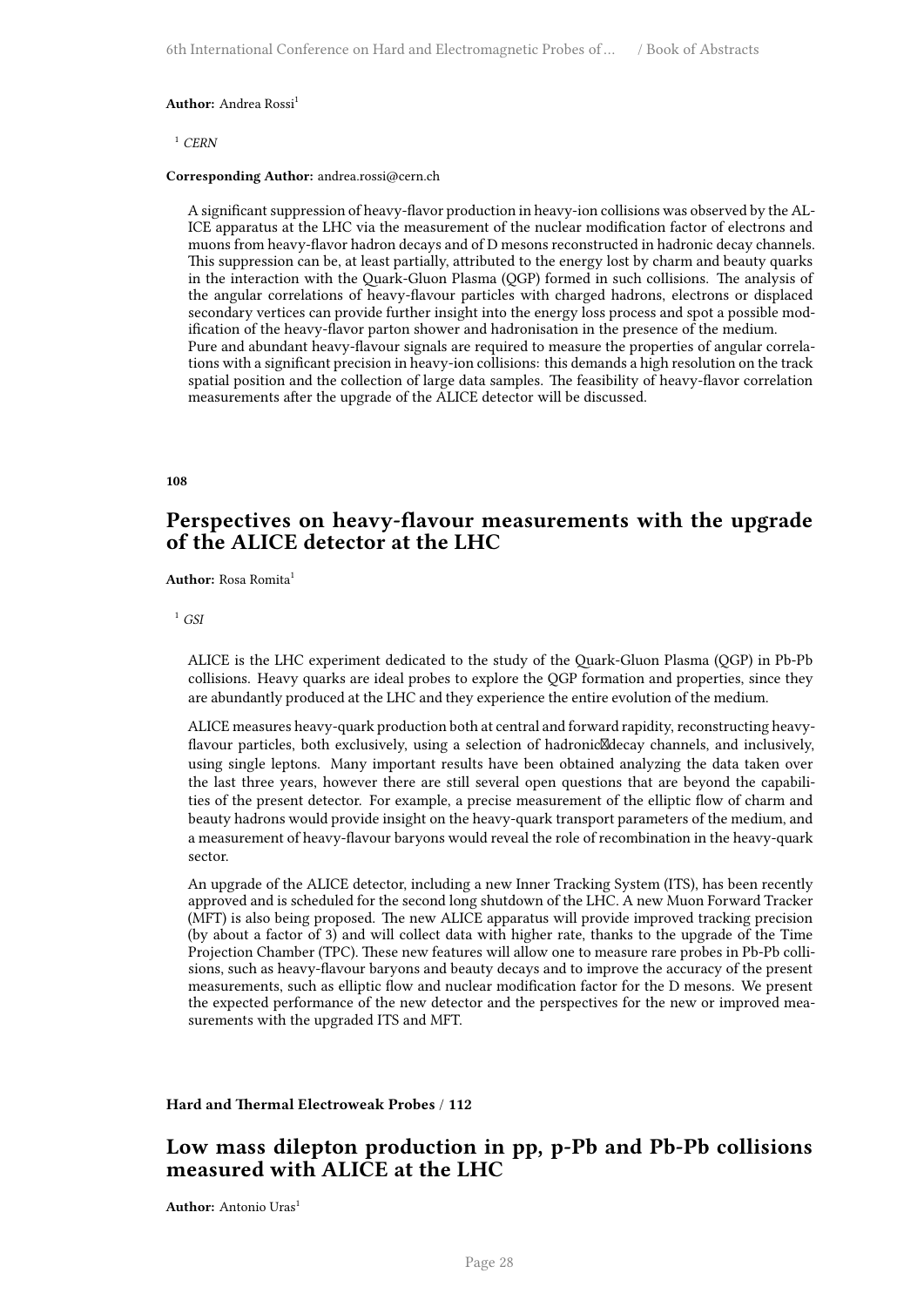<sup>1</sup> *Universite Claude Bernard-Lyon I*

**Corresponding Author:** antonio.uras@cern.ch

Low mass dilepton production, including light vector mesons ρ, ω, φ, provides key information on the hot and dense state of strongly inter- acting matter produced in high-energy heavy-ion collisions. Among them, strangeness production can be studied through the measure- ment of φ meson production, while the detailed description of the full dilepton mass spectra down to the kinematic threshold can be used to reveal in-medium modifications of hadron properties and the ther- mal emission arising from the medium. Measurements in pp and p-A systems, in absence of hot nuclear matter effects, can be used as a ref- erence to test our knowledge of the processes expected to contribute to dilepton production.

Dilepton production is studied with the ALICE apparatus at the LHC both at central ( $|y|$  < 0.9) and forward (2.5 < y < 4) rapidities, respectively in the dielectron and dimuon channel. Results on low mass dilepton production are shown, for various c.m. energies, in pp, p-Pb, Pb-p and Pb-Pb collisions.

#### <span id="page-36-0"></span>**Heavy Flavor Production and Quarkonia** / **113**

### **Upsilon production measurements with ALICE at the LHC**

**Author:** Francesco Bossu<sup>1</sup>

1 *iThemba LABS, Cape Town*

ALICE (A Large Ion Collider Experiment) is designed to study ultra-relativistic heavy-ion collisions, where strongly interacting matter is produced and a phase transition to the Quark Gluon-Plasma (QGP) is expected. Quarkonia resonances are considered to be one of the most promising probes of the deconfined phase, since the heavy quark pairs are produced in the early stages of the collision and their bound states are sensitive to the QGP temperature. Unlike charmonium, regeneration effects at hadronisation are not expected to play a major role on bottomonium production. Cold nuclear matter effects can be distinguished from the hot nuclear matter ones by studying bottomonium production in proton-nucleus collisions, where no deconfined state is expected to be created.

In ALICE, Υ production can be measured in the muon decay channel with the forward muon spectrometer (2.5 <  $y_{\text{lab}}$  < 4). Recent results in Pb-Pb collisions at  $\sqrt{s_{\text{NN}}}$  = 2.76 TeV, in p-Pb collisions at  $\sqrt{s_{NN}}$  = 5.02 TeV as well as the cross-section measurement in pp collisions at  $\sqrt{s}$  = 7 TeV will be presented.

#### <span id="page-36-1"></span>**High Transverse Momentum Light and Heavy Flavor Hadrons** / **116**

### **Azimuthal Jet Tomography at RHIC and LHC**

**Author:** Barbara Betz<sup>1</sup>

1 *Frankfurt University*

#### **Corresponding Author:** betz@th.physik.uni-frankfurt.de

Recent data on the azimuthal and transverse momentum dependence of high-pT pion nuclear modification factors in nuclear collisions at RHIC and LHC are analyzed in terms of a wide class of jetenergy loss models, ranging from running coupling pQCD based prescriptions to AdS/CFT-inspired models, considering a variety of transverse expanding collective flow backgrounds. RHIC data are found to be surprisingly consistent with rather different dE/dx models. However, extrapolations to LHC favor running coupling QCD based energy-loss models over fixed coupling QCD, conformal AdS holography, or Tc-dominated jet-energy loss models that tend to overpredict jet quenching at the LHC.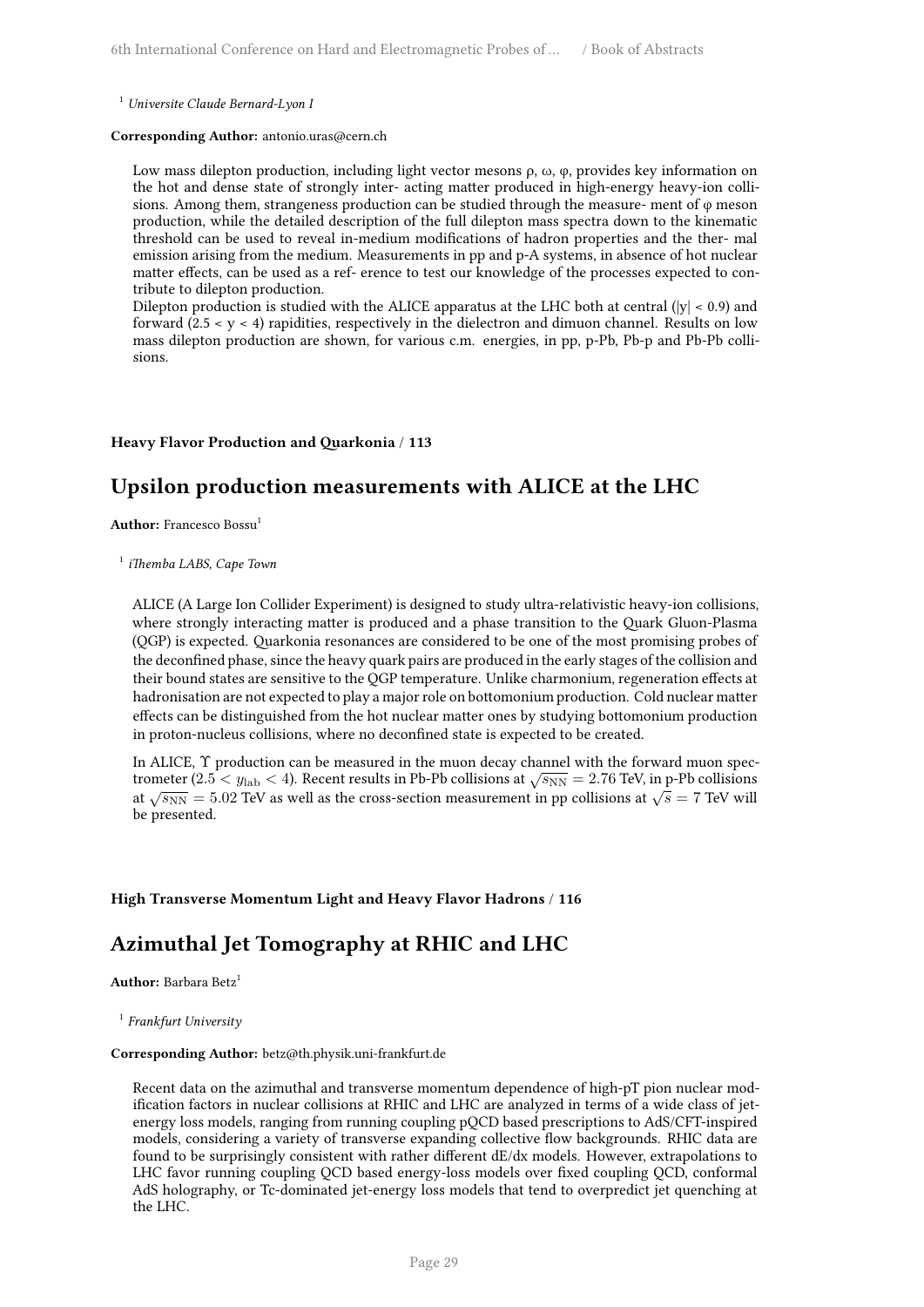#### <span id="page-37-0"></span>**Initial State and Proton-Nucleus Collision Phenomena** / **120**

### **Predictions for p+Pb Collisions at sqrt(s\_NN) = 5 TeV: Expectations vs. Data**

Author: Ramona Vogt<sup>1</sup>

1 *LLNL and UC Davis, USA*

**Corresponding Author:** rlvogt@lbl.gov

Recently a compilation of predictions for charged hadron, identified light hadron, quarkonium, photon, jet and gauge boson production in p+Pb collisions at sqrt(s\_NN) = 5 TeV was made available [1]. Here the predictions are compared to the data so far available.

[1] J. Albacete et al., Int. J. Mod. Phys. E22 (2013) 133007.

#### <span id="page-37-1"></span>**High Transverse Momentum Light and Heavy Flavor Hadrons** / **121**

### **A transport set-up for heavy-flavour observables in nucleus-nucleus collisions at RHIC and LHC**

Authors: Andrea Beraudo<sup>1</sup>; Arturo De Pace<sup>2</sup>; Francesco Prino<sup>2</sup>; Marco Monteno<sup>2</sup>; Mario Sitta<sup>3</sup>; Marzia Nardi<sup>2</sup>; Wanda M. Alberico<sup>4</sup>

**Co-author:** Alfredo Molinari <sup>4</sup>

<sup>1</sup> *CERN*

- 2 *INFN Torino*
- <sup>3</sup> *Univ. Piemonte Orientale and INFN Torino*
- <sup>4</sup> *Univ. Torino, INFN Torino*

**Corresponding Author:** nardi@to.infn.it

A multi-step setup for heavy-flavour studies in high-energy nucleus-nucleus collisions is presented. The initial hard production of Q-Qbar pairs is simulated with the POWHEG pQCD event generator, interfaced with the PYTHIA parton shower.

Outcomes of the calculations are compared to experimental data in p-p collisions and are used as a validated benchmark for the study of medium effects.

In the nucleus-nucleus case, the propagation of the heavy quarks in the medium is described through the relativistic Langevin equation. The numerical results are compared to experimental data from RHIC and the LHC. In particular we show the comparisons for the nuclear modification factor and for the elliptic flow coefficient v\_2 of D/B mesons and heavy-flavor electrons. Besides the results already appeared in Eur. Phys. J. C (2013) 73:2481, we will show a new comparison with data on non-prompt J/psi's from CMS and ALICE, which will are becoming available.

Furthermore, a more systematic study of the effects of heavy-flavor hadronization will be presented.

#### **Keywords**:

Heavy-Flavor, Transport theory

#### <span id="page-37-2"></span>**Heavy Flavor Production and Quarkonia** / **122**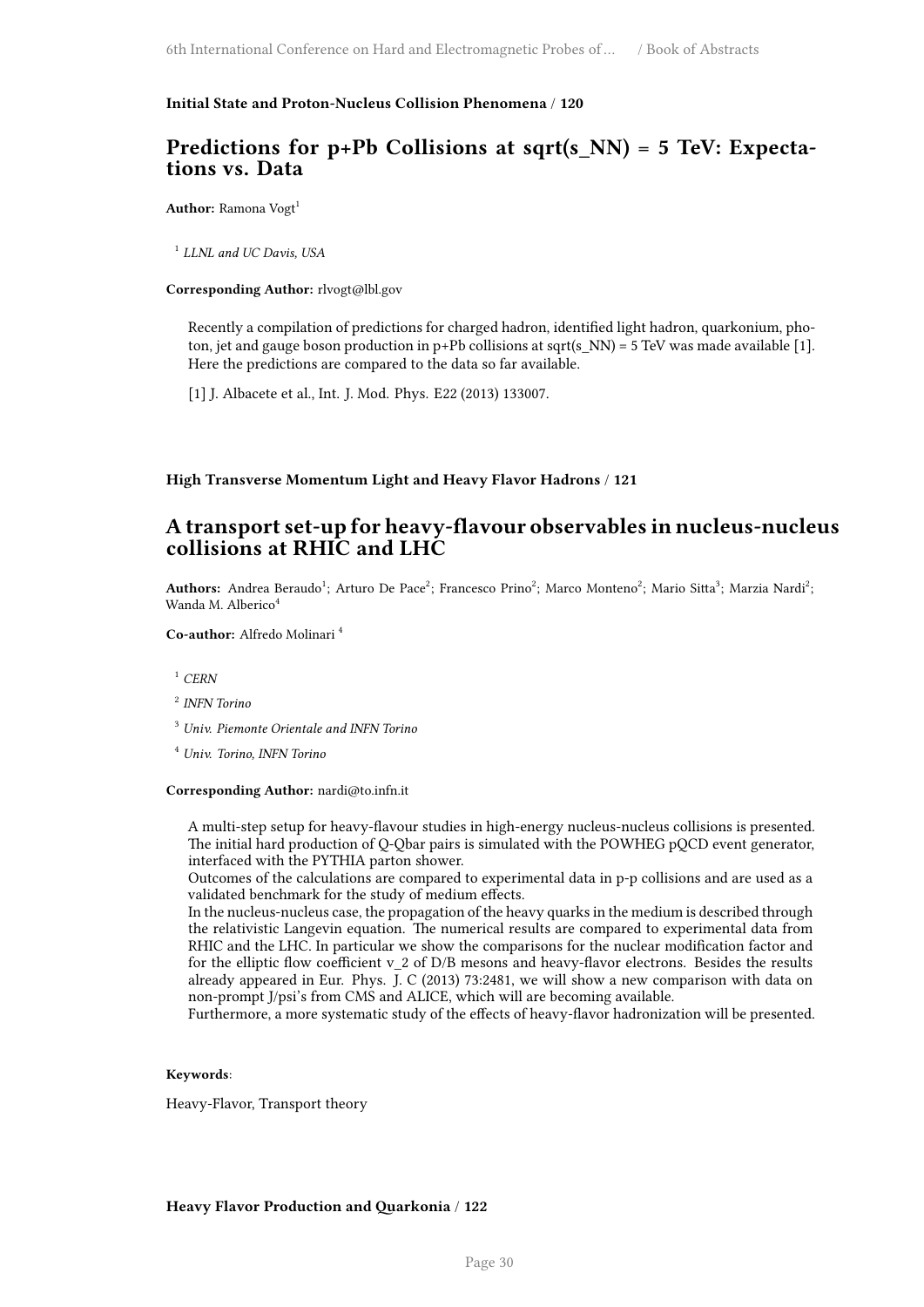### **Quarkonium production and polarization, from elementary to Pb-Pb collisions**

 $\mathbf{Authors:}$  Carlos Lourenco<sup>1</sup>; Hermine Woehri<sup>1</sup>; Pietro Faccioli<sup>2</sup>; Valentin Knuenz<sup>3</sup>

<sup>1</sup> *CERN*

2 *LIP Lisbon*

3 *Institute of High Energy Physics, Vienna, Austria*

#### **Corresponding Author:** carlos.lourenco@cern.ch

Non-relativistic QCD (NRQCD) is commonly expected to describe the production of heavy quarkonium states in elementary collisions. It has been claimed to provide good descriptions of differential production cross sections of several quarkonia, while failing to reproduce the polarization measurements, a problem often attributed to the unreliability of the measurements. In this presentation we show how the very recent LHC measurements, both cross sections and polarizations, compare to NRQCD. We show that different NLO NRQCD approaches lead to seemingly contradictory conclusions and we offer some thoughts regarding what this surprising observation tells about the validity of the NRQCD framework and about quarkonium production. In particular, we explore the possibility that the long-distance matrix elements (LDMEs) describing the transitions from the colour octet states to the observable states, crucial non-perturbative ingredients of the calculations, might not be universal. In that case, the NRQCD framework remains valid, but hadroproduction and photoproduction data are not described by the same set of matrix elements. This observation, while not being as surprising as one might tend to think at first, triggers intriguing questions on the importance of the surrounding hadronic environment in the production of quarkonium states, already in elementary collisions.

This discussion shows that it is not unreasonable to expect different LDMEs in pp and PbPb collisions, where the abundance of gluons may favour otherwise suppressed transitions. Studies of quarkonium production in heavy-ion collisions, to probe QGP melting and/or recombination effects, are therefore remarkably intertwined with the ("cold") nuclear modifications of the LDMEs. We conjecture that accurate results on J/psi and Upsilon(1S) polarizations in Pb-Pb collisions, easily obtainable at the LHC, could provide unique measurements of the long-sought P-wave suppression patterns, thereby reliably probing sequential quarkonium melting, a signature of deconfinement mostly insensitive to "cold nuclear matter" effects.

We finish by proposing measurements of the polarizations of quarkonia in ultra-peripheral Pb-Pb collisions, as a way to study quarkonium production in still another environment, dominated by gamma-gamma interactions instead of gluon-gluon interactions. Such data could provide a clearcut challenge to LDME universality.

#### **Keywords**:

quarkonium production; quarkonium polarization; quarkonium suppression

#### <span id="page-38-0"></span>**125**

### **A Bayesian approach to identifying D0 mesons produced in pp collisions in ALICE**

**Author:** Jeremy Wilkinson<sup>1</sup>

1 *Ruprecht-Karls-Universitaet Heidelberg (DE)*

The standard particle identification (PID) method in ALICE uses a frequentist, or nσ, approach. In this method, particles are accepted via a cut on the number of standard deviations by which a signal may differ from the expected detector response. In cases where the detector responses for two species become similar, for example at high transverse momenta, or alternatively in some decay channels such as  $\Lambda$ c  $\rightarrow$  pK $\pi$ , the n $\sigma$  method becomes less effective, thereby greatly increasing the combinatorial background and making reliable signal extraction difficult.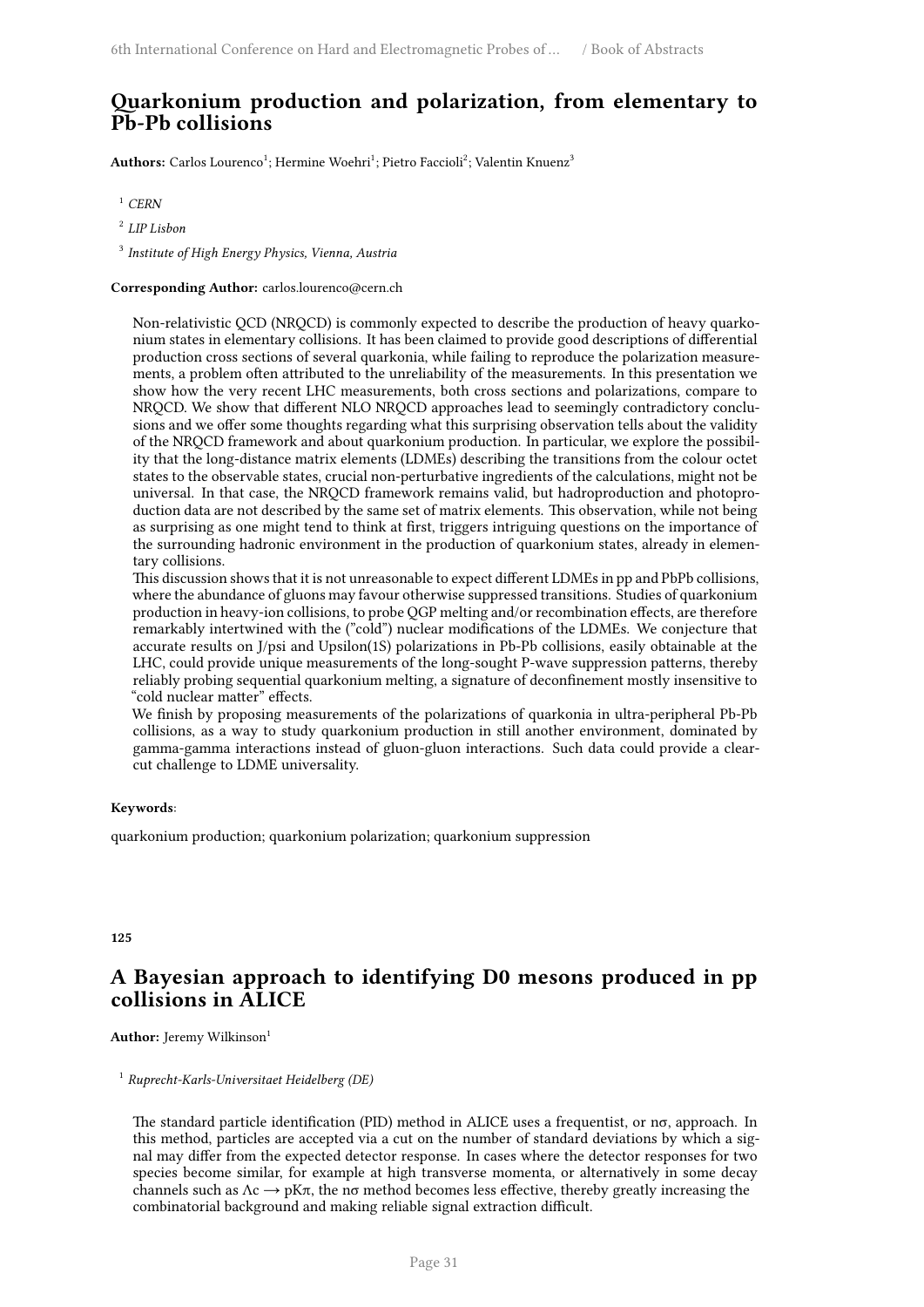In this poster, the usage of an alternative Bayesian approach, based on a combination of the measured dE/dx and time-of-flight of the daughter tracks, will be examined. Instead of cutting based on a number of standard deviations from expectation, the Bayesian method bases its response on prior probabilities of a particle being produced with a given momentum. This allows for a calculation of the probability of a daughter particle belonging to each species  $(\pi, K, p, \text{etc.})$  based

on the detector response seen. In order to check the validity of this method, various decay channels were tested and compared to the n $\sigma$  method. Among these was the channel D0  $\rightarrow$  K- $\pi$ +, which provides a valuable cross-check of both the kaon and pion responses in this approach. In addition to considering the differences in signal-to-background ratio between the various methods, a comparison will be shown between the yield obtained without PID and those found when using Bayesian and nσ approaches after being corrected for their respective PID efficiencies.

#### <span id="page-39-0"></span>**126**

### **Performance of b-jet tagging algorithms in ALICE**

Author: Elena Bruna<sup>1</sup>

1 *INFN, Torino, Italy*

#### **Corresponding Author:** bruna@to.infn.it

The interest in studying heavy quarks comes from their characteristics to be initially-produced probes exposed to the collision evolution,

and therefore affected by the presence of the hot and dense medium created in Pb-Pb collisions at LHC energies.

It is expected that heavy quarks traverse the medium losing energy via subsequent elastic scatterings and/or gluon radiation. Theoretical models of energy loss predict a hierarchical dependence on the colour charge and mass of the hard-scattered parton traversing the medium.

This is still one of the main open questions regarding the mechanism of jet quenching in AA collisions.

By comparing the quenching effects on heavy-flavour quarks, with that on light-flavour quarks and gluons we will establish the flavour and colour charge dependence of the energy loss mechanisms.

The high precision tracking, particle identification, and excellent vertexing capabilities of the ALICE detector allow for accurate measurements of particles with charm and beauty in a wide momentum region.

The b-quark production rate can be measured in pp, pA, AA collisions via the full reconstruction of jets originating from the fragmentation of b-quarks, which enables precise measurements of the parton-jet energy scale, reducing the biases in

the study of jet quenching and possibly adding complementary information on the lost energy.

The dependence of the energy loss on the parton type can therefore be assessed by comparing the modification of b-jets with that of light flavour or c-jets in Pb-Pb collisions.

In this poster we present a MC study of the performance of b-jet tagging strategy in ALICE for pp collisions at 7 TeV, exploiting the relatively large mass and long lifetime of B hadrons.

Different b-jet tagging algorithms, based on single tracks, displaced secondary vertices and electron identification will be discussed and compared. The perspectives for the analysis strategy in different collision systems will be presented, together with the performance expected after the ALICE and LHC upgrades in 2018.

<span id="page-39-1"></span>**Heavy Flavor Production and Quarkonia** / **128**

### **Quarkonium production and polarization in pp collisions with the CMS detector**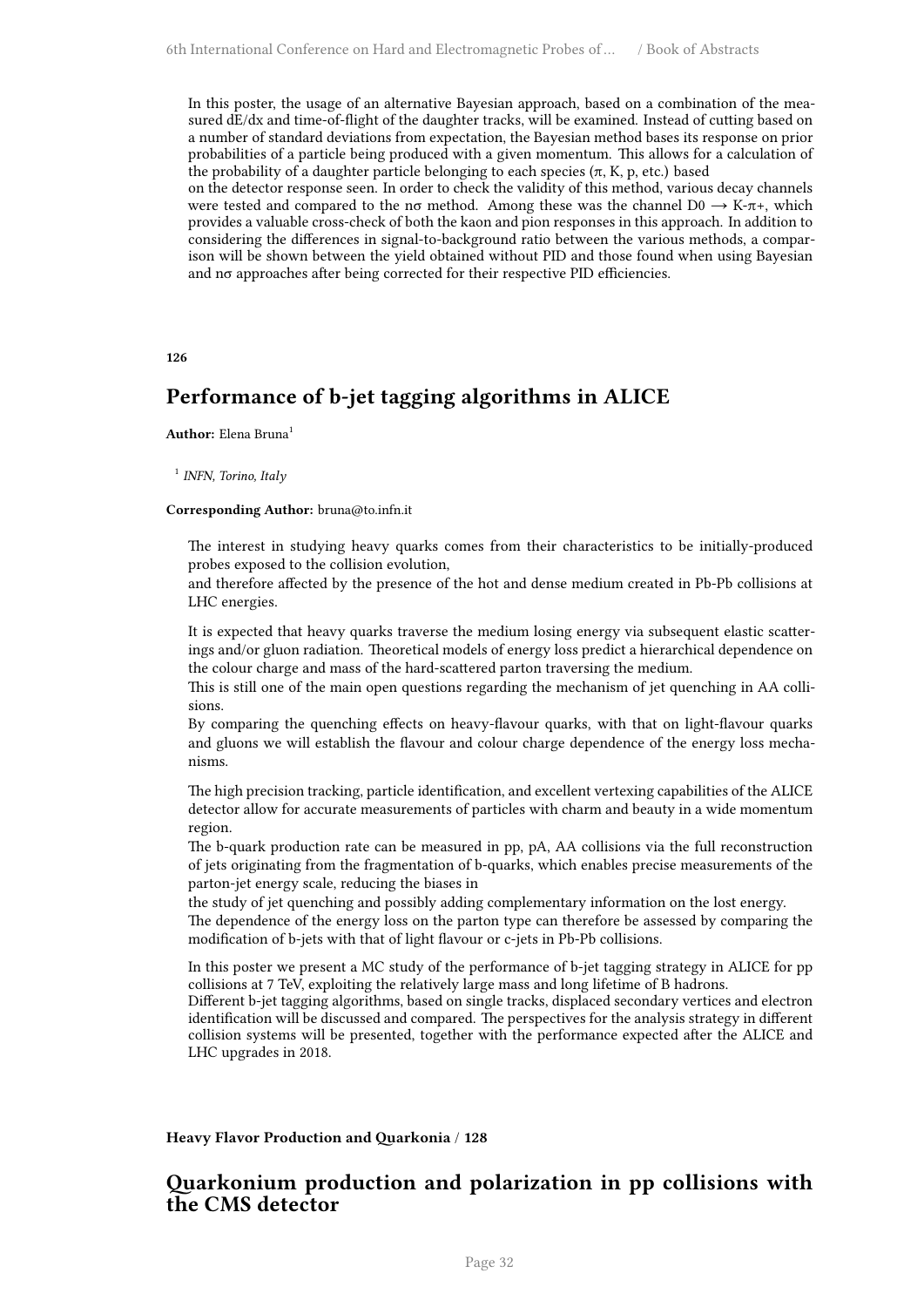#### Authors: Sergey Petrushanko<sup>1</sup>; Valentin Knuenz<sup>2</sup>

- <sup>1</sup> Skobeltsyn Institute of Nuclear Physics, Lomonosov Moscow State University
- 2 *Institute of High Energy Physics, Vienna, Austria*

**Corresponding Authors:** sergeant@mail.cern.ch, knuenz@cern.ch

Studies of the production of heavy quarkonium states are very important to improve our understanding of QCD and hadron formation, given that the heavy quark masses allow the application of theoretical tools less sensitive to nonperturbative effects.

Thanks to a dedicated dimuon trigger strategy, combined with the record-level energy and luminosity provided by the LHC, the CMS experiment could collect large samples of pp collisions at 7 and 8 TeV, including quarkonium states decaying in the dimuon channel. This allowed the CMS collaboration to perform a series of systematic measurements in quarkonium production physics, including double-differential cross sections and polarizations, as a function of rapidity and pT, for five S-wave quarkonia: J/psi, psi(2S), Y(1S), Y(2S), and Y(3S). Some of these measurements extend well above pT~50 GeV, probing regions of very high pT/mass, where the theory calculations are supposed to be the most reliable. Thanks to its high-granularity silicon tracker, CMS can reconstruct low-energy photons through their conversions to e+e- pairs, thereby accessing the radiative decays of the P-wave quarkonium states, with an extremely good mass resolution, so that the  $J=1$  and  $J=2$ 1P states can be resolved. This allows CMS to determine cross-section ratios and feed-down decay fractions involving the chi states, in both the charmonium and bottomonium families. Such measurements provide crucial inputs to a better understanding of quarkonium production as a signal of new physics in Pb-Pb collisions.

This talk presents the CMS quarkonium production results, in pp collisions, placing emphasis on the most recent measurements, which include the polarizations of all five S-wave states, the most comprehensive measurement of quarkonium polarization made so far. We will also present brandnew results on P-wave quarkonium production in the bottomonium family. It is likely that other preliminary results on quarkonium production in pp collisions, of particular relevance for the understanding of heavy-ion measurements, will be shown at this conference for the first time.

#### <span id="page-40-0"></span>**131**

### **D meson production in Pb-Pb collisions at sqrt{s\_{NN}} = 2.76 TeV with ALICE**

Author: Andrea Rossi<sup>1</sup>

<sup>1</sup> *CERN*

#### **Corresponding Author:** andrea.rossi@cern.ch

The ALICE experiment at the LHC studies Pb-Pb, p-Pb and pp collisions with the aim of investigating the properties of the high energy density state of stronglyinteracting matter, expected to be produced in Pb-Pb collisions. Heavy quarks are sensitive probes to test the medium properties, since they are formed on a shorter time scale with respect to the strongly-interacting matter. These quarks lose energy passing through the medium via gluon radiation and elastic collisions with other partons. The following interactions with partons of the medium might lead to their thermalization, in spite of their large mass. The nuclear modification factor (RAA), obtained by comparing heavy flavour production yields in pp and Pb-Pb collisions, allows one to measure the effect of parton in-medium energy loss. In particular, the study of the centrality dependence

of the D meson RAA, compared with light flavour and J/psi from beauty hadron decay measurements, can provide information on the colour charge and parton mass dependence of the energy loss. Moreover, the azimuthal anisotropy (v2) of D mesons compared to that of light hadrons is expected to bring insights into the degree of thermalization of charm quarks within the medium.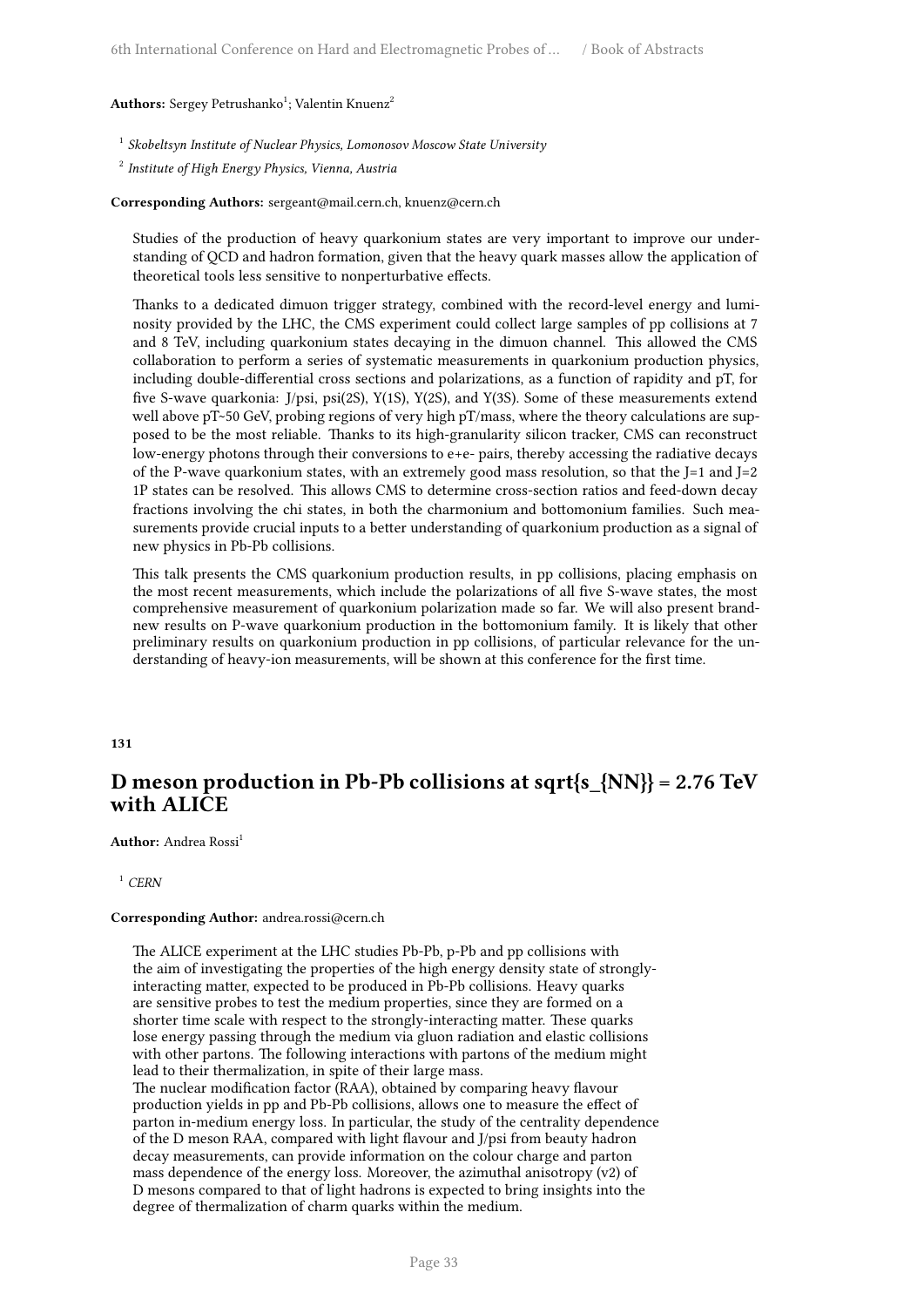Charmed mesons have been measured with ALICE, by reconstructing D0, D+, D+ and D+s mesons from their hadronic decay channels, in the central rapidity region in Pb-Pb collisions at sqrt(s\_NN) = 2.76 TeV, with data collected in the 2010 and 2011 runs. The centrality and transverse momentum dependence of D meson RAA and v2 will be presented.

<span id="page-41-0"></span>**134**

### **Measurement of W-Boson Production at Forward Rapidity with the ALICE Muon Spectrometer at the LHC**

Author: Jianhui Zhu<sup>1</sup>

<sup>1</sup> *Central China Normal University CCNU (CN)*

W bosons are produced in initial hard scattering processes and they are not

affected by the strong interaction. They have been suggested as standard candles

for luminosity measurements and to improve the evaluation of the detector performances. In heavyion collisions, W bosons, which are not affected by the presence of the hot and strongly-interacting medium formed in such collisions, allow one to check the validity of binary scaling and to study the nuclear modification of quark distribution functions.

Furthermore, W bosons provide a reference for observing QGP induced effects on other probes, like suppression of heavy quark.

The production of W bosons at forward rapidity  $(2.5 < y < 4)$  is measured in the single muon decay channel with the ALICE muon spectrometer. After a presentation of the motivations for the study of W bosons and a description of the ALICE muon spectrometer, the latest results on the W boson production at forward rapidity in Pb-Pb collisions at sqrt(s\_NN) = 2.76 TeV and p-Pb/Pb-p collisions at sqrt $(s_NN) = 5.02$  TeV will be discussed.

<span id="page-41-1"></span>**Jet Quenching and Observables** / **138**

### **Jet quenching in perturbative QCD with JEWEL**

**Author:** Korinna Zapp<sup>1</sup>

<sup>1</sup> *CERN*

#### **Corresponding Author:** korinna.zapp@cern.ch

I will discuss the present status and prospects for future developments and applications of the (soon publicly available) JEWEL code. JEWEL is a fully microscopic Monte Carlo event generator for jet evolution in a dense, strongly interacting medium. It employs a consistent perturbative approach using a common framework for all scattering and radiation processes. This construction allows for the consistent treatment of recoils, radiation off recoiling scattering centres, multiple gluon emission, interplay between vacuum and medium induced radiation and interferences. At the same time it is very constrained leaving little room for tuning and allowing for a quantitative assessment of uncertainties related to the basic assumptions. Despite its being based on few minimal assumptions JEWEL results are in reasonable agreement with experimental data for both jets and leading hadrons. JEWEL can be interfaced with any model for the medium and thus offers a tool for studying how models implementing different medium properties can be disentangled with the help of hard probes.

#### **Keywords**:

jet quenching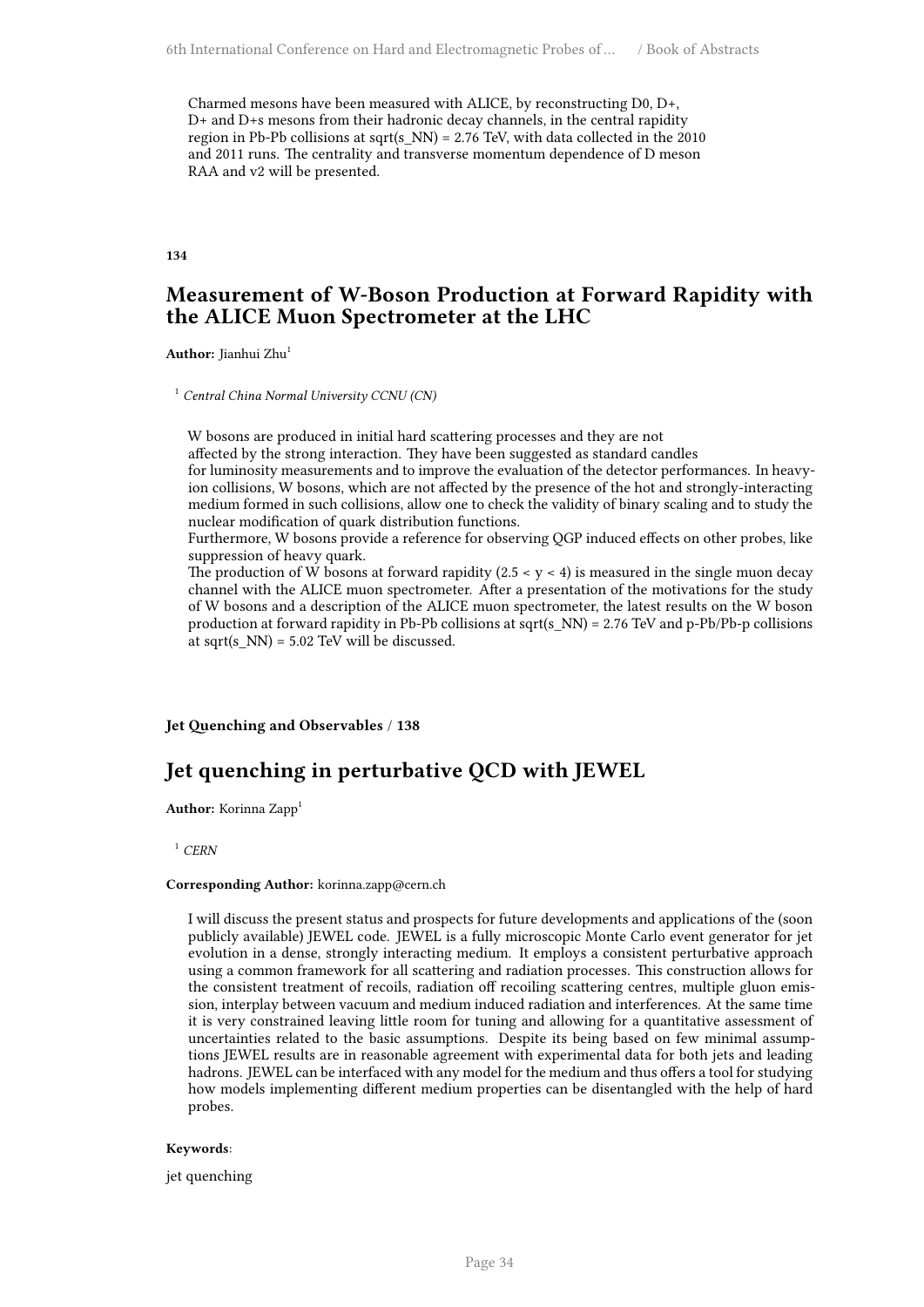#### **144**

### **J/Psi and (2S) Production in p-Pb Collisions at sqrt(sNN)=5.02 TeV with the ATLAS Detector.**

Authors: Pamela Ferrari<sup>1</sup>; Ryan White<sup>2</sup>

#### <sup>1</sup> *CERN*

<sup>2</sup> *Universidad Técnica Federico Santa María*

**Corresponding Authors:** pamela.ferrari@cern.ch, ryan.white@usm.cl

Production rates of bounded c-cbar states in nucleus-nucleus collisions provide a sensitive probe of strongly interacting matter of quarks and gluons created in such collisions. The temperature achieved by the medium defines the color screening length, which has a direct impact on the production rates of different quarkonium states. Studying the production rates of heavy quark states provides a "thermometer" for the medium where they were formed. However, understanding quarkonium production in lead-lead system requires a reference. Proton-lead collisions, where no deconfined state is expected to be created, opens the possibility to untangle the cold nuclear matter effects in heavy-quarkonium states production.

Experimental data of integrated luminosity approximately equal to 30nb-1 obtained by the ATLAS detector in 2013 proton-lead run at sqrt(s\_NN)=5.02 TeV to analyse J/Psi and Psi(2S) in bins of transverse momentum, rapidity, and collision centrality.

<span id="page-42-0"></span>**147**

### **Probing the nuclear wave function with photons in proton-lead collisions with ATLAS**

**Author:** Pamela Ferrari<sup>1</sup>

<sup>1</sup> *CERN*

#### **Corresponding Author:** pamela.ferrari@cern.ch

One of the most important questions in heavy ion physics is the role of shadowing and anti-shadowing in the nuclear wave function. Proton-lead collisions at 5.02 TeV at the LHC provide an excellent opportunity to test models of the nuclear parton distribution functions (nPDFs) by means of the measurement of penetrating hard probes, such as photons and electroweak bosons (W & Z) at high pT. Low pT photons, which are challenging to identify amidst diet backgrounds, also provide a channel to access the low-x part of the wave function. ATLAS has taken 30 nb -1 of proton-lead data, and has measured prompt, isolated photons within |eta|<2.5 and at pT up to 200 GeV. The yield of prompt, isolated photons as a function of pT, rapidity and centrality will be presented and compared with the leading nPDF implementations.

<span id="page-42-1"></span>**Jet Quenching and Observables** / **149**

### **Jet quenching effects on the elliptic and triangular flow at RHIC**

Author: Rone Andrade<sup>1</sup>

**Co-authors:** Gabriel Denicol<sup>2</sup>; Jorge Noronha<sup>1</sup>

<sup>1</sup> *Universidade de São Paulo*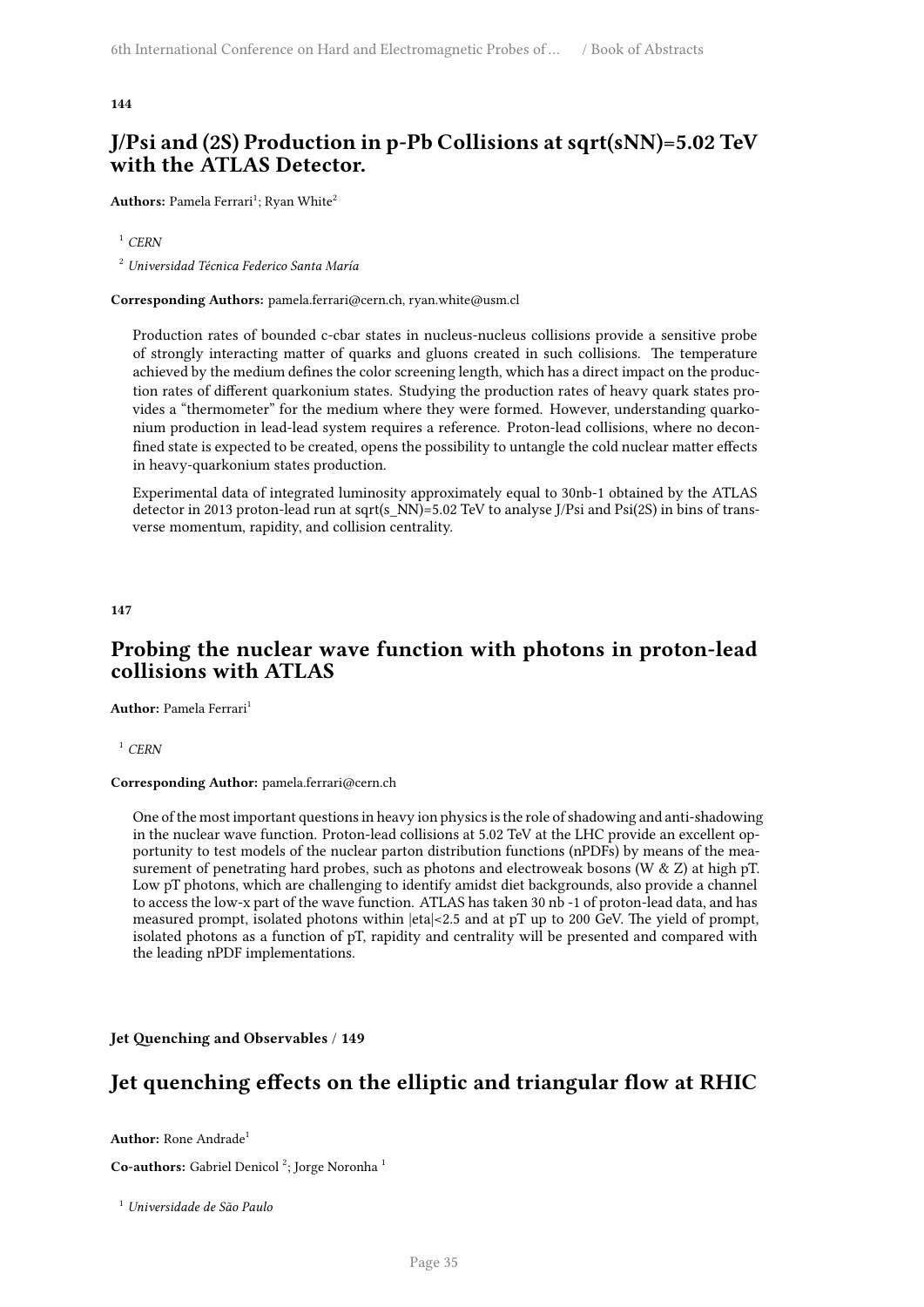<sup>2</sup> *McGill University*

**Corresponding Author:** rone.andrade@gmail.com

In this work we investigate how the energy and momentum lost by partonic jets in the quark-gluon plasma may affect the final elliptic and triangular flow of low p\_T hadrons at RHIC energies. The jets are modeled as external sources in the energy-momentum conservation equations of ideal hydrodynamics, which are solved on an event by event basis. We find that the average integrated elliptic (triangular) flow and the participant eccentricity (triangularity) can become significantly less linearly correlated if the energy loss rate is sufficiently large  $(dE/dx > 10 \text{ GeV/fm})$ . We show that the linear correlation between v\_3(p\_T < 1 GeV) and v\_3(2 < p\_T < 3 GeV) is particularly sensitive to the magnitude of dE/dx and, thus, this new observable may be used to distinguish between strong and weak coupling scenarios for the jet energy loss in the QGP.

#### **Keywords**:

Heavy Ion Collisions, hydrodynamics, jet quenching, flow Fourier harmonics, initial eccentricity.

#### <span id="page-43-0"></span>**Hard and Thermal Electroweak Probes** / **150**

### **Boson production in lead-lead collisions in the ATLAS experiment**

Authors: Pamela Ferrari<sup>1</sup>; Thomas Balestri<sup>2</sup>

<sup>1</sup> *CERN*

2 *Stony Brook University - ATLAS*

#### **Corresponding Authors:** pamela.ferrari@cern.ch, thomas.balestri@cern.ch

Lead-lead collisions at the LHC have are capable of producing a system of deconfined quarks and gluons at unprecedented energy density and temperature. Partonic-level interactions and energy-loss mechanisms in the medium can be studied with the aid electroweak bosons which carry an important information about the properties of the medium. Electroweak bosons form a class of unique highpT probes because they or their decay products do not interact with the strongly-coupled medium, providing a benchmark for a variety of other phenomena measured with strongly interacting particles.

The ATLAS experiment measures isolated high-pT photons, W and Z bosons via different decay ch

<span id="page-43-1"></span>**Jet Quenching and Observables** / **155**

### **Inclusive jet production in p+Pb collisions at 5.02 TeV with the ATLAS detector at the LHC jet quenching**

**Author:** Dennis Perepelitsa<sup>1</sup>

<sup>1</sup> *Columbia University*

#### **Corresponding Author:** dvp@cern.ch

Measurements of reconstructed jets in high-energy proton-lead collisions over a wide rapidity and pT range can shed light on the partonic structure of nuclei. Inclusive jet production is sensitive to the nuclear modification of parton distribution functions and, in the forward direction and at small transverse momenta, can provide constraints on the saturation of low Bjorken-x partons in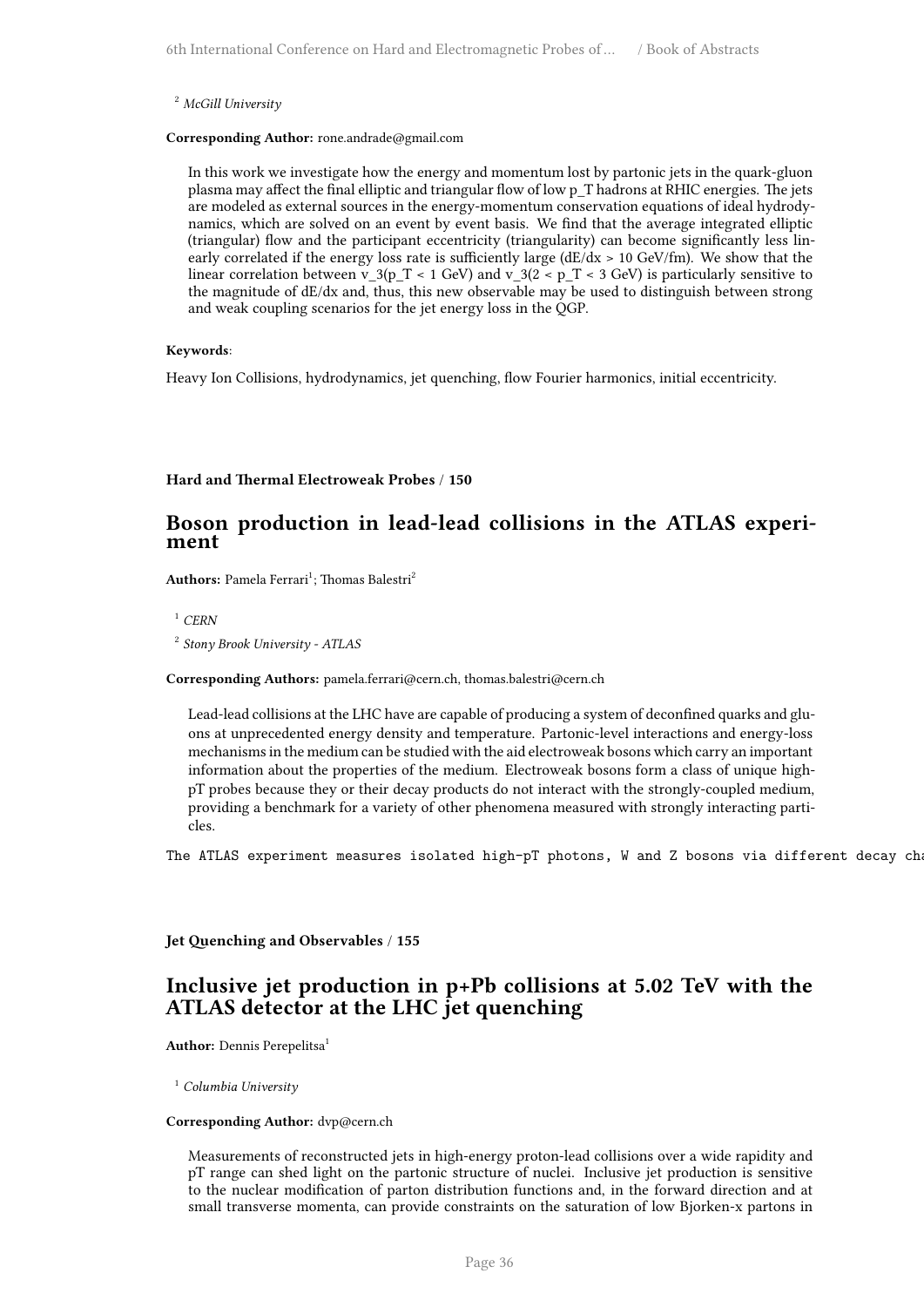the high-density Pb nucleus. Furthermore, any modification of jet production in p+Pb collisions requires that the strong suppression seen in central Pb+Pb collisions be understood in the light of these nuclear effects. We present the latest results on inclusive jet production in p+Pb collisions at 5.02 TeV measured in the new high statistics 2013 data with the ATLAS detector at the LHC.

#### <span id="page-44-0"></span>**Initial State and Proton-Nucleus Collision Phenomena** / **159**

### **Predictions for the Spatial Distribution of Gluons in the Initial Nuclear State**

**Author:** Greg Jackson<sup>1</sup>

**Co-author:** Will Horowitz <sup>1</sup>

<sup>1</sup> *University of Cape Town*

#### **Corresponding Author:** greg@wam.co.za

We demonstrate measurable, falsifiable differences between the DGLAP and CGC predictions for the t-differential cross section of exclusive vector meson production (EVMP) in electron-ion collisions. These predictions permit an experimental determination of the dominant physical processes for lowx gluons in a high-energy nucleus. At eRHIC energies, J/psi photoproduction in e+A collisions provides an ideal experimental probe for the spatial distribution of gluons. EVMP grants experimental access to the edge region of the highly-boosted nuclear wavefunction, where the saturation scale for CGC calculations becomes inaccessible to pQCD. On the other hand, DGLAP evolution requires careful consideration of unitarity effects.

Under these different small-x frameworks we obtain a measurable distinction in both the shape and normalization of the differential cross section predictions. An eRHIC measurement of such an EVMP cross section will therefore constrain the initial state in heavy ion collisions, allowing for a more quantitative study of the properties of the quark-gluon plasma.

#### <span id="page-44-1"></span>**Initial State and Proton-Nucleus Collision Phenomena** / **160**

### **Applications of JIMWLK Evolution to Exclusive J/Psi Production**

**Author:** Andrecia Ramnath<sup>1</sup>

<sup>1</sup> *University of Cape Town*

#### **Corresponding Author:** andrecia77@gmail.com

<span id="page-44-2"></span>The Large Hadron Collider, located at the European Centre for Nuclear Research, is the most powerful particle collider ever built. The ATLAS experiment at the LHC uses the proton and heavy ion collisions produced in this 27 km long collider to probe the predictions and limitations of the Standard Model. Due to the high energies employed, collisions are able to probe a regime known as the Colour Glass Condensate (CGC): a medium characterized by a part of the hadronic wavefunctions being dominated by nonperturbatively large gluon occupation numbers. The JIMWLK equation is a mathematical tool used to predict some of the physical observables within the CGC framework. By exploiting appropriate exclusive interactions (where at least one of the protons does not break), this work attempts to calculate the exclusive J/Psi production cross-section using a truncation of the JIMWLK equation and to measure this cross-section in the ATLAS experiment.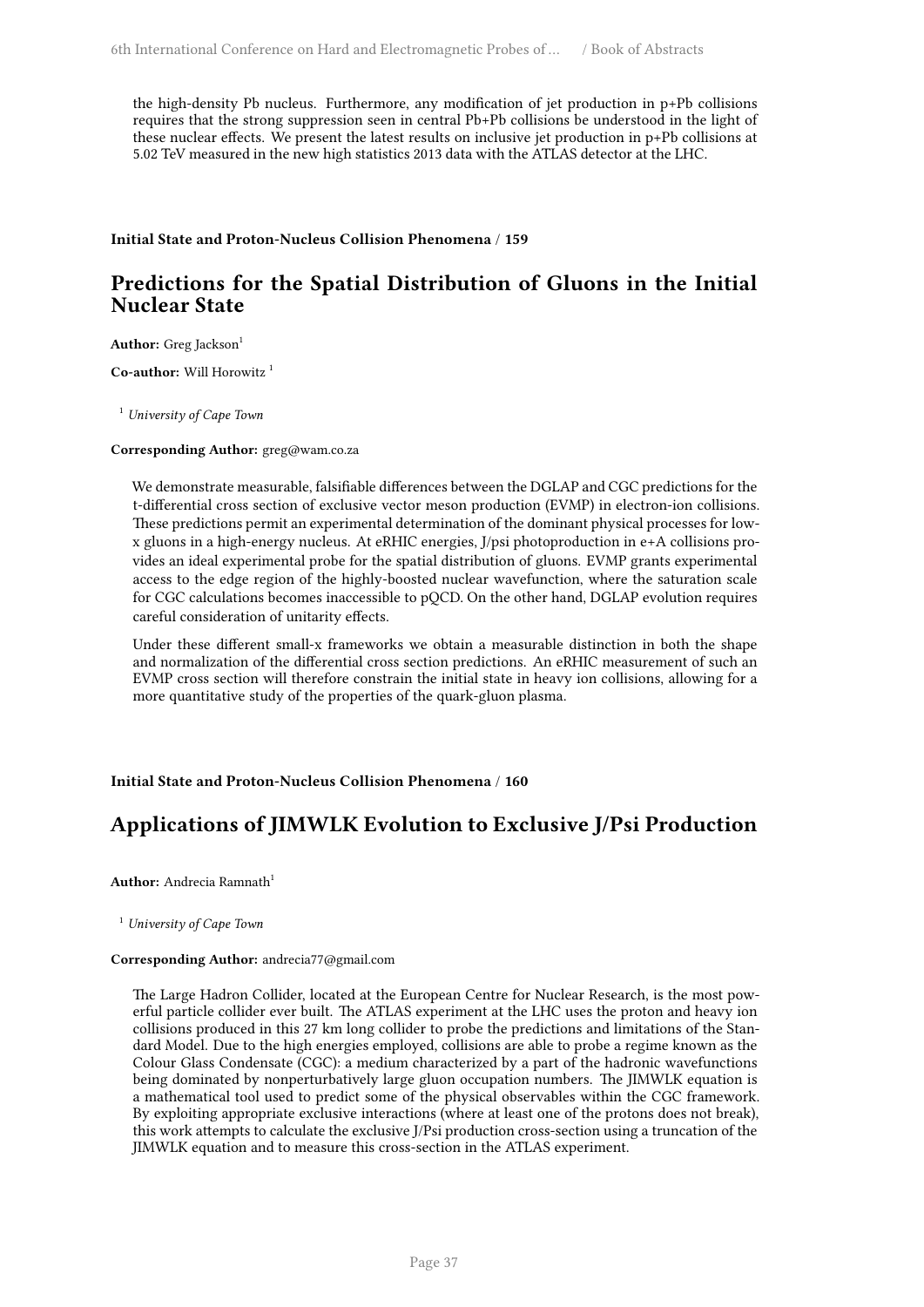#### **Jet Quenching and Observables** / **164**

### **Jet propagation within a Linearized Boltzmann Transport Model**

**Author:** Xin-Nian Wang<sup>1</sup>

**Co-authors:** Tan Luo<sup>2</sup>; Yan Zhu<sup>3</sup>; Yayun He<sup>2</sup>

1 *LBL/CCNU*

<sup>2</sup> *Central China Normal University*

<sup>3</sup> *U. Bielefeld*

**Corresponding Author:** luotan@iopp.ccnu.edu.cn

A Linearized Boltzmann Transport model is developed for the study of parton propagation inside quark-gluon plasma. Both leading partons and thermal recoiled partons are tracked so that one can also study jet-induced medium excitation. In this study, we implement the complete set of elastic parton scattering processes and investigate elastic parton energy loss, transverse momentum broadening and their nontrivial energy and length dependence. We further investigate the jet shape and fragmentation functions of reconstructed jets using FASTJET algorithm. Contributions from the recoiled thermal partons are found to have significant influences on jet shape and angular distribution of reconstructed jets.

#### **Keywords**:

Jet transport

<span id="page-45-0"></span>**High Transverse Momentum Light and Heavy Flavor Hadrons** / **165**

### **Interplay between bulk medium evolution and (D)GLV energy loss**

Author: Denes Molnar<sup>1</sup>

**Co-author:** Deke Sun<sup>1</sup>

1 *Purdue University*

#### **Corresponding Author:** molnar@physics.purdue.edu

<span id="page-45-1"></span>The PHENIX Collaboration has argued that azimuthal angle dependent pi0 suppression in Au+Au at RHIC poses a challenge for perturbative QCD energy loss models. However, recent work by Betz and Gyulassy claims simultaneous reproduction of this set of observables with simple pQCD-motivated energy loss formulas. We study and contrast different bulk medium evolution models (based on hydrodynamics and covariant transport) combined with different implementations of Djordjevic-Gyulassy-Levai-Vitev radiative energy loss to investigate whether, and if yes then how the nuclear-suppression vs elliptic flow puzzle could be resolved in the DGLV framework for light partons and heavy quarks. This is especially interesting in view of our earlier results that showed that realistic transverse expansion of the bulk medium reduces high-pT elliptic flow from GLV energy loss by nearly half compared to transversely frozen evolution scenarios.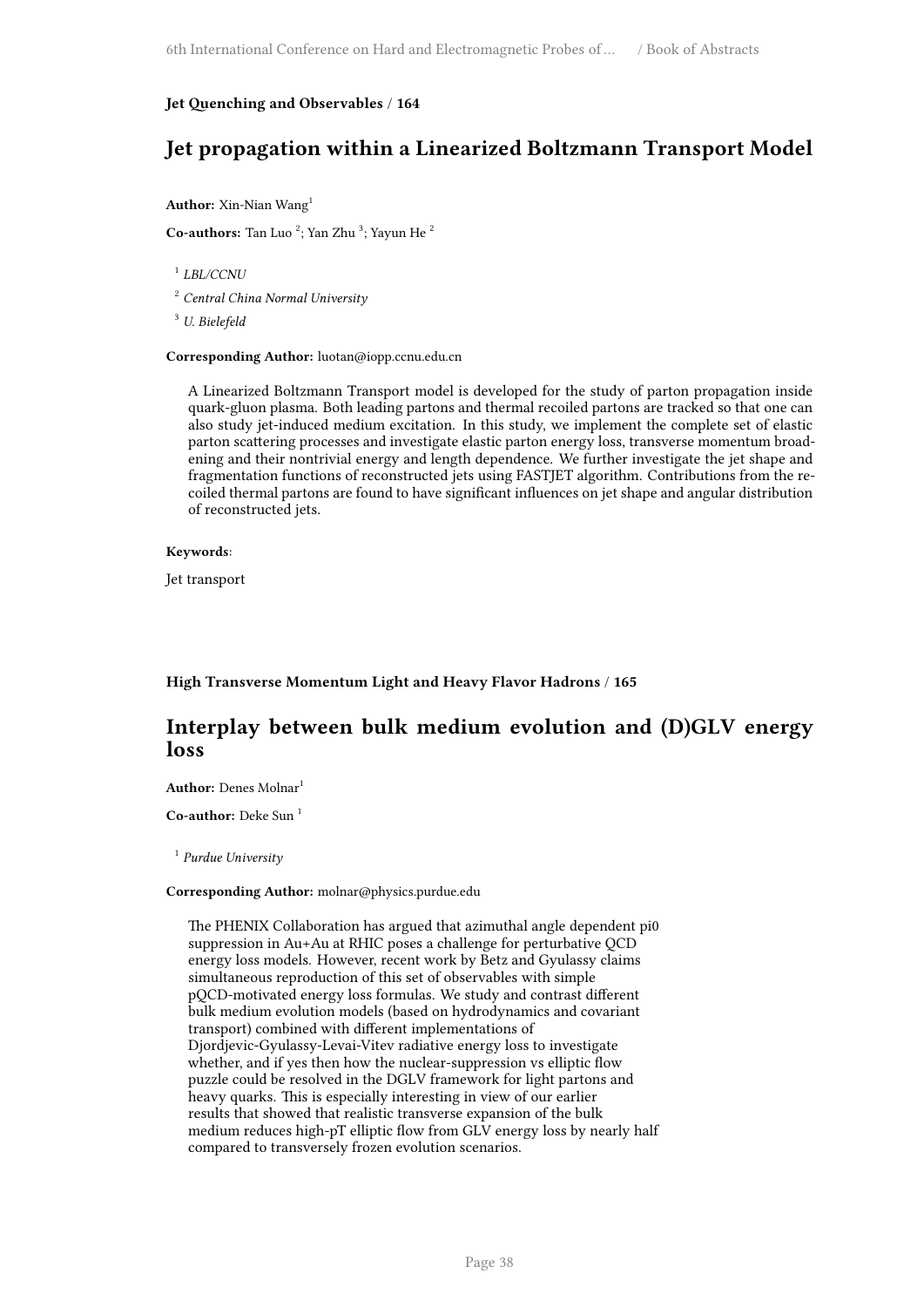#### **Hard and Thermal Electroweak Probes** / **169**

### **Electromagnetic radiation as a probe of the initial state in relativistic nuclear collisions and of viscous hydrodynamics**

**Author:** Gojko Vujanovic<sup>1</sup>

<sup>1</sup> *McGill University*

**Corresponding Author:** gojkov@physics.mcgill.ca

The penetrating nature of electromagnetic signals makes them suitable probes to explore the properties of the strongly-interacting medium created in relativistic nuclear collisions. This study investigates thermal electromagnetic radiation production using a 3+1D viscous hydrodynamic simulation (MUSIC). We study the thermal dilepton/photon emission of the medium by using both pQCD and hadronic scattering (and decay) processes. We will examine the effects of the initial conditions, viscosity, and event-by-event fluctuations on the flow coefficients of electromagnetic probes.

<span id="page-46-0"></span>**Heavy Flavor Production and Quarkonia** / **170**

### Inclusive J/ψ and  $\psi$ (2S) production in p-Pb collisions at  $\sqrt{sNN}$  = **5.02 TeV with ALICE at the LHC**

**Author:** Michael Winn<sup>1</sup>

<sup>1</sup> *University of Heidelberg*

Charmonia are considered as a key observable for deconfinement in nucleus- nucleus (A-A) collisions at LHC energies. Measurements in proton-nucleus (p-A) collisions provide important information to investigate nuclear effects, which are commonly not attributed to the Quark-Gluon Plasma.

In ALICE, J/ψ production has been measured in proton-proton, p-A and A-A collisions down to pT = 0 GeV/c both via their dimuon decay in the forward muon spectrometer and with dielectrons in the central barrel. √

In this talk, results on the J/ $\psi$  nuclear modification factor RpA at sNN = 5.02 TeV as a function of rapidity, covering the forward (2.03 < ycms < 3.53), central (-1.37 < ycms < 0.46) and backward range (-4.46 < ycms < -2.96), will be presented as well as RpA(pT). Results on  $\psi(2S)$  at forward and backward rapidity will also be discussed. Finally, comparisons with theoretical models will be carried out.

<span id="page-46-1"></span>**Heavy Flavor Production and Quarkonia** / **171**

### **Investigating Jet Quenching on the Lattice**

**Author:** Marco Panero<sup>1</sup>

<sup>1</sup> *University of Helsinki*

Due to the dynamical, real-time, nature of the phenomenon, the study of jet quenching via lattice QCD simulations is not straightforward. In this talk, however, it will be shown how it is possible to extract information about the momentum broadening of a hard parton moving in the quark-gluon plasma, from lattice simulations. After discussing the basic idea (originally proposed by Caron-Huot), we will present a recent study, in which we estimated the jet quenching parameter nonperturbatively, from the lattice evaluation of a particular set of gauge-invariant operators.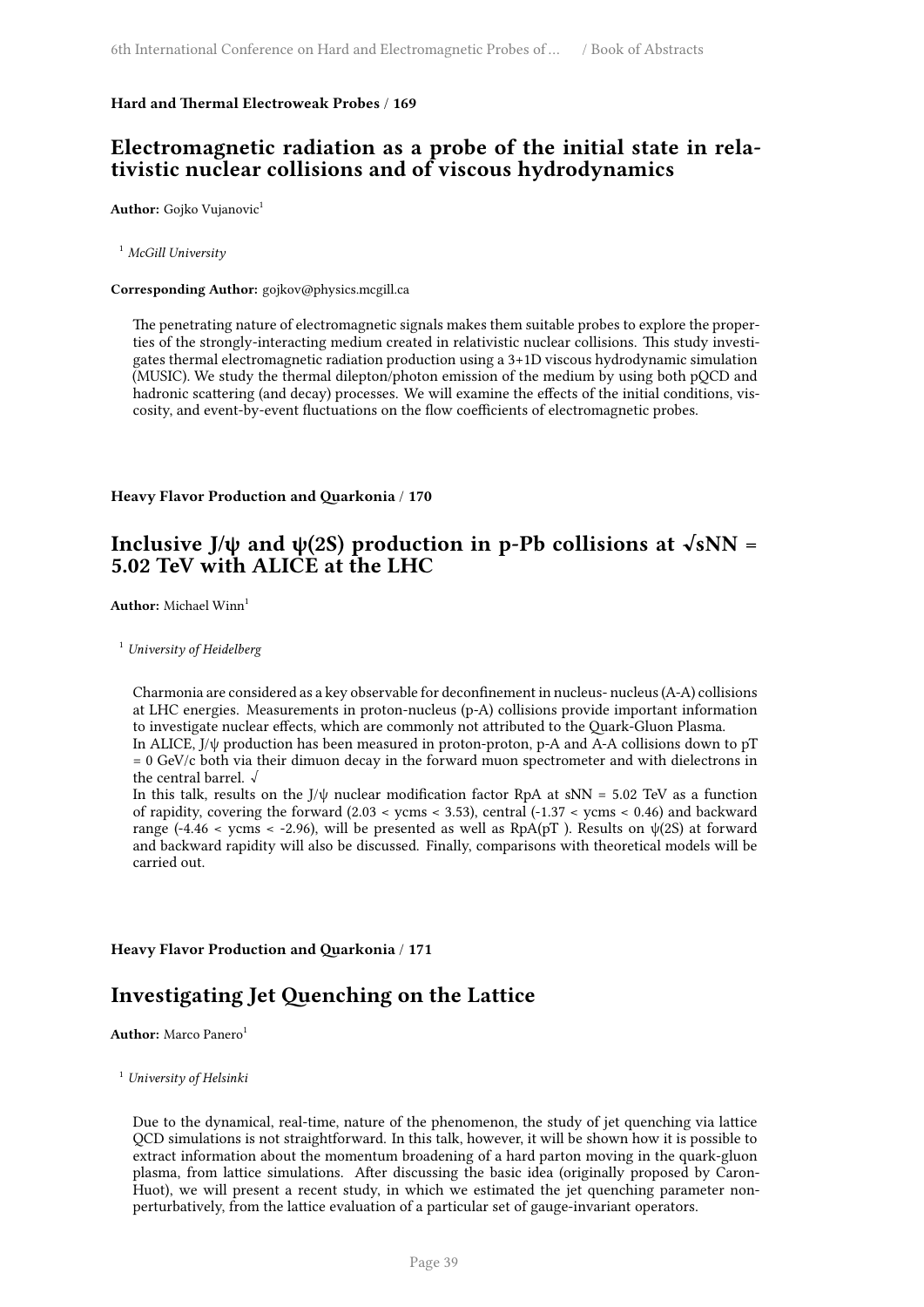#### <span id="page-47-0"></span>**Jet Quenching and Observables** / **172**

### **Jet suppression in Pb+Pb collisions with the ATLAS detector**

**Author:** Martin Rybar<sup>1</sup>

<sup>1</sup> *Charles University*

**Corresponding Author:** martin.rybar@cern.ch

<span id="page-47-1"></span>**High Transverse Momentum Light and Heavy Flavor Hadrons** / **173**

### **D-meson production in pp, p-Pb, and Pb-Pb collisions with AL-ICE at the LHC**

**Author:** Andrea Rossi<sup>None</sup>

#### **Corresponding Author:** andrea.rossi@cern.ch

Heavy quarks, i.e. charm and beauty, are considered calibrated probes of the strongly interacting deconfined medium (Quark Gluon Plasma) formed in heavy-ion collisions. Produced in hard scattering processes in the initial stages of the collision, they interact with the medium, lose energy and, depending on the coupling strength to the medium, take part in the collective motion of the QGP matter. ALICE measured the production of D0,  $D^*$ +,  $D$ + and Ds mesons at central rapidity in pp, p-Pb and Pb-Pb collisions at the LHC. The study of the modification of the transverse-momentum differential yields of charm particles in Pb-Pb collisions with respect to pp collisions, quantified by the nuclear modification factor (RAA), can unravel details of the energy loss mechanism, such as its dependence on the quark mass and on the path length the parton travels through the medium. A similar comparison between pp and p-Pb collision data (RpPb) is fundamental to disentangle effects related to the presence of the hot medium from cold nuclear matter effects, among which nuclear shadowing, suppressing the gluon PDF at low Bjorken-x, is the most important for charm at LHC energies. The degree of thermalization and coupling to the medium is investigated in semi-peripheral Pb-Pb collisions by measuring the elliptic flow coefficient (v2), which quantifies the angular dependence of the particle production with respect to the reaction plane of the collision and, at high pT, is sensitive to the path-length dependence of the energy loss. The latter dependence can be also addressed by studying the modification to the azimuthal correlation distribution of D mesons and charged hadrons in central Pb-Pb collisions with respect to pp collisions.

Results on the transverse momentum and centrality dependence of the D-meson elliptic flow and RAA will be presented. The comparison with the RAA of non-prompt  $J/\psi$  from B decay measured with CMS will be discussed. The preliminary results on D-meson RpPb and the dependence of Dmeson yields on rapidity in p-Pb collisions will be shown. As an outlook, the analysis and the preliminary results on the azimuthal correlations between D-mesons and charged hadrons in pp collisions will be described.

<span id="page-47-2"></span>**High Transverse Momentum Light and Heavy Flavor Hadrons** / **174**

### **Measurements of electrons from heavy-flavour decays in pp, p-Pb and Pb-Pb collisions with ALICE at the LHC**

Author: Elienos Pereira De Oliveira Filho<sup>None</sup>

Heavy-ion collisions at the LHC provide an opportunity to investigate the properties of QCD matter at high temperatures and energy densities, where a transition to a Quark- Gluon Plasma state is expected to occur. In order to study the QGP properties, a given observable is often measured in different collision systems (pp, p-Pb and Pb-Pb) and multiplicity classes.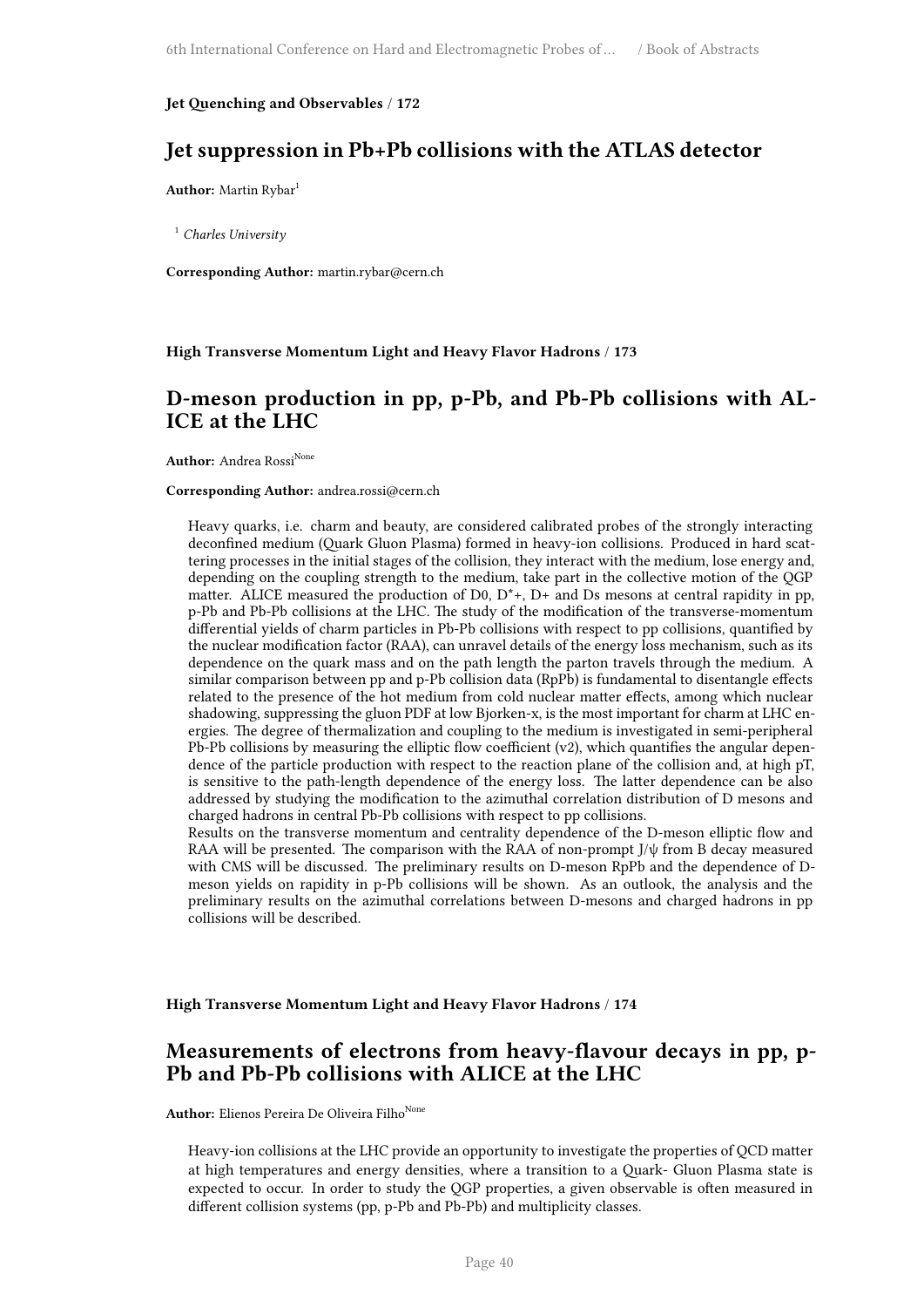Heavy quarks, i. e. charm and beauty, are a powerful probe for this state of matter. Due to their large masses, they are produced in initial hard parton scattering processes, and they propagate through the hot and dense medium created in the collision of heavy ions. Heavy-flavour hadrons can be studied via the measurement of electrons from their semi-electronic decays.

ALICE has excellent capabilities for heavy-flavour measurements employing several sub- systems providing high resolution vertex and track reconstruction, as well as particle iden- ti $\mathbb Z$ cation in a wide momentum range.

In this contribution, measurements of the nuclear modification factors (RpPb and RAA) and of the elliptic flow v2, of heavy-flavour decay electrons, will be presented as a function of pT. The nuclear modification factor is the ratio of the electron transverse momentum spectrum measured in Pb-Pb (p-Pb) collisions to that in pp collisions, scaled by the number of binary nucleon-nucleon collisions. The elliptic flow v2 is the second Fourier coefficient of the azimuthal distribution of particle momenta in the transverse plane with respect to the reaction plane.

Furthermore, studies of the correlation between these electrons and unidentified charged particles in pp ( $\sqrt{s}$  = 2.76 TeV), p-Pb ( $\sqrt{sNN}$  = 5.02 TeV) and Pb-Pb ( $\sqrt{sNN}$  = 2.76 TeV) collisions will be reported.

<span id="page-48-0"></span>**High Transverse Momentum Light and Heavy Flavor Hadrons** / **175**

### **Nuclear Modification Factor and Elliptic Flow of Muons from Heavy-Flavour Hadron Decays in Pb-Pb Collisions at sqrt(s\_NN)=2.76 TeV with ALICE**

Authors: Gines MARTINEZ GARCIA<sup>1</sup>; Shuang Li<sup>2</sup>

1 *SUBATECH*

<sup>2</sup> *CCNU, Wuhan, China*

#### **Corresponding Author:** gines.martinez@subatech.in2p3.fr

The LHC heavy-ion physics program aims at investigating the properties of strongly- interacting matter in extreme conditions of temperature and energy density, where the formation of the Quark Gluon Plasma (QGP) is expected. In high-energy heavy-ion collisions, heavy quarks are regarded as efficient probes of the properties of the QGP as they are created on a very short time scale in initial hard parton scattering processes and subsequently interact with the medium.

In the high transverse momentum region, the suppression of the yield of heavy- flavoured hadrons, quantified by means of the nuclear modification factor, RAA, defined as the ratio of the yield measured in Pb–Pb to that observed in pp collisions scaled with the number of binary nucleon-nucleon collisions, is used to study the heavy quark in-medium energy loss mechanisms. The heavy-flavour elliptic flow, the second order coefficient of the Fourier expansion of particle azimuthal distributions (relative to the reaction plane), pro- vides insight into the degree of thermalization of heavy quarks in the deconfined medium and carries information on the path-length dependence of parton energy loss in the low and high transverse momentum region, respectively.

<span id="page-48-1"></span>With ALICE, the detector designed and optimized for heavy-ion physics at the LHC, open heavy flavours are measured at forward rapidity  $(2.5 < y < 4)$  using semi-muonic decays. The latest results on the nuclear modification factor and elliptic flow of muons from heavy-flavour decays in Pb–Pb collisions at √sNN = 2.76 TeV will be presented. Comparisons with theoretical predictions will be discussed.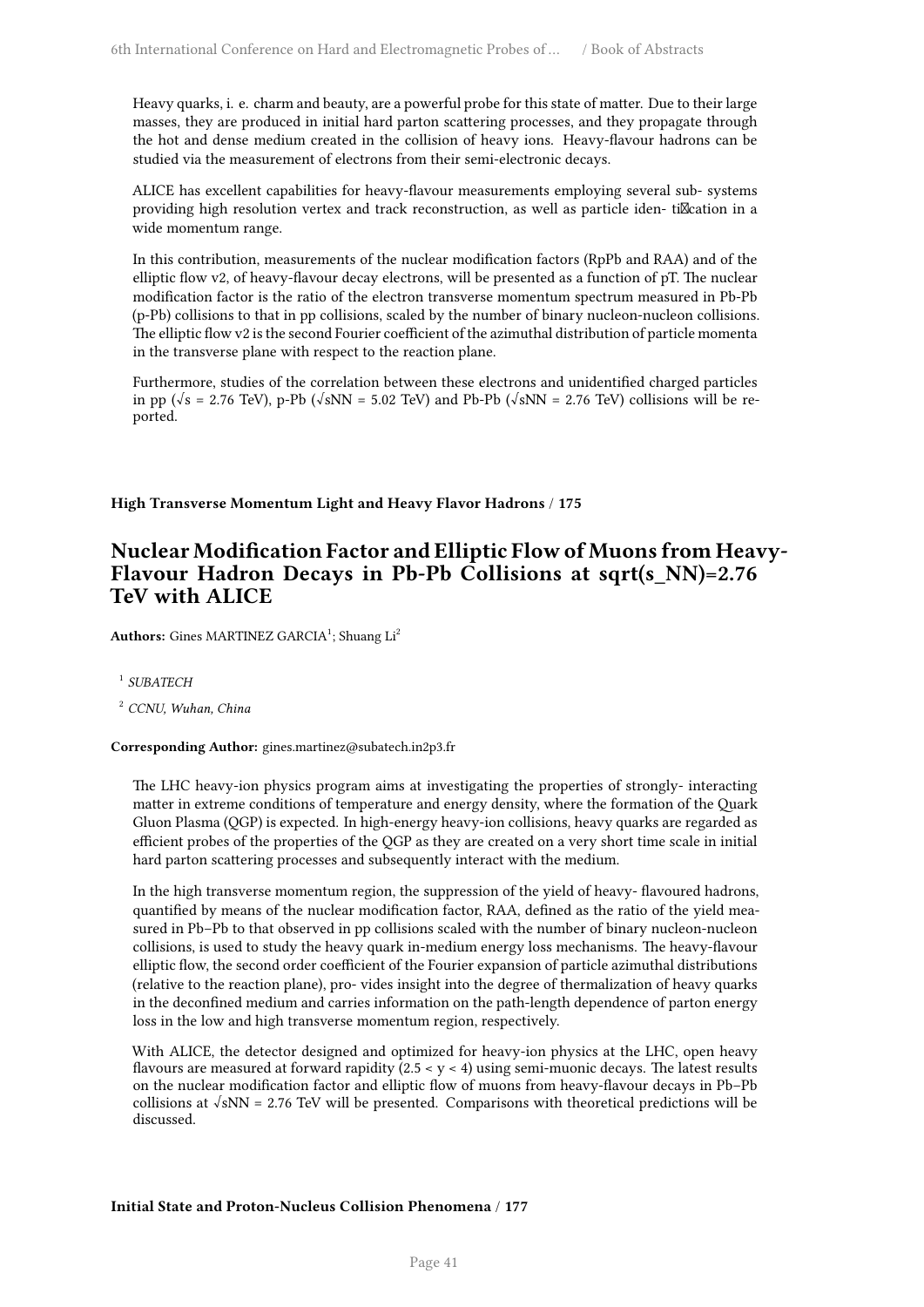### **Centrality dependence of charged particle spectra in Proton-Lead collisions at sort(s\_NN) = 5.02 TeV with the ATLAS detector**

**Author:** Martin Spousta<sup>1</sup>

<sup>1</sup> *Charles University in Prague*

**Corresponding Author:** martin.spousta@cern.ch

To Be Completed

#### <span id="page-49-0"></span>**Initial State and Proton-Nucleus Collision Phenomena** / **178**

### **Gluon Saturation Beyond Leading Logs**

Author: Guillaume Beuf<sup>1</sup>

<sup>1</sup> *Universidade de Santiago de Compostela*

**Corresponding Author:** guillaume.beuf@gmail.com

<span id="page-49-1"></span>**Plenary** / **179**

**Opening**

<span id="page-49-2"></span>**Plenary** / **180**

### **Theory: What Have Hard Probes Taught Us about theQuark-Gluon Plasma?**

**Corresponding Author:** xnwang@lbl.gov

<span id="page-49-3"></span>**Plenary** / **181**

### **ALICE:What Have Hard Probes Taught Us about theQuark-Gluon Plasma?**

**Corresponding Author:** prino@to.infn.it

<span id="page-49-4"></span>**Plenary** / **182**

### **ATLAS:What Have Hard Probes Taught Us about theQuark-Gluon Plasma?**

**Corresponding Author:** peter.steinberg@bnl.gov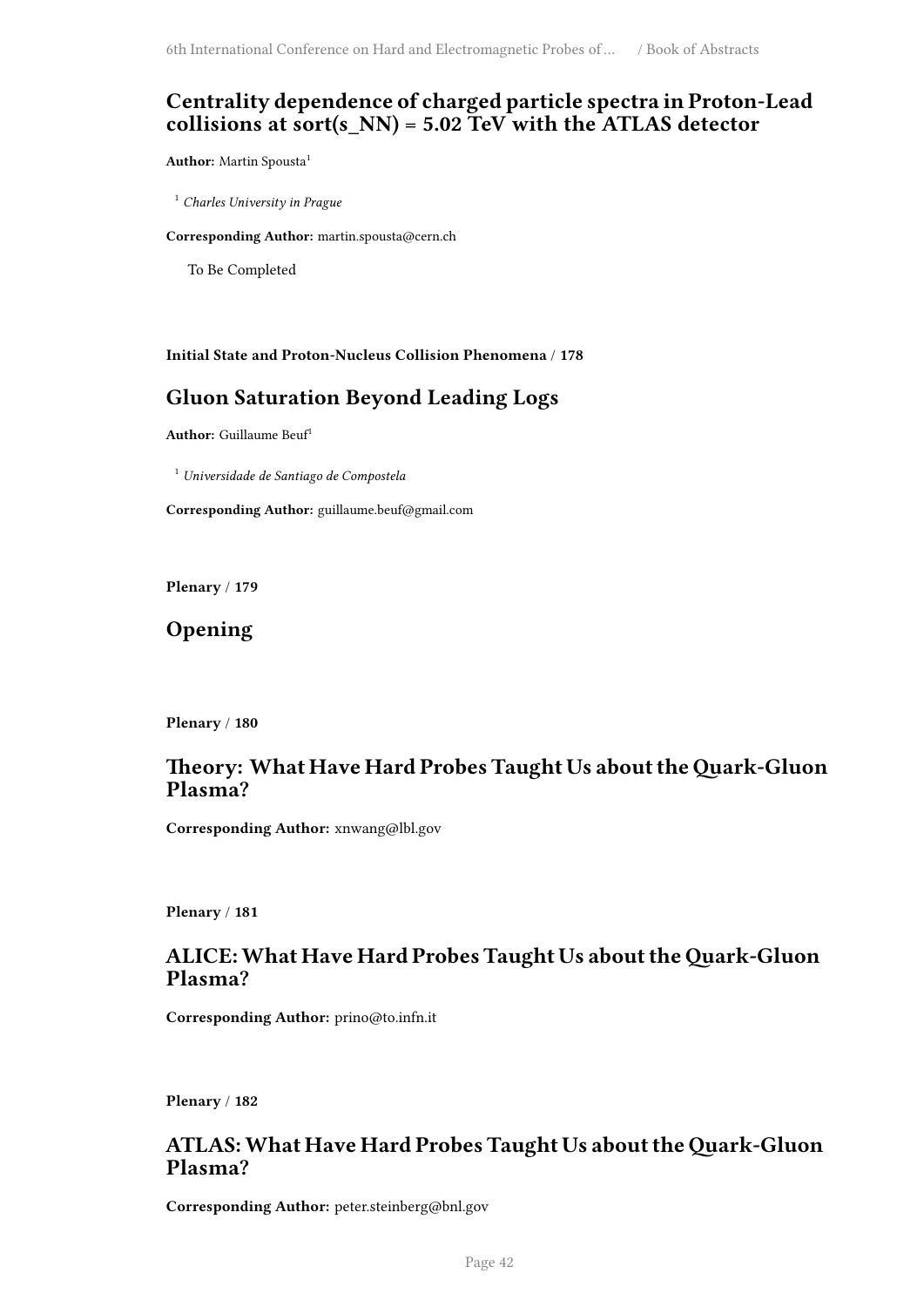#### <span id="page-50-0"></span>**Plenary** / **183**

### **CMS: What Have Hard Probes Taught Us about the Quark-Gluon Plasma?**

**Corresponding Author:** julia.velkovska@vanderbilt.edu

<span id="page-50-1"></span>**Plenary** / **184**

### **STAR: What Have Hard Probes Taught Us about theQuark-Gluon Plasma?**

**Corresponding Author:** geurts@rice.edu

<span id="page-50-2"></span>**Plenary** / **185**

### **PHENIX: What Have Hard Probes Taught Us about the Quark-Gluon Plasma?**

**Corresponding Author:** paul.w.stankus@gmail.com

<span id="page-50-3"></span>**Plenary** / **186**

### **Jet Physics Theory**

**Corresponding Author:** carlos.salgado@usc.es

**Plenary** / **187**

### **Fully Reconstructed Charged Jets in Central Au+Au Collisions at sqrt(s\_NN)=200 GeV from STAR**

**Corresponding Author:** rusnaja1@gmail.com

<span id="page-50-4"></span>**Plenary** / **188**

### **Jet production and structure in pp, p-Pb and Pb-Pb collisions measured by ALICE**

<span id="page-50-5"></span>**Corresponding Author:** rosi.jan.reed@cern.ch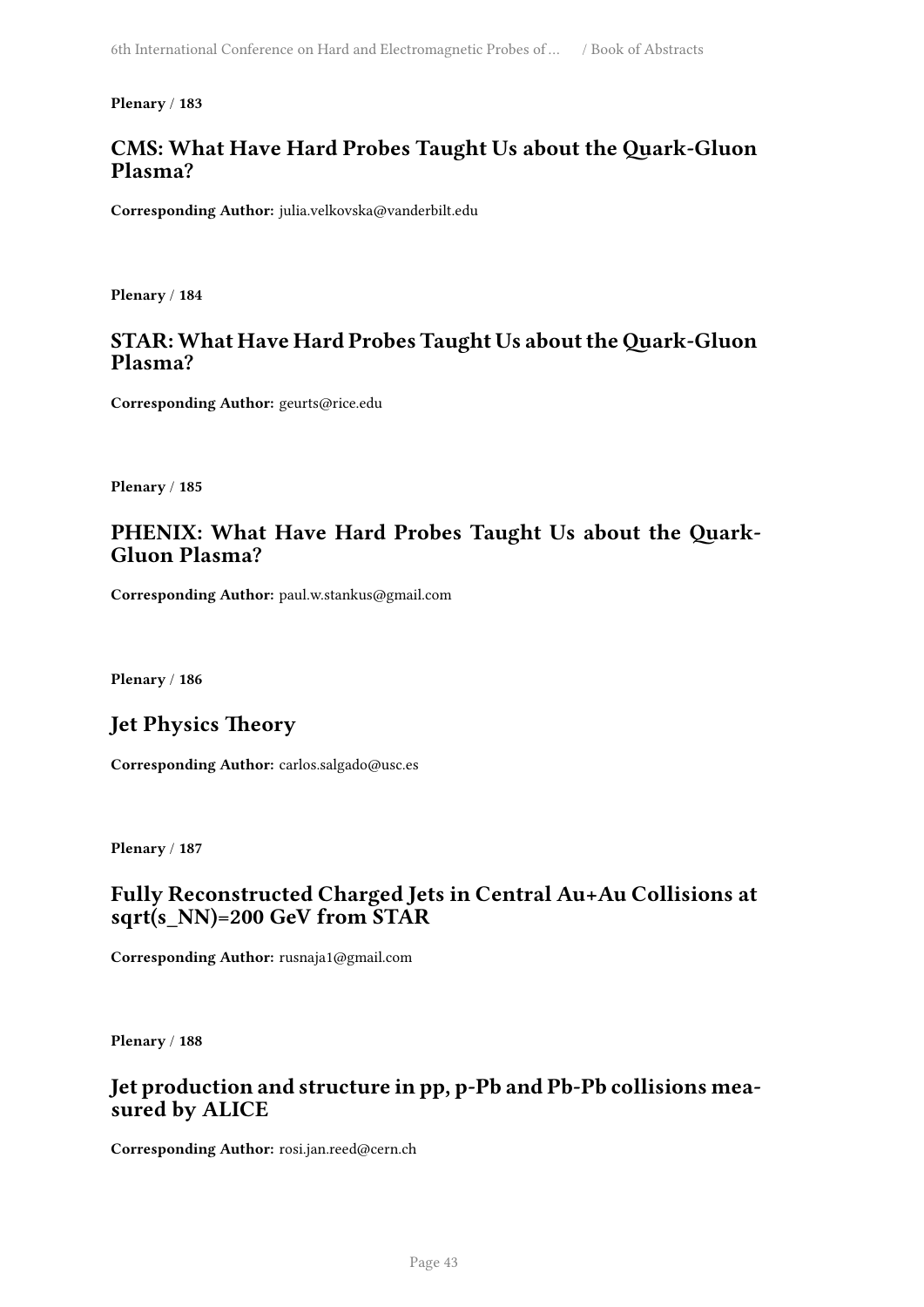**Plenary** / **189**

### **From Jet Quenching to Wave Turbulence**

**Corresponding Author:** edmond.iancu@cea.fr

<span id="page-51-0"></span>**Plenary** / **190**

### **Measurement of jet structure in Pb+Pb collisions using the AT-LAS detector**

**Corresponding Author:** angerami@cern.ch

<span id="page-51-1"></span>**Plenary** / **191**

### **Jet measurements from the CMS Collaboration**

**Corresponding Author:** ylai@mit.edu

<span id="page-51-2"></span>**Plenary** / **192**

### **ALICE results on the production of light-flavor hadrons at the LHC**

**Corresponding Author:** j.otwinowski@gsi.de

<span id="page-51-3"></span>**Plenary** / **193**

### **Light and heavy flavor energy loss phenomenology**

**Corresponding Author:** magda@ipb.ac.rs

<span id="page-51-4"></span>**Plenary** / **194**

### **ALICE Heavy Flavor Results**

**Corresponding Author:** davide.caffarri@pd.infn.it

<span id="page-51-5"></span>**Plenary** / **195**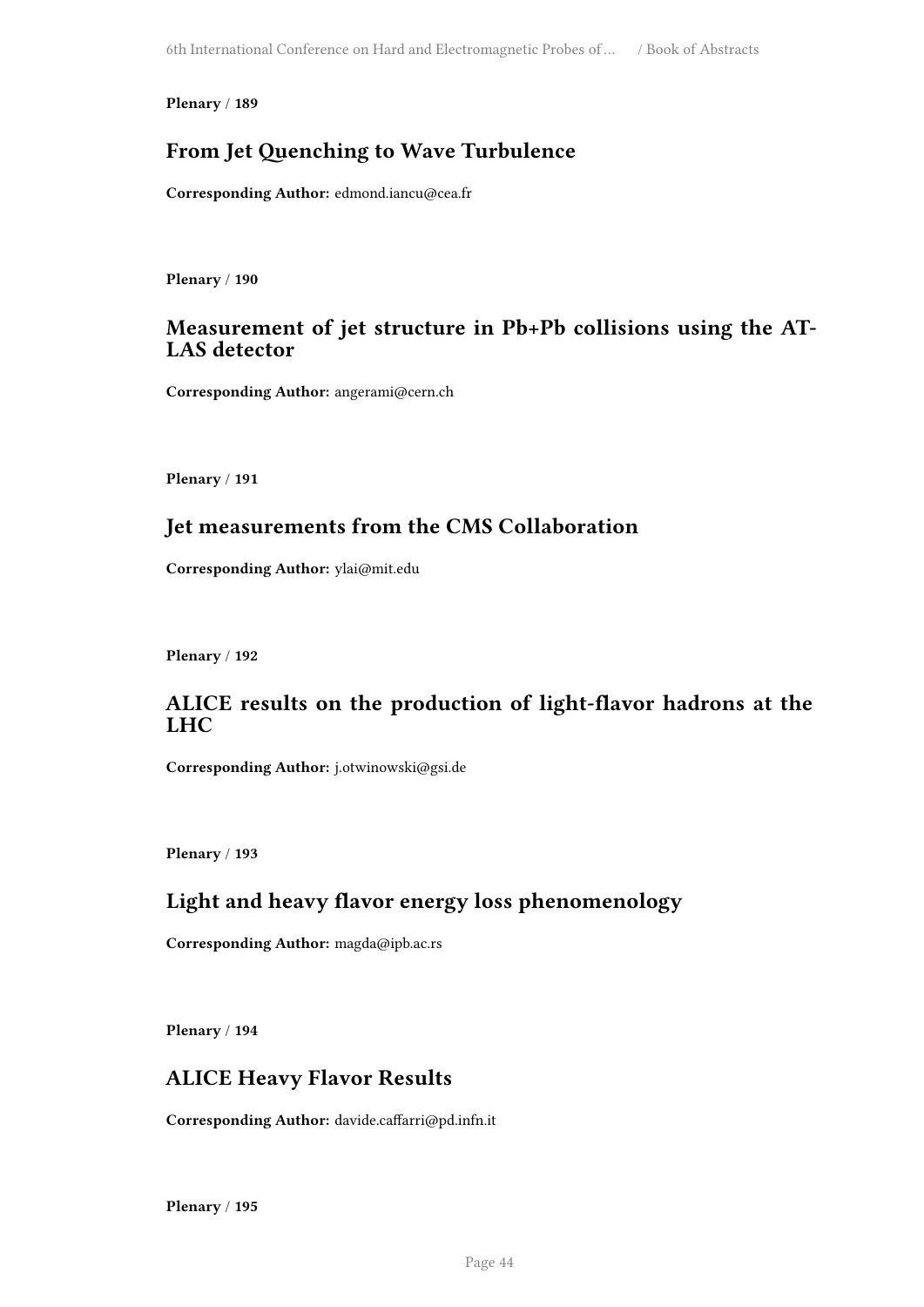### **Quark Energy Loss in a Strongly Coupled Fluid Close To and Far From Equilibrium**

**Corresponding Author:** lekaveck@mit.edu

<span id="page-52-0"></span>**Plenary** / **196**

### **Electromagnetic Fingerprints of the Little Bang**

**Corresponding Author:** heinz@mps.ohio-state.edu

<span id="page-52-1"></span>**Plenary** / **197**

### Dielectron production in Au+Au collisions at  $\sqrt{s_{NN}}$  = 19.6, 27, 39, **and 62.4 GeV from STAR**

**Corresponding Author:** jb31@rice.edu

<span id="page-52-2"></span>**Plenary** / **198**

### **Direct-photon hadron correlations and jets in heavy-ion collisions at PHENIX**

**Corresponding Author:** alihanks@gmail.com

<span id="page-52-3"></span>**Plenary** / **199**

### **Next-to-leading order thermal photon production in a weakly coupled quark-gluon plasma**

**Corresponding Author:** jacopo.ghiglieri@physics.mcgill.ca

<span id="page-52-4"></span>**Plenary** / **200**

### **Jet Correlations Theory**

<span id="page-52-5"></span>**Corresponding Author:** thorsten.i.renk@jyu.fi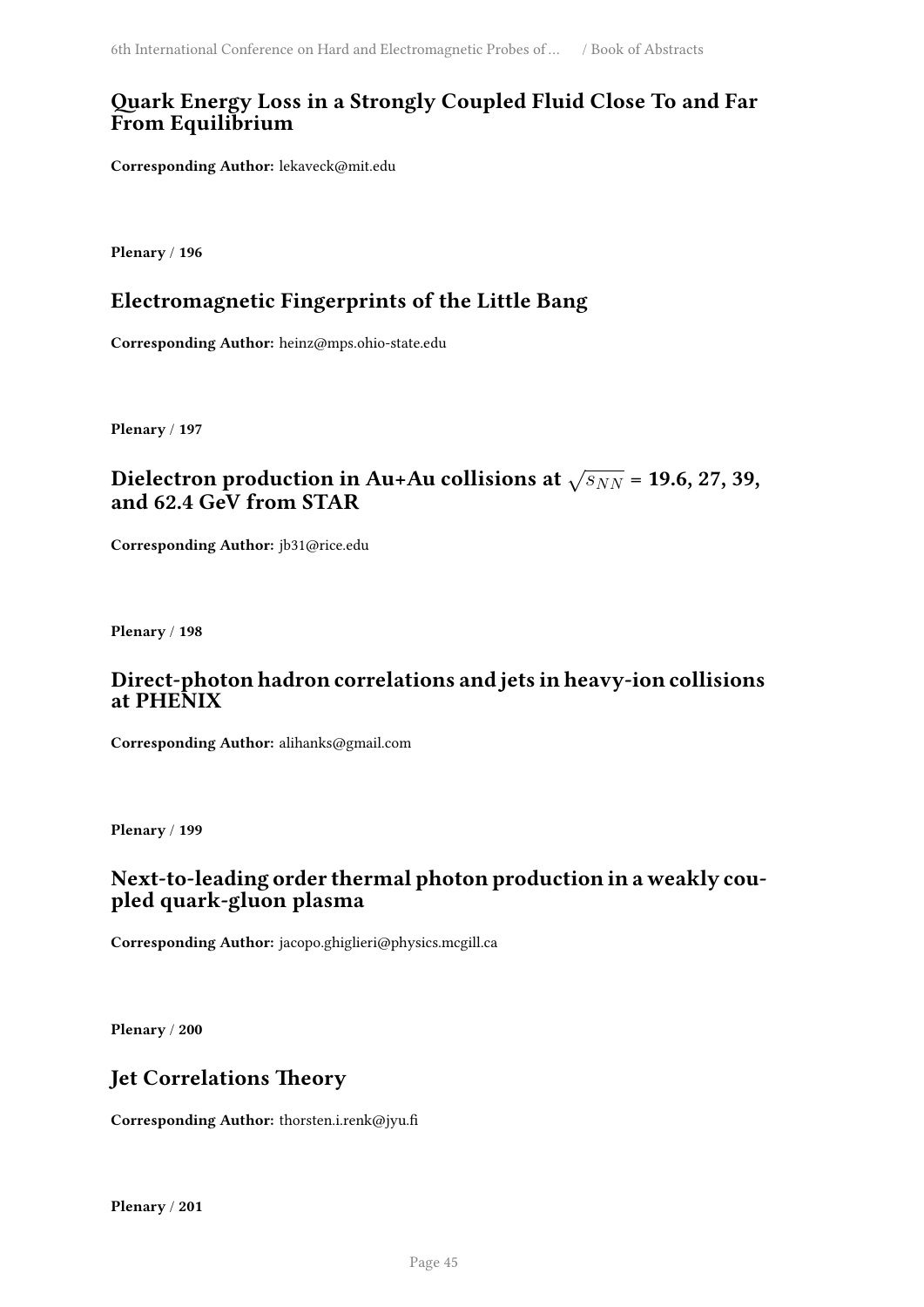### **Measurements of long-range angular correlations and anisotropy in d+Au collisions at 200 GeV from PHENIX**

Author: Shengli Huang<sup>1</sup>

<sup>1</sup> *Vanderbilt University*

**Corresponding Author:** shengli.huang@vanderbilt.edu

<span id="page-53-0"></span>**Plenary** / **202**

### **Study of the long-range correlation in high multiplicity p+Pb collisions with the ATLAS detector**

**Corresponding Author:** alexander.milov@weizmann.ac.il

<span id="page-53-1"></span>**Plenary** / **203**

### **Theoretical Overview of Initial State and Flow Physics**

**Corresponding Author:** jeon@physics.mcgill.ca

<span id="page-53-2"></span>**Plenary** / **204**

### **Azimuthal correlations with ALICE**

**Corresponding Author:** alexandru.florin.dobrin@cern.ch

<span id="page-53-3"></span>**Plenary** / **205**

### **Correlations and flow phenomena in pPb and PbPb at CMS**

**Corresponding Author:** davidlw@rice.edu

<span id="page-53-4"></span>**Plenary** / **206**

### **The Search for Gluon Saturation in pA Collisions**

**Corresponding Author:** bowen@phys.columbia.edu

<span id="page-53-5"></span>**Plenary** / **207**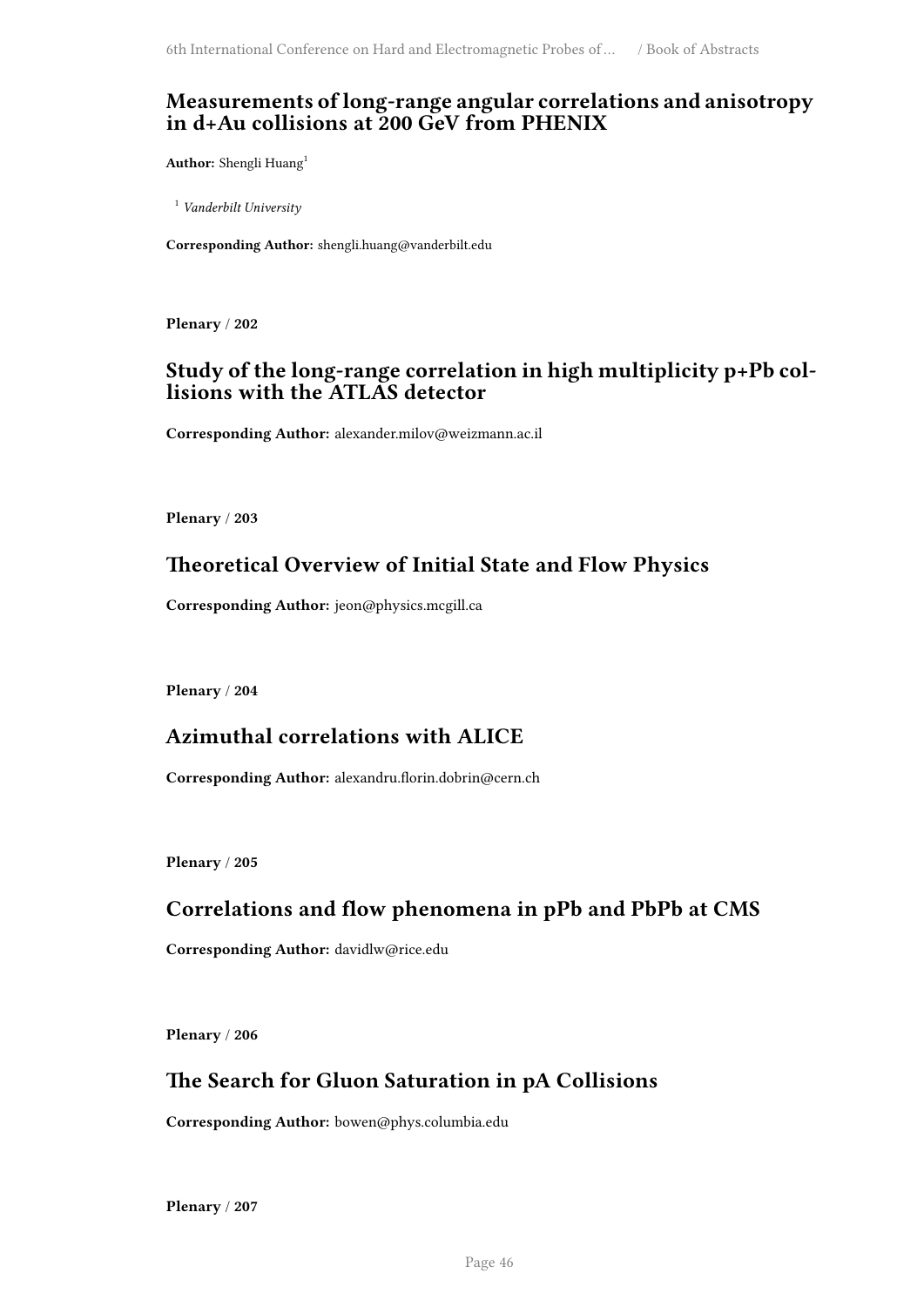6th International Conference on Hard and Electromagnetic Probes of … / Book of Abstracts

### **Hard Probes Lattice Theory**

**Corresponding Author:** hengtong.ding@gmail.com

<span id="page-54-0"></span>**Plenary** / **208**

### **Quarkonia results from the PHENIX experiment**

**Corresponding Author:** darren.mcglinchey@colorado.edu

<span id="page-54-1"></span>**Plenary** / **209**

### **Quarkonium measurements in the STAR experiment**

**Corresponding Author:** jaroslav.bielcik@fjfi.cvut.cz

<span id="page-54-2"></span>**Plenary** / **210**

### **Quarkonia Theory**

**Corresponding Author:** amocsy@pratt.edu

<span id="page-54-3"></span>**Plenary** / **211**

### **Quarkonium production in ALICE at the LHC**

**Corresponding Author:** cynthia.hadjidakis@cern.ch

<span id="page-54-4"></span>**Plenary** / **212**

### **Onia production in pA and Ap collisions at LHCb**

**Corresponding Author:** richard.jacobsson@cern.ch

**Plenary** / **213**

### **Charmonium and bottomonium production in heavy-ion collisions with CMS**

**Corresponding Author:** lamia.benhabib@cern.ch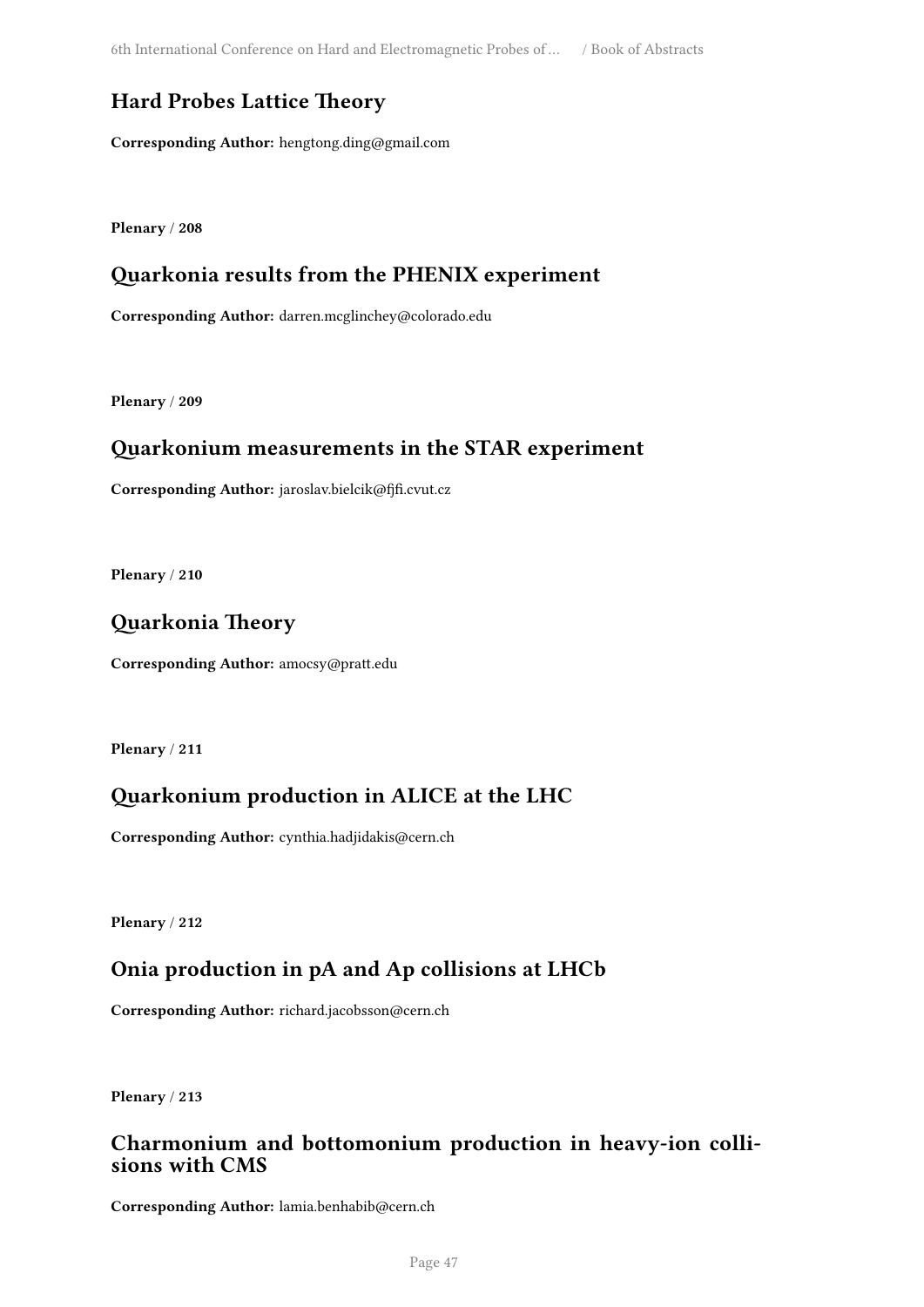**Plenary** / **214**

### **Experimental Wrap-Up: Energy Loss**

**Corresponding Author:** yenjie@mit.edu

<span id="page-55-0"></span>**Plenary** / **215**

### **Experimental Wrap-Up: p(d)A - Jets and Correlations**

**Author:** Brian Cole<sup>1</sup>

<sup>1</sup> *Columbia University*

**Corresponding Author:** cole@nevis.columbia.edu

<span id="page-55-1"></span>**Plenary** / **216**

### **Experimental Wrap-Up: Onia, Thermal and Electroweak Probes**

**Corresponding Author:** torsten.dahms@cern.ch

<span id="page-55-2"></span>**Plenary** / **217**

### **Theory Wrap-Up**

Author: Francois Gelis<sup>1</sup>

1 *IPhT, CEA-Saclay*

**Corresponding Author:** francois.gelis@cea.fr

<span id="page-55-3"></span>**Plenary** / **218**

**Closing**

<span id="page-55-4"></span>**Plenary** / **219**

### **Andreas: ExperimentalWrap-Up: p(d)A - Particle Production and Nuclear Modification Factors**

**Author:** Andreas Morsch<sup>1</sup>

<sup>1</sup> *CERN*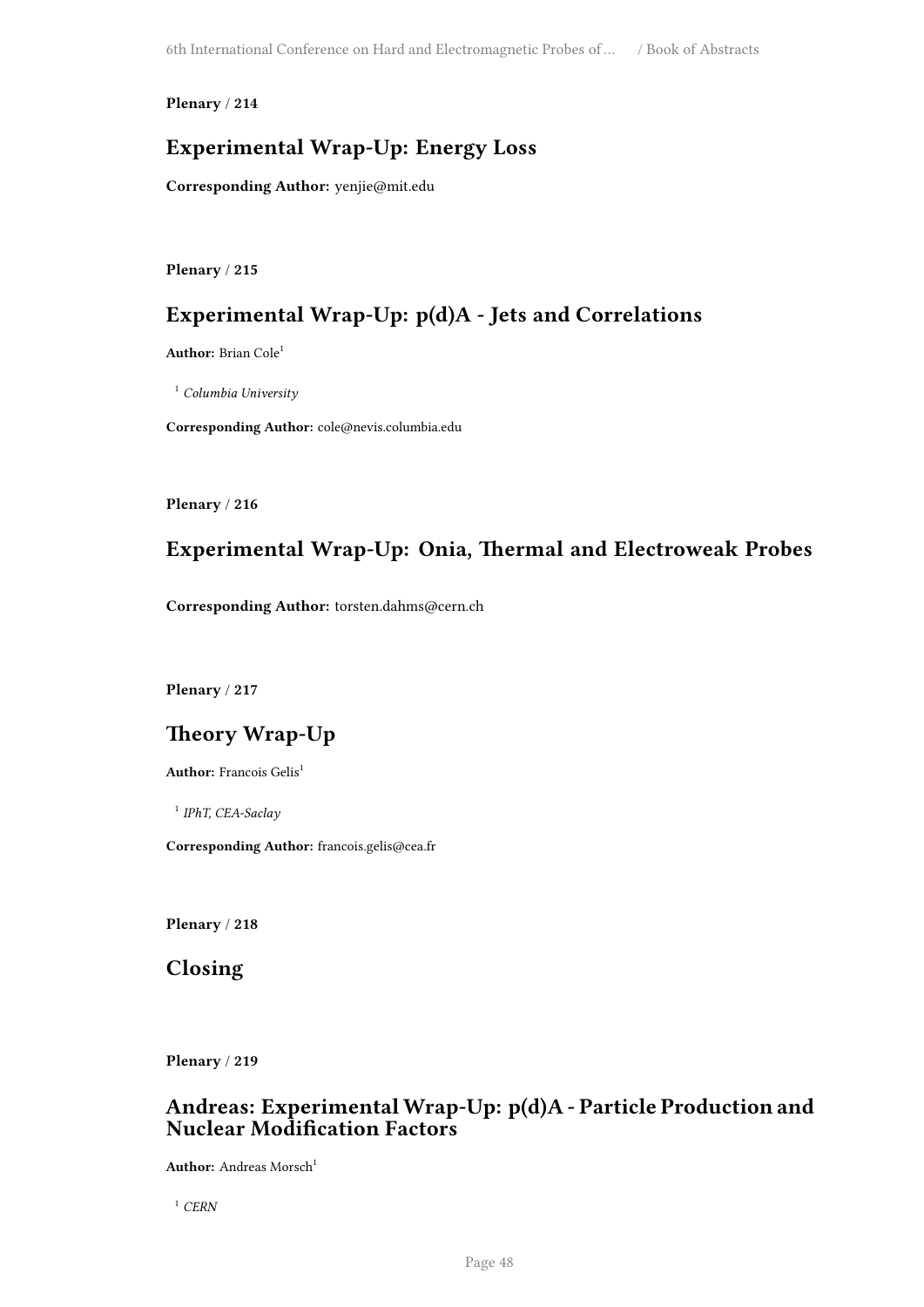#### **Corresponding Author:** andreas.morsch@cern.ch

<span id="page-56-0"></span>**220**

### **Multiplicity dependence of J/psi production in p-Pb collisions with ALICE at the LHC**

**Author:** Igor Lakomov<sup>1</sup>

1 *Institut de Physique Nucleaire d'Orsay*

#### **Corresponding Author:** ilakomov@cern.ch

The study of the production of charmonia, bound states of c and cbar quarks, is an intense research activity, both experimentally and theoretically. The peculiar properties of some of the charmonium states, like their small size (< 1 fm) and strong binding energy (several hundred MeV), make them ideal probes of the strongly interacting matter, the so-called Quark-Gluon Plasma (QGP), formed in heavy-ion collisions.

ALICE is dedicated to the study of QGP properties in heavy-ion collisions at the LHC. It measured J/psi suppression in Pb-Pb collisions at sqrt(s\_NN)=2.76 TeV. At the beginning of 2013, p-Pb collisions at sqrt(s\_NN)=5.02 TeV have been studied at the LHC, in order to measure the effects on charmonia related to cold nuclear matter, which include gluon shadowing (or gluon saturation), energy loss and nuclear absorption. Their evaluation is important in order to be able to disentangle, in Pb-Pb collisions, hot and cold nuclear matter effects.

Several observables (cross-section, nuclear modification factor and forward-to-backward ratio) on J/psi production in p-Pb collisions have been measured as a function of the transverse momentum and rapidity in the dimuon decay channel which covers  $2.5 < y$  lab $< 4$ . In this poster, I will present a study of the multiplicity dependence of the J/psi production in p-Pb collisions.

<span id="page-56-1"></span>**Memorial for Bob Thews and Vesa Ruuskanen** / **221**

### **Video Presentation**

**Corresponding Author:** staz@physik.uni-bielefeld.de

<span id="page-56-2"></span>**Memorial for Bob Thews and Vesa Ruuskanen** / **222**

### **Vesa Ruuskanen**

**Corresponding Author:** rlvogt@lbl.gov

<span id="page-56-3"></span>**Memorial for Bob Thews and Vesa Ruuskanen** / **223**

### **Robert Thews**

**Corresponding Author:** jean.cleymans@uct.ac.za